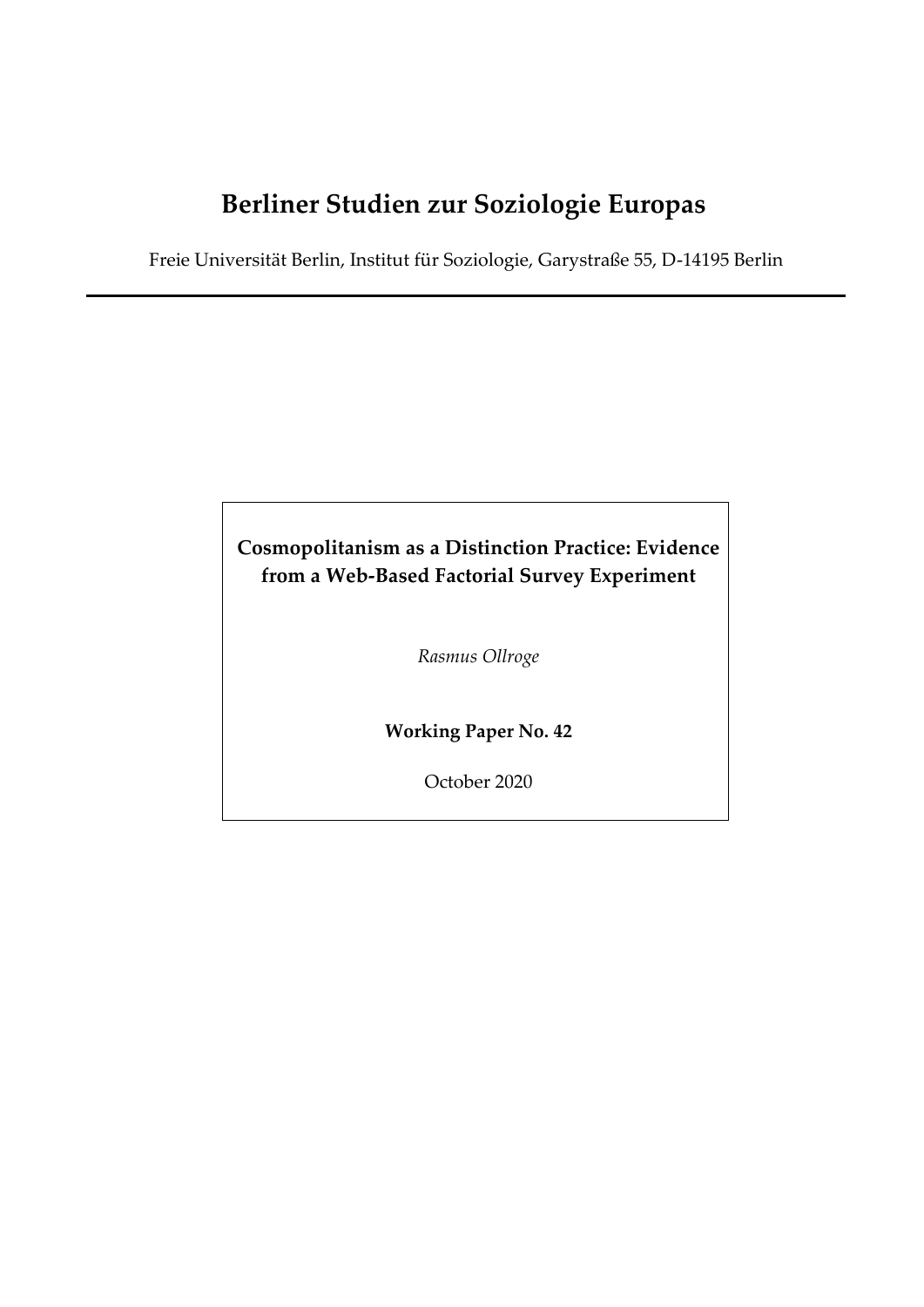Die "Berliner Studien zur Soziologie Europas" des Lehrstuhls für Makrosoziologie der Freien Universität Berlin verstehen sich als ein Ort zur Vorpublikation von Beiträgen, die später in Fachzeitschriften und Sammelbänden veröffentlicht werden sollen. Die Beiträge sollen helfen, eine Soziologie Europas zu profilieren; sie stehen auch im Kontext eines soziologischen Master-Studiengangs zum Thema "Europäische Gesellschaft/en", den das Institut für Soziologie der Freien Universität anbietet.

Gegenstand der Reihe sind Beiträge zur Analyse der Herausbildung einer europäischen Gesellschaftsstruktur und -kultur, vergleichende Analysen, die die Unterschiede und Gemeinsamkeiten zwischen verschiedenen europäischen Gesellschaften thematisieren, sowie theoretische Versuche einer Soziologie Europas.

Ziel der Reihe ist es, durch die frühe Verbreitung dieser Arbeiten den wissenschaftlichen Gedankenaustausch zu fördern. Die Beiträge sind nur über das Internet als pdf-Datei zu beziehen.

*Zitation*: Rasmus Ollroge (2020): Cosmopolitanism as a Distinction Practice: Evidence from a Web-Based Factorial Survey Experiment. BSSE Arbeitspapier Nr. 42. Berlin: Freie Universität Berlin.

The "Berlin Studies on the Sociology of Europe" (BSSE) series, issued by the Chair of Macrosociology, includes articles meant for future publication in journals or edited volumes. The papers are meant to further the establishment of a sociology of Europe. They are also related to the sociological Master Program "European Societies" of the Institute of Sociology of the Freie Universität.

The series focuses on (i) the analysis of a developing European social structure and culture, on (ii) comparative analyses discussing differences and similarities between European societies as well as on (iii) theoretical approaches to a sociology of Europe.

The series aims to promote the exchange of ideas by way of an early distribution. The papers can be obtained via internet as pdf files.

*Citation*: Rasmus Ollroge (2020): Cosmopolitanism as a Distinction Practice: Evidence from a Web-Based Factorial Survey Experiment. BSSE Working Paper No. 42. Berlin: Freie Universität Berlin.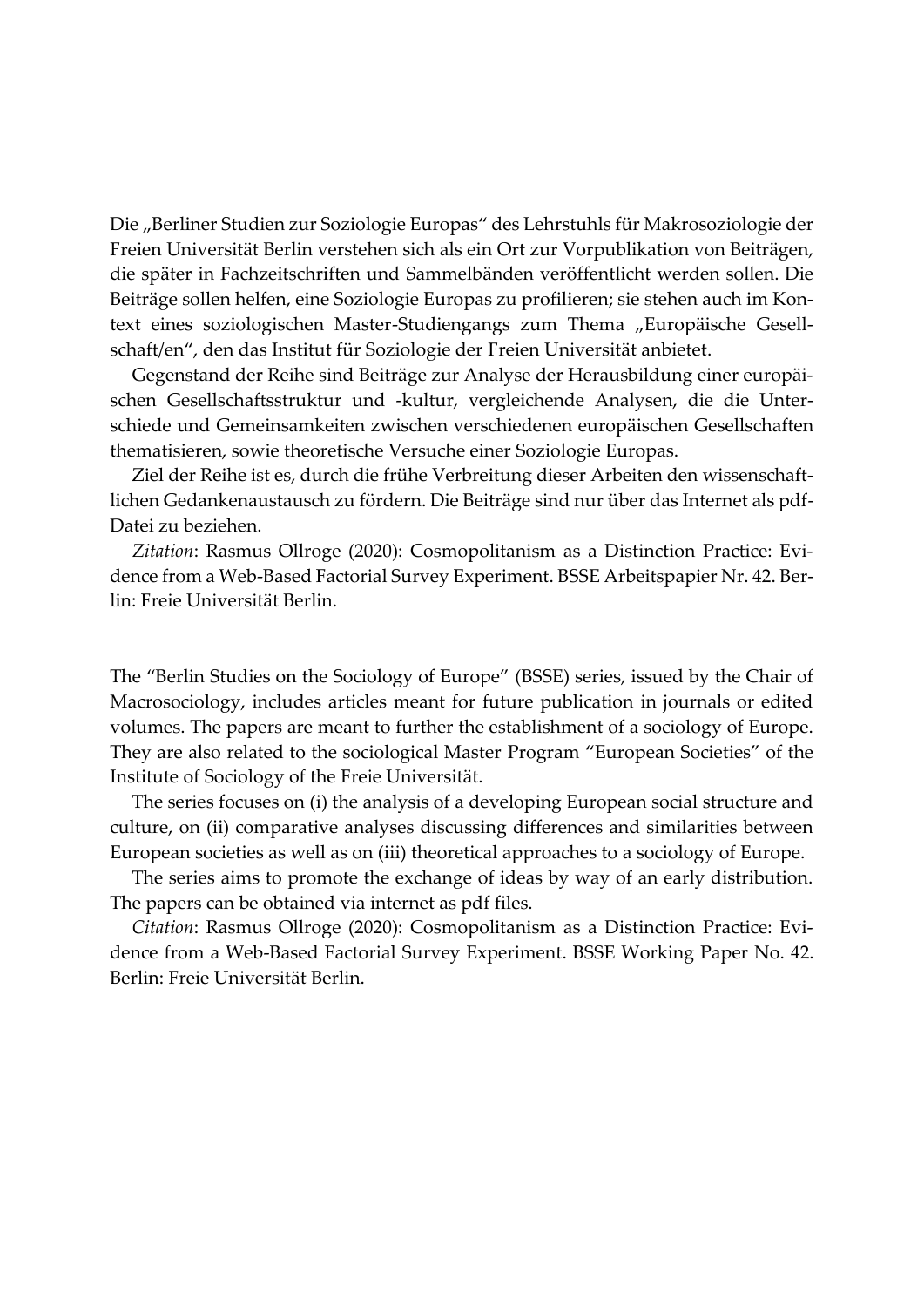#### **Abstract:**

Research on the cleavage between cosmopolitans and communitarians has, so far, not focused on distinction practices between the two groups, which are, however, an important aspect of inter-group conflicts. Based on data from a web-based factorial survey experiment with students living in Berlin, this study examined the signaling value that different lifestyle characteristics have for the cosmopolitans, as well as the impact these characteristics have on their willingness to socially engage with other people. The results show that cosmopolitans interpret lifestyle characteristics as signals to categorize others as either cosmopolitan or communitarian and that they rather interact with other people who have a cosmopolitan lifestyle than with people who do not. Additionally, cosmopolitans interpret the lifestyle characterictics more as signals of political attitudes than as signals of social class positions. In conclusion, their lifestyle enables cosmopolitans to identify group affiliations, to distinguish themselves from the communitarians, and to draw a social boundary between the two groups.

#### **Zusammenfassung:**

Die Forschung zur Konfliktlinie zwischen Kosmopoliten und Kommunitariern hat bislang kaum die Distinktionspraktiken zwischen den beiden Gruppen betrachtet, die jedoch einen wichtigen Aspekt von Konflikten zwischen sozialen Gruppen ausmachen. Basierend auf Daten eines faktoriellen Surveyexperiments aus einem Web-Survey von Berliner Studierenden untersuchte diese Studie die Signalwerte, die unterschiedliche Lebensstilmerkmale für die Kosmopoliten haben, sowie den Einfluss, den diese Merkmale auf die Bereitschaft der Kosmopoliten haben, mit anderen Personen sozial zu interagieren. Die Ergebnisse zeigen, dass Kosmopoliten anhand unterschiedlicher Lebensstilmerkmale andere Personen als Kosmopoliten oder Kommunitarier kategorisieren und eher bereit sind, mit denjenigen zu interagieren, die einen ähnlichen kosmopolitischen Lebensstil haben. Zudem interpretieren sie die Lebensstilmerkmale weniger als Signale sozialer Klassenzugehörigkeiten, sondern eher als Signale politischer Einstellungen. Insgesamt fungiert der Lebensstil der Kosmopoliten für sie als Mittel zur Identifikation von Gruppenzugehörigkeiten, zur Distinktion von den Kommunitariern, sowie zur Ziehung einer sozialen Grenze zwischen sich und den Kommunitariern.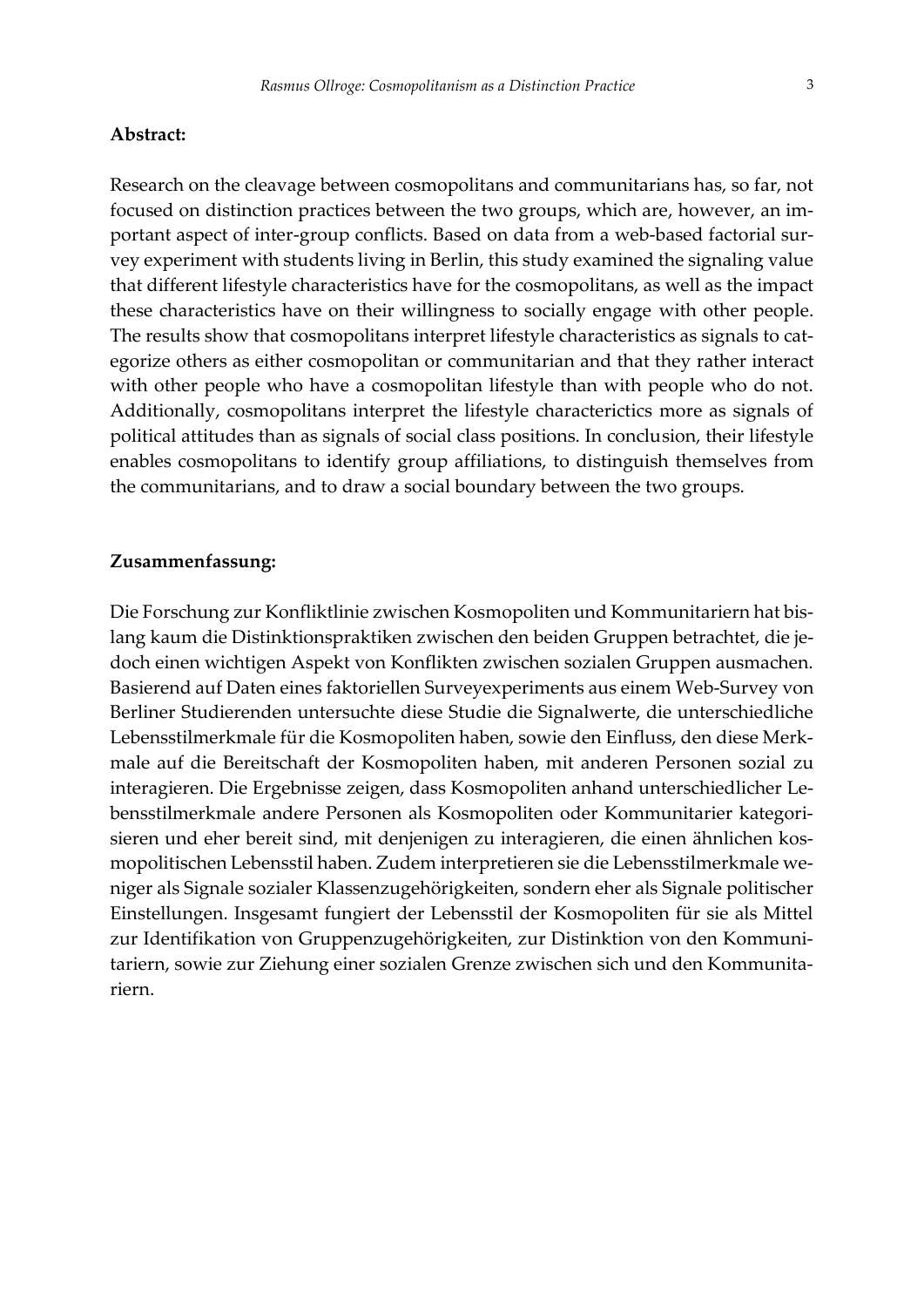# **1. Introduction<sup>1</sup>**

l

For the past two decades, the emergence of a new social cleavage in Western European countries between cosmopolitans and communitarians has been debated within the fields of sociology and political science (Kriesi et al. 2006, 2008; Bornschier 2010a; Azmanova 2011; Teney et al. 2014; Zürn/De Wilde 2016; Merkel 2017; Hooghe/Marks 2018; De Wilde et al. 2019; Hutter 2019).<sup>2</sup> Because of its relevancy for the explanation of various phenomena in recent years, from the rise of right-wing populism, the debates about immigration and the European Union, to the social, cultural and political polarization of Western societies, this research has become popular beyond the social sciences and has gained traction in public discourses.

While much is known from the scientific literature about the socio-structural differences of the cosmopolitans and communitarians, as well as about their political attitudes and the parties that represent them, the cultural differences between the two groups are less well researched (Bornschier et al. 2019). This study follows the assumption that some of these cultural differences function for the groups as a way of drawing distinctions between each other, thereby reinforcing the social and cultural divide between them. Specifically, the research focuses on the cosmopolitans and the signalling value of their lifestyle as well as on the impact the lifestyle has on establishing a social boundary between them and the communitarians.

The research question can be subdivided into four parts. *First*, I aim at finding the specific lifestyle characteristics that cosmopolitans use to distinguish themselves from the communitarians. *Second*, I analyze, how the cosmopolitans use their lifestyle characteristics in the context of the cleavage. *Third*, I focus on the consequences of the lifestyle being used as signals of affiliations with the cleavage groups. *Fourth*, while it is possible that the cosmopolitan lifestyle characteristics are direct signals of cosmopolitan political attitudes, they might also be interpreted as signs of social class positions. Disentangling these two types of signals from each other might provide insight into the way the cosmopolitans see themselves, as well as provide evidence regarding the salience of the cleavage.

This study will answer the research question, along the following structure: The second chapter develops the theoretical framework of the study. After giving an overview of the literature on the cleavage between cosmopolitans and communitarians and

<sup>&</sup>lt;sup>1</sup> This working paper is based on a master thesis written in the MA program "Sociology – European Societies" at Freie Universität Berlin. The title of the master thesis: "A Cosmopolitan Lifestyle as a Political Signal", supervised by: Prof. Dr. Swen Hutter and Dr. Tim Sawert.

<sup>2</sup> Parts of the literature uses different terms for describing the cleavage, for example "integration" vs. "demarcation" (Kriesi et al. 2006, 2008; Hutter 2019), "Green-alternative-libertarian" vs. "Traditional-authoritarian-nationalistic" (Hooghe et al. 2002), "cosmopolitanism" vs. "sovereigntism" and "opportunity" vs. "risk" (Azmanova 2011), or "transnational cleavage" (Hooghe/Marks 2018). Throughout this paper, I will mostly use the terms "cosmopolitanism" and "communitarianism". See the final chapter for a reflection on the usage of the terms.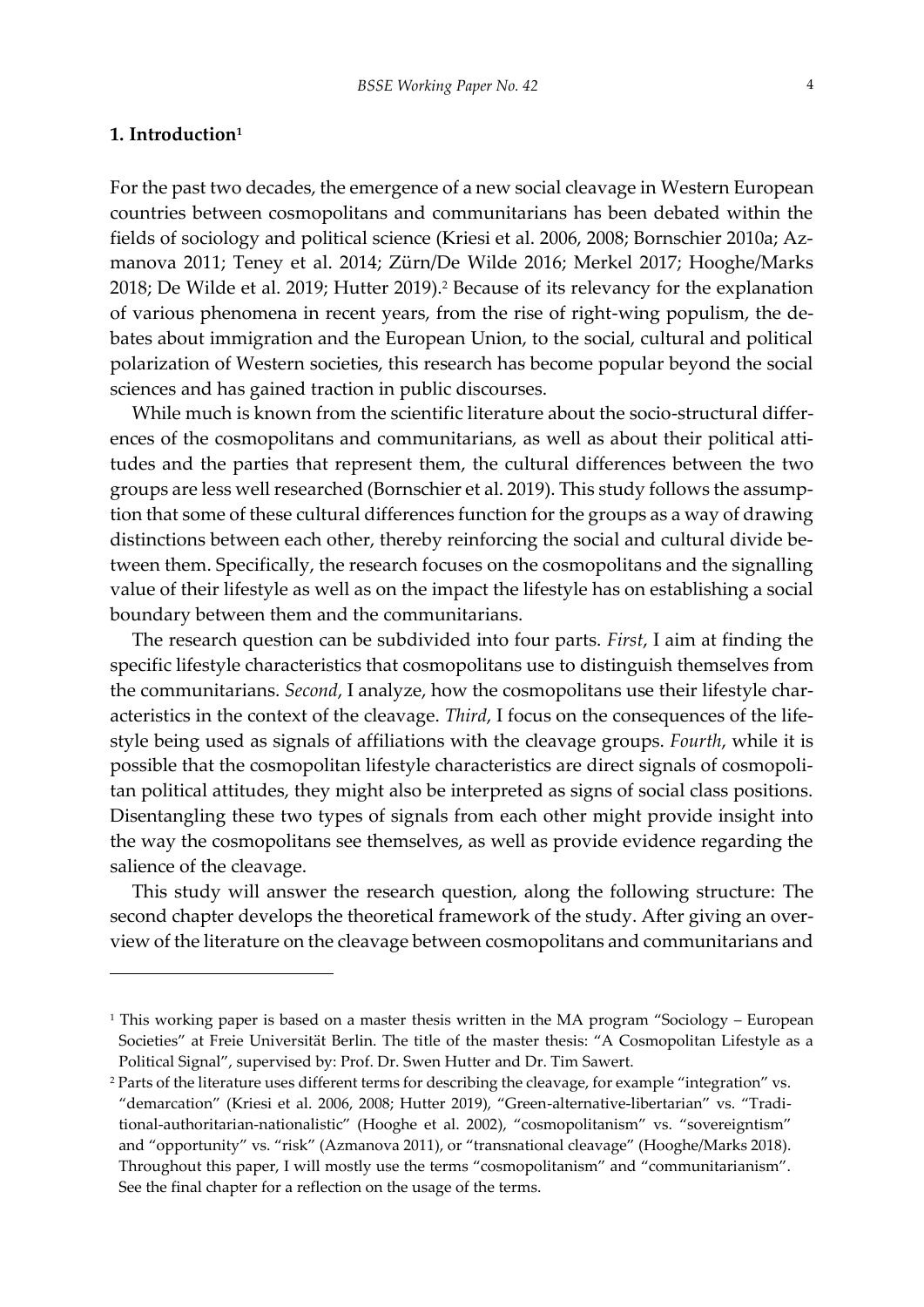identifying the research gap on the cultural dimension of the cleavage (Bornschier 2010a; Bornschier et al. 2019), lifestyle research in the tradition of Bourdieus theory of cultural distinction is introduced as a way of addressing the gap (Bourdieu 1984, 1986; Rössel/Otte 2011). Drawing on concepts from social psychology, it is detailed how lifestyles function within the cleavage.

The third chapter describes the methodology of the study. The data used for the analysis came from a web survey of 472 students living in Berlin that served as a proxy group of likely cosmopolitans. The main feature of the survey was a conjoined factorial survey experiment (Mutz 2011; Hainmueller et al. 2014; Auspurg/Hinz 2015). The respondents were presented with two profiles of people that were described in terms of their lifestyle characteristics. The respondents were asked to choose, which of the persons they thought to be more likely in favor of the admission of refugees, to be more likely in favor of the transfer of competencies to the EU, and with whom they would be more willing to interact. This design allowed for the estimation of the causal effects of fifteen lifestyle characteristics on the choices, which in turn provided answers to the formulated research questions on the lifestyle-based distinction practices of the cosmopolitans.

The fourth chapter presents the results. The first part on the main causal effects of the lifestyle variables shows that the more cosmopolitan the lifestyle characteristics of a person were, the more likely the respondents inferred that this person had cosmopolitan political attitudes and the more likely they were willing to interact with that person. The second part of the results showed, by analyzing mediation processes of the main effects, that the lifestyle characteristics were interpreted by the respondents more as signals of political attitudes than as signals of social class positions. The last chapter discusses the findings of the study. It concludes that the lifestyle characteristics are used by the cosmopolitans to categorize other people as cosmopolitans or communitarians and to distinguish themselves from the communitarians.

The contribution of this study is threefold. First, it contributes to the scientific debate on the cleavage between cosmopolitans and communitarians by addressing the research gap regarding the cultural dimension of the cleavage. Second, by combining the previously unconnected concepts of lifestyles and cleavages, it opens up new possibilities of research that might be fruitful for both research areas. Third, it demonstrates for a wider audience that deep social and cultural divisions underlie political disputes over issues such as immigration or the European Union. It explains a mechanism for the ongoing polarization of Western European societies and shows especially how the cosmopolitans, an increasingly influential social group, use their legitimate lifestyle habits as means for their social and political conflicts.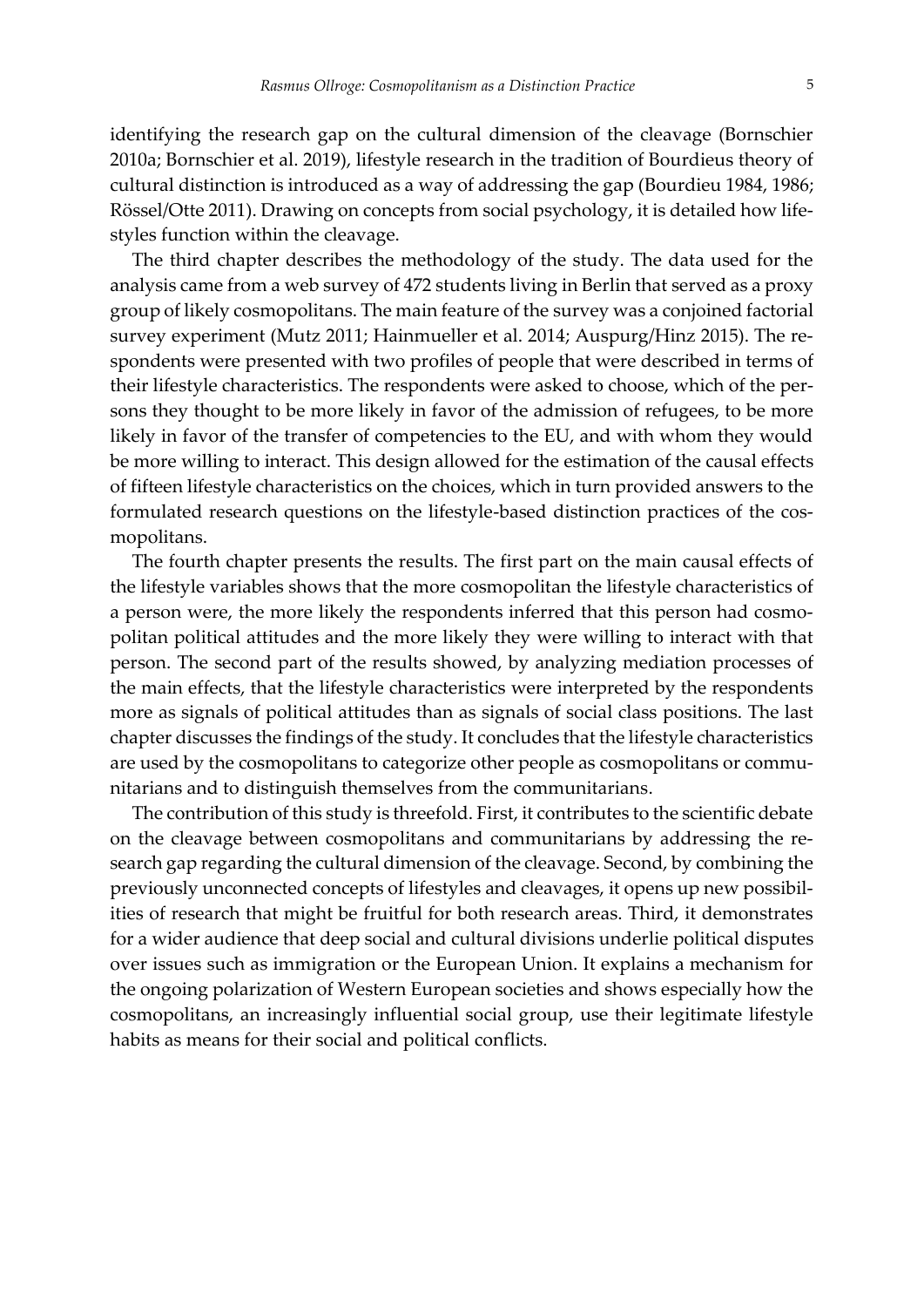# **2. Theory**

l

# *2.1 The Cleavage Between Cosmopolitans and Communitarians*

A long strand of literature describes the formation of a new societal cleavage in Western Europe that pits people with cosmopolitan and green-alternative-libertarian values and people with communitarian and traditional-authoritarian-nationalistic values against each other. Both groups are opposing each other in a structural antagonism that lies orthogonal to the traditional left-right dimension of voter and party alignments. The emergence of the new cleavage is the result of two macrosocial transformations of Western European societies since the second half of the 20<sup>th</sup> century that reshaped class structures and formed new social groups (Bornschier 2010a; Hutter 2019).

The first transformation was a combination of processes of post-industrialization (Bell 1973; Powell/Snellman 2004), of educational expansion (Müller 1998; Hadjar/Becker 2006) and of value change (Inglehart 1977, 1990, 1997, 2008) that started in the 1960s and 1970s. They led to the emergence of a younger, highly educated professional class with liberal values (Florida 2002; Reckwitz 2017). Politically interested in issues like environmentalism, minority rights or sexual liberalization, they found political representation in the new social movements of the 1970s and 1980s and in the parties of the new left (Kitschelt 1994; Bornschier 2010a). Opposite to this new academic middle class was the more traditional, older and less educated middle class and a new emerging under- and service-class (Reckwitz 2017, 2019).

The second of the two transformations were processes of globalization, which became increasingly relevant for Western European societies in the late 1980s and early 1990s. <sup>3</sup> These processes further deepened the class polarization of the first transformation, as the academic middle class, contrary to the traditional middle class and the underclass, benefited more from globalization in terms of enhanced life chances (Kriesi et al. 2006; 2008). They benefited, for example, by working in more globalized sectors of the economy or by possessing more transnational human capital, which enables acting beyond the nation state and engaging with the emergent world culture (Mau et al. 2008; Azmanova 2011; Saito 2011; Carlson et al 2017; Gerhards et al. 2017). The academic middle class tended to develop cosmopolitan identities, values, attitudes, and habits, while parts of the traditional middle class and the underclass became more communitarian (Teney et al. 2014; Zürn/DeWilde 2016). The topic of globalization became politicized by the communitarians, represented first by parties of the radical right and, since the 2000s, by the populist right, by putting the issues of immigration

<sup>&</sup>lt;sup>3</sup> As shown by the KOF index of globalization, which uses various indicators to measure economic, social and political globalization (Dreher 2006; Gygli et al. 2019).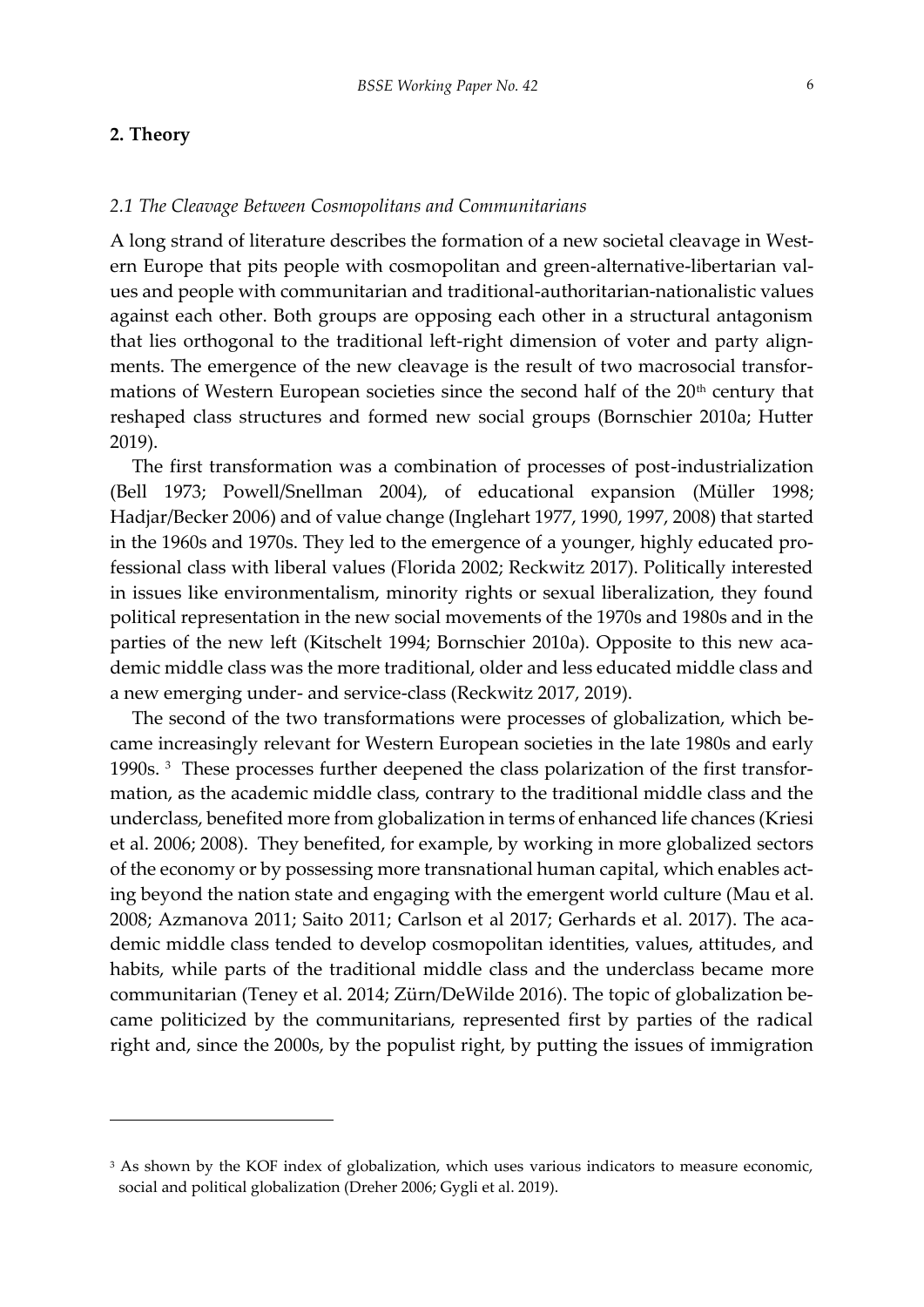and European integration on the political agenda (Ignazi 1992, Bornschier 2010b, Norris/Inglehart 2019).

# *2.2 The Cultural Dimension of the Cleavage*

The two transformations converged into a single cleavage, by forming a structural antagonism between people with a value combination of green-alternative-libertarian (GAL) and cosmopolitan values on the one side, and people with traditional-authoritarian-nationalistic (TAN) and communitarian values on the other (Bornschier 2010a, Hutter 2019). Using the cleavage concept of Bartolini and Mair (Bertolini/Mair 1990; Mair 2006), a cleavage consists of a socio-structural, a political-organizational, and a cultural, identitiy-related dimension. Much is known in the literature about the sociostructural and the political dimension. In addition to the class divide between the groups, which is best expressed as a divide between people with and without a tertiary education (Enyedi 2008; Stubager 2008, 2009), there are several other socio-structural characteristics differentiating the groups such as sectoral employment (Oesch 2008; Oesch/Rennwald 2010; Azmanova 2011), urbanity (Ford/Jennings 2020) or age (Olofsson/Öhmann 2007; Mau et al. 2008). The political, organizational dimension of the cleavage is characterized by an opposition of new left parties and parties of the populist right that clash on cultural issues such as immigration, European integration, multiculturalism, gender equality, or environmentalism (Bornschier 2010a; Hutter 2019; Norris/Inglehart 2019).

However, much less is known about the cultural dimension of the new cleavage (Bornschier et al. 2019). The cultural dimension of a cleavage is the collective identities of the groups, their perceptions of themselves and of each other, as well as their modes of distinguishing themselves from each other and of drawing social and cultural boundaries between them. There are some studies that analyze some of the issues of the cultural dimension. Stubager (2009) showed for Denmark that corresponding to the socio-structural importance of education for the cleavage, salient group identities have formed around high and low levels of education. The groups are quite conscious of their identities and the cleavage constellation as such and the educational identities are related to the value positions people have on the GAL-TAN value dimension. Stubager showed, how the new cleavage education-based group identities form a connection between socio-structural and political antagonisms.

Teney and colleagues (2014) argued that the winners and losers of globalization are determined by whether one perceives globalization as an opportunity or a threat and by whether one has a supranational or (sub-)national identity. These identities then can lead to having cosmopolitan and communitarian political attitudes, for example on immigration and European integration.

Bornschier and his colleagues (2019) examined for the Swiss population how the two cleavage groups subjectively self-identify and distinguish themselves from each other. First, both groups more strongly differentiate themselves in terms of cultural identity categories such as having a university degree, living in urban or rural areas,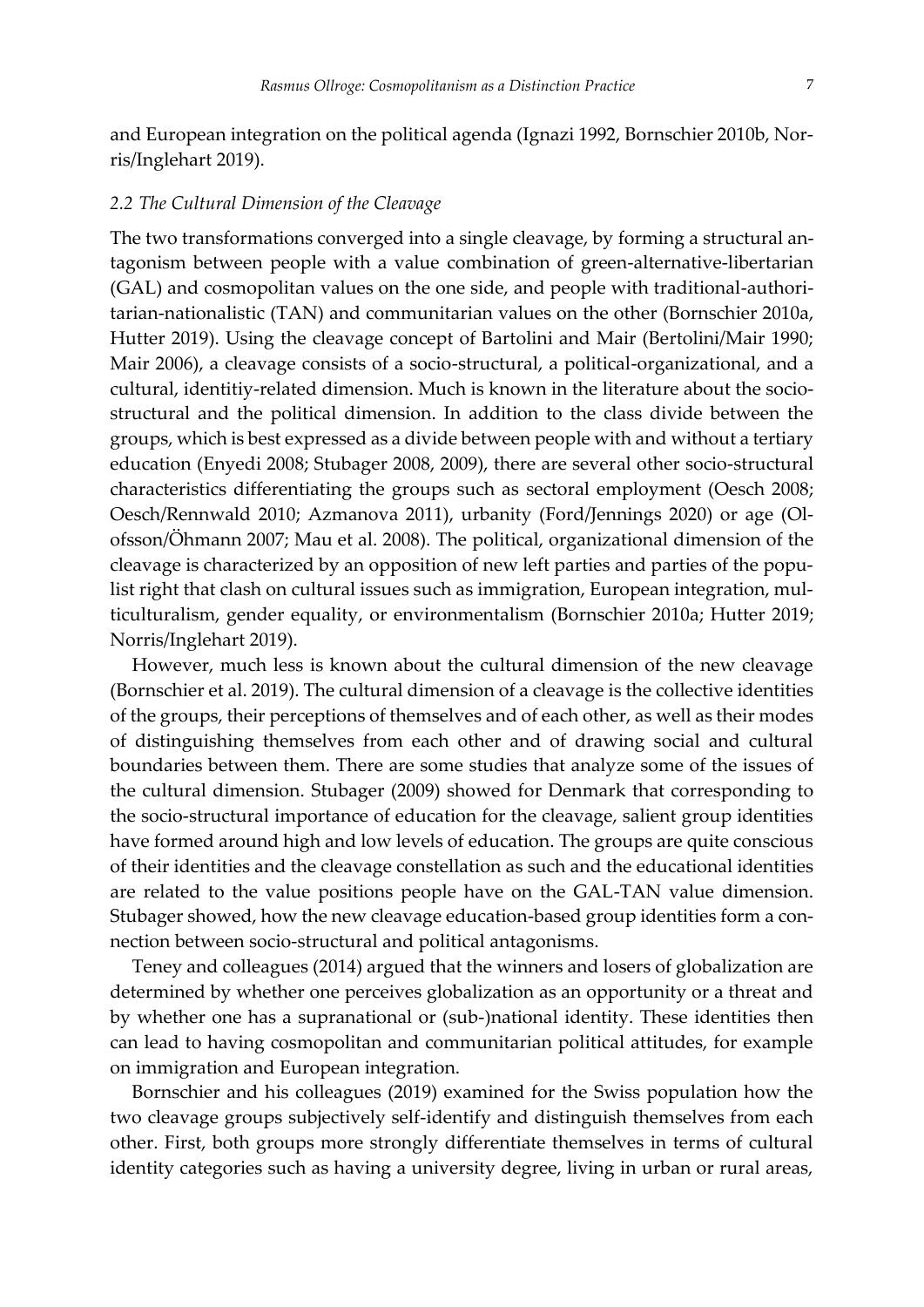being cosmopolitan or swiss, or having an interest in culture, than in terms of more economically connotated identities. Second, these cultural identities predict the vote choices for new left and populist right parties.

Lastly, some authors argued that the opposition of the communitarians is not only directed at the specific political issues of European integration and open borders but at the perceived cultural hegemony of the cosmopolitans (Reckwitz 2017, Koppetsch 2019, Norris/Inglehart 2019). The emergence of the academic middle class was accompanied by its gain in cultural relevance and by the cultural descent of the old middle class and the underclass, whose lifestyles and practices were devalued compared to the legitimate lifestyle of the cosmopolitans. From traditional views on gender roles to cultural consumption habits, the communitarians experience an asymmetry in their ability to influence the legitimate culture of their societies compared to the cosmopolitans.

Taken together, this literature exploring the cultural dimension of the cleavage suggests that collective social identities around cultural characteristics, especially around education and (supra)nationalism are a powerful and often neglected component of the new cleavage. It also shows how practices of cultural distinction appear to be an important dimension of how the groups relate to one another. The following chapter will detail how a focus on lifestyle differences between the conflict groups can add further insight into the cultural dimension of the cleavage.

#### *2.3 Lifestyles as Markers for Social Categorization*

The research of lifestyles has been, to a large extent, influenced by the seminal works of Pierre Bourdieu on social class and cultural distinction (Bourdieu 1984; 1986, Rössel/Otte 2011). His theory developed a twofold argument about the interdependence of lifestyle habits and social structure. First, individual preferences for the consumption of cultural products and leisure time activities are an expression of a person's social class position and thus form a coherent class-specific lifestyle. Second, lifestyle characteristics function as markers of social boundaries and are used for social and cultural exclusion (Lamont/Lareau 1988; Lamont/Molnár 2002). The ability to partake in the dominant lifestyle of a society and to signal high social status becomes a form of cultural capital, a resource used for gaining social privilege, for example in institutional settings such as the education system or the labor market (Bourdieu 1986; Lareau/Weininger 2003; Rivera 2012; Jaeger/Breen 2016)

For applying lifestyle research to cleavage theory, the social psychological underpinnings of lifestyle differences between groups are important. Lifestyle characteristics are visible markers that people use to socially categorize other people (Michailow 1994; Macrae/Bodenhausen 2000; Otte/Rössel 2011). To categorize the opposite person in an interaction as belonging to a certain class, religion or occupation, allows for transmitting the positive and negative stereotypes one connects with that category of people onto the other person. This structures and simplifies the otherwise unlimited possibil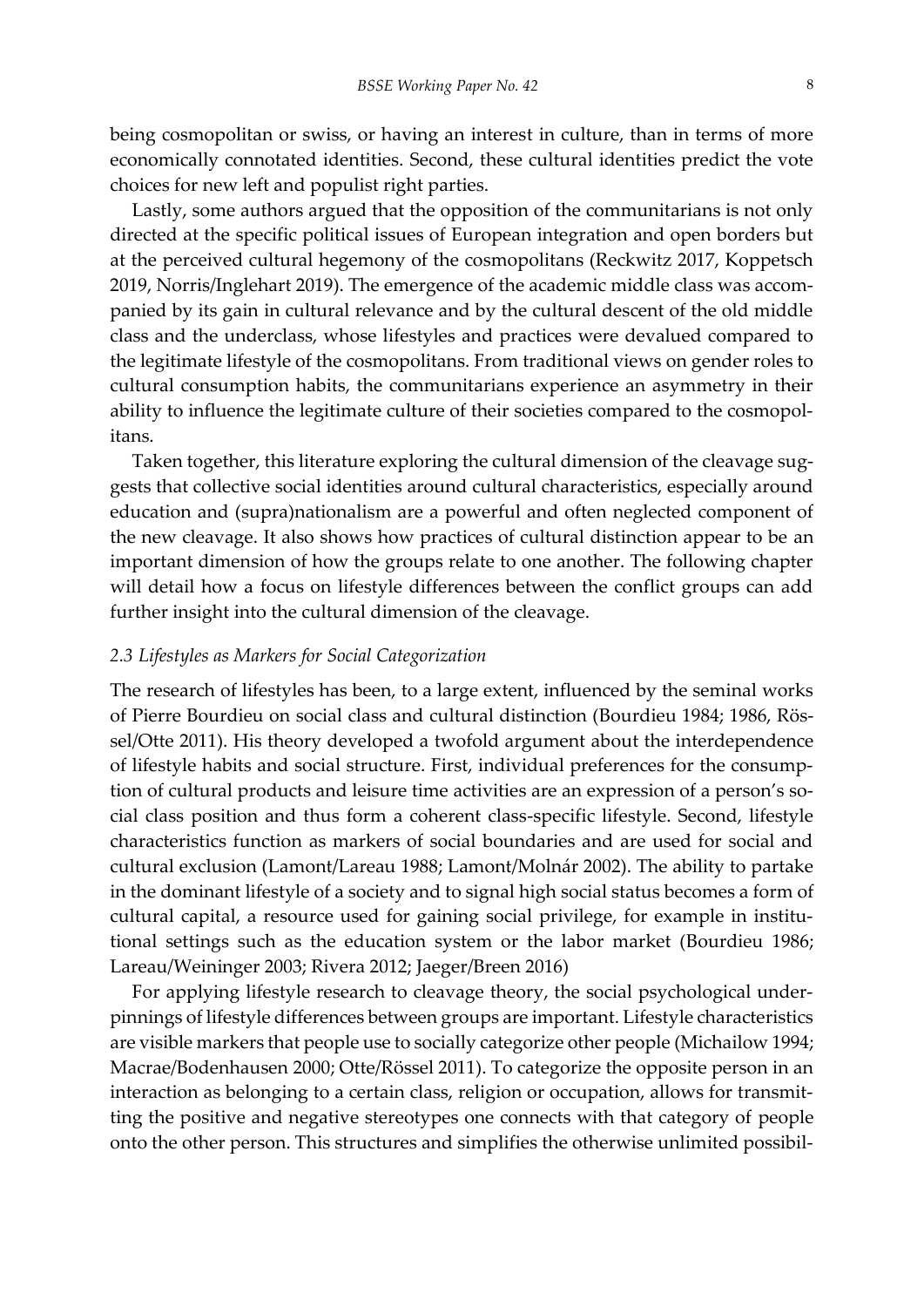ities for interacting with that person (Wittenbrink et al. 1998; Klauer 2008). Social categorization based on lifestyles has so far only sparsely been researched in the empirical social psychology literature, which usually focuses on the categorizations of people into groups of personality types (Gosling et al. 2002; Rentfrow/Gosling 2006).

In sociology, however, a few scholars have researched lifestyle-based social categorization, while usually concentrating on the categorization into social classes. Pape and coauthors (2008; 2012) replicated a study by Mazur (1993), in which they showed wedding pictures of couples to respondents, who should then guess the couple's social class position. Solely based on the couple's physiognomy and on their clothing style, a majority of the respondents was able to categorize the couples successfully. Jungbauer-Gans and coauthors (2005) demonstrated in a field experiment how shop assistants allocated more time to better dressed customers during sales pitches in the shop. Based on the customers' dressing, the clerks categorized these customers as people from a higher social class with potentially more purchasing power that they regarded as being worth more attention. And Rössel and Pape (2010) showed that, next to sociodemographic characteristics, lifestyle items are deeply associated with the perception of class differences. Especially highbrow practices are strong markers of class membership, in this case of belonging to the upper classes.

# *2.4 Lifestyle Differences and Outgroup Behavior*

The categorizations and the accompanying stereotyping are not neutral practices. Lifestyle differences between people and groups can lead to antagonistic results. On the one hand, there are status differences between the various social groups that the lifestyle characteristics are signals of. The lifestyles represent these status differences, as a lifestyle's legitimacy corresponds to the social status of the group that engages in it (Bourdieu 1984, Michailow 1994; Otte/Rössel2011). Encountering a person with a certain lifestyle triggers a reflection on that person's social status in comparison to one's own. On the other hand, the own lifestyle preferences of a person originate, to a large extent, from the distaste for the taste of others. People have strong antipathies against the preferences of others, especially for those of other groups that are opposite of ones own. The distastes are an important way of drawing cultural boundaries between the groups (Bourdieu 1984: 56; Warde 2011).

Both aspects were exemplified in Bryson's (1996) work on musical distastes in the American population. She showed that, although the music consumption of the middle and the upper classes was getting broader or more omnivorous and thus supposedly more tolerant, this tolerance was not including genres like Heavy-Metal or Country music. The distaste of these genres was even stronger than the liking of the selfpreferred genres. Moreover, the excluded genres were those that were preferred by the least educated groups of the population. Bryson interpreted this exclusion of the preferred genres of the lower classes as distinction practices of the middle and the upper classes and concluded that cultural distastes follow the logic of social boundaries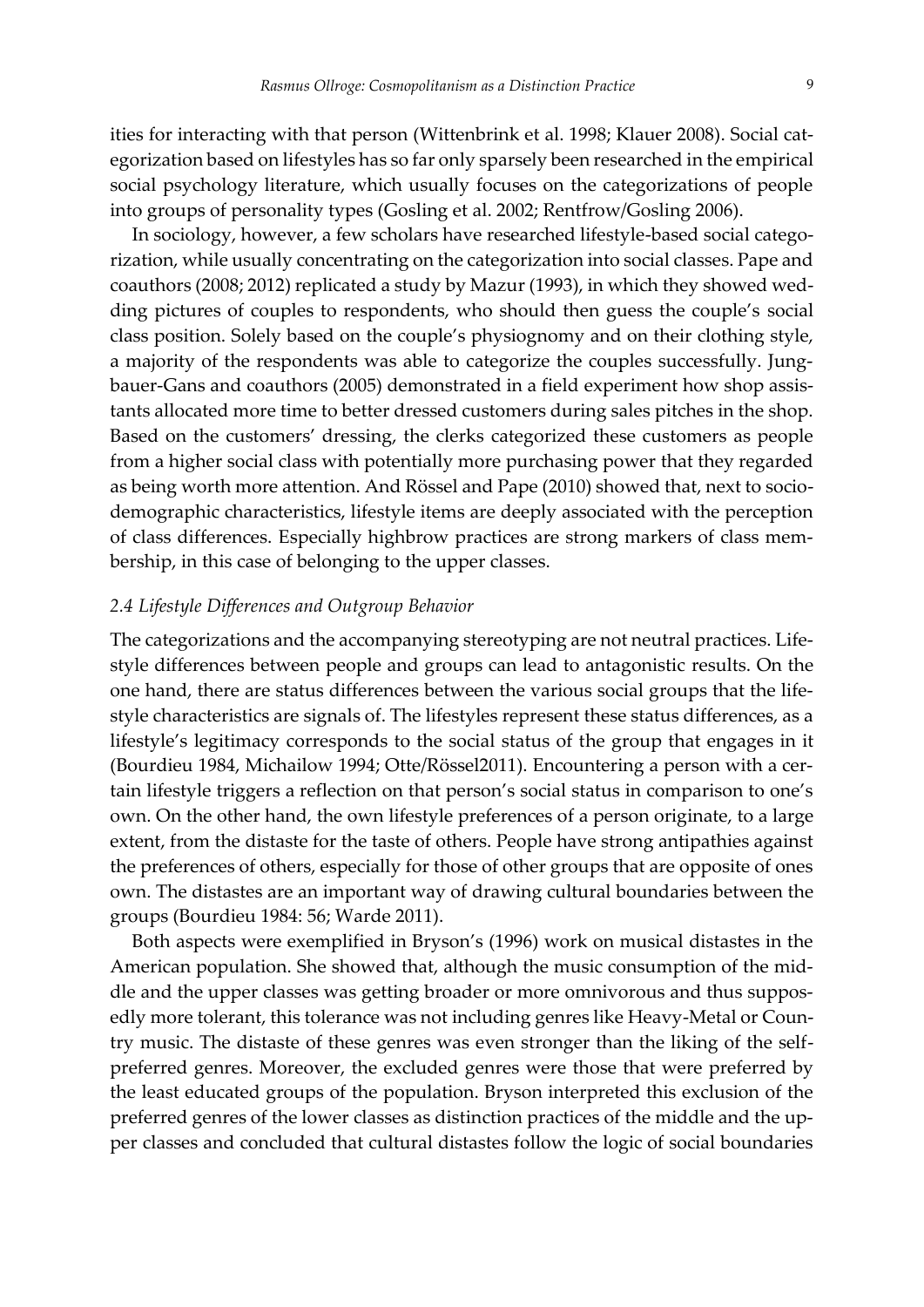between groups of different social status and, in turn, can strengthen and even reproduce these boundaries.

The status differences and the distaste for the lifestyle of opposing groups explain partly why people tend to fall into in-group and out-group behavior when being confronted with the lifestyle of another person. A person with a different lifestyle can be regarded by people as someone belonging to an outgroup, which can be followed by negative stereotyping and discrimination against that person. The same processes also work in the opposite direction, where people with similar lifestyle preferences can be seen as belonging to the in-group, which entails positive stereotyping and positive discrimination (Tarrant et al. 2001). Additionally, lifestyle similarities and differences play an important role in establishing and stabilizing social relationships and networks (McPhearson et al. 2001; Lizardo 2006). People with similar lifestyle are prone to having positive views of one another and tend to be inclined to engage and interact with each other, while the opposite is true for people with different lifestyles.

# *2.5 Lifestyles and Cleavage Theory*

In summary, there are two ways how lifestyles play a role in cleavages. First, lifestyles signal belonging to a cleavage group and are used by members of the groups for socially categorizing other people as members of their own or the opposite group. The groups thus identify themselves through lifestyle characteristics. Second, the social categorization based on lifestyles triggers in-group and out-group behavior. Lifestyles are thus used to draw social boundaries between the groups. People with a similar lifestyle recognize each other as belonging to the same group and are more willing to engage with each other as people with opposite lifestyles.

Both aspects were exemplified by Deichert's (2019) analysis of the cultural stereotypes American voters have about the voters of the opposite party. First, she showed that certain lifestyle characteristics such as listening to rap music, doing yoga, or hunting were strongly associated with either democratic or republican voters and that they formed the basis for partisan social categorization. Second, these characteristics elicited strong affectual responses in people, which resulted in negative discrimination against people with opposite lifestyle characteristics, both in everyday and in institutional settings.

The existence of lifestyle-based social categorization and social boundaries hints at another possible connection between lifestyle research and cleavage theory. Research on cleavages often asks, whether a potential conflict structure between two groups is salient for the groups. An important aspect of a cleavage being salient is whether the potential conflict groups recognize themselves as groups and form collective identities. If two groups have distinct lifestyles that they use to identify themselves and each other and that they also use to distinguish themselves from the other, it could be seen as evidence that the groups have in fact formed collective identities and that they are conscious of their position as conflict groups of a cleavage. It would thus be a sign of the salience of the cleavage.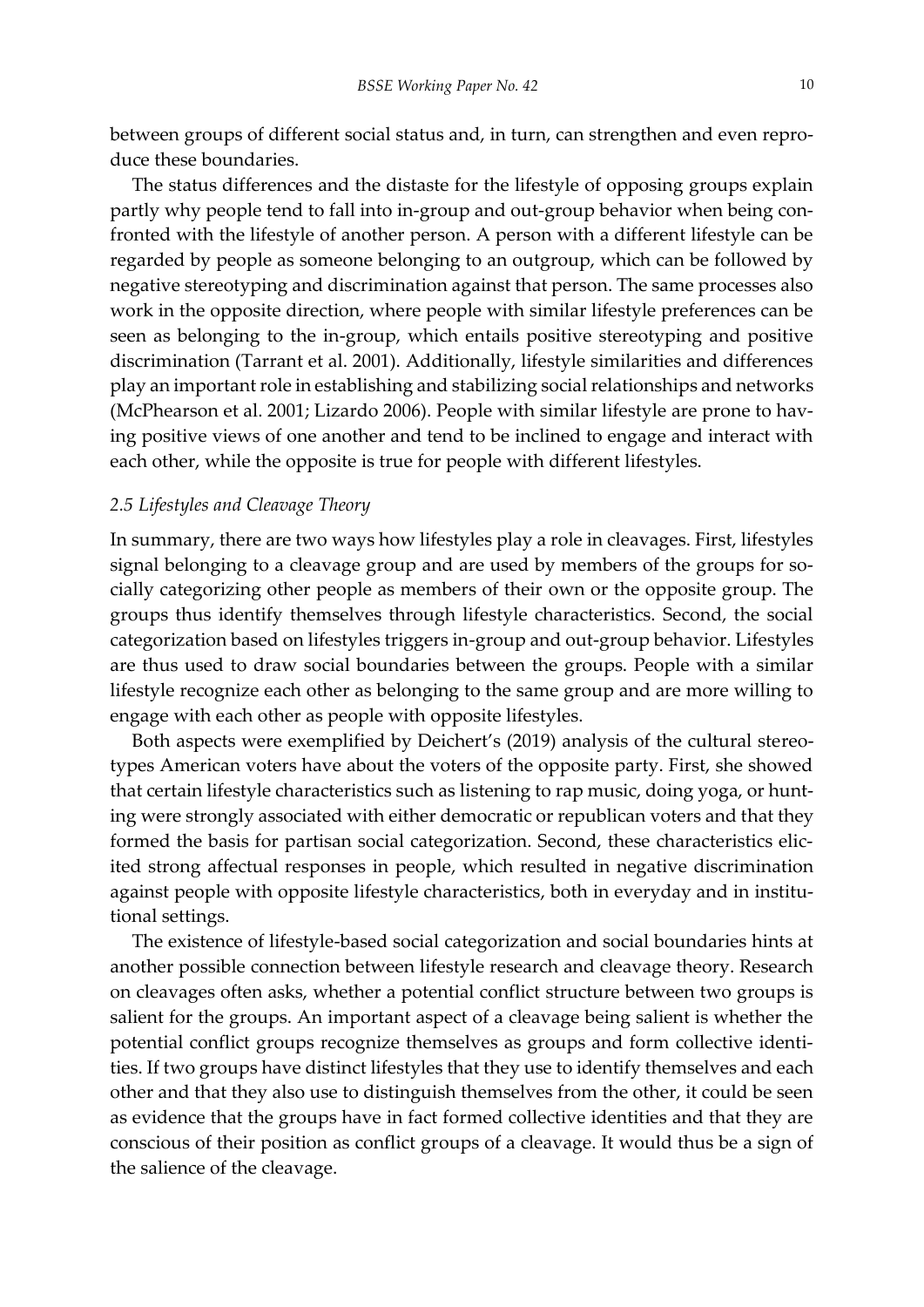#### *2.6 The Lifestyle of the Cosmopolitans*

l

The lifestyle of the cosmopolitans is centred around the guiding principle of openness to cultural diversity, which expresses itself in a disregard for traditional taste boundaries (Ollivier 2008; Roose et al. 2012). On the one hand, this regards traditional taste hierarchies between highbrow and lowbrow forms of culture. The cosmopolitans, while still consuming highbrow culture, embrace products and practices of middleand lowbrow culture, like for example pop music (Lizardo 2005; Prieur/Savage 2013; Savage et al. 2015). On the other hand, the disregard for taste boundaries translates into interest in foreign cultures and their products and practices. While cultural tastes were traditionally structured by national or regional borders, the cosmopolitans specifically consume foreign cultural products and signal familiarity with other cultures (Rössel/Schrödter 2015; Cicchelli/Octobre 2017; Katz-Gerro 2017).

From the perspective of the cosmopolitans, the communitarians do not engage in the relevant practices or consume the relevant products to signal openness to cultural diversity. They appear to be more oriented towards traditional taste boundaries (e.g. highbrow / lowbrow culture) within national borders, in that they do not engage with a lot of cultural products from foreign countries. The cosmopolitans tend to view those who do not engage in the cosmopolitan lifestyle as being stuck, narrow-minded, traditional, and non-reflexive, while they themselves appear to be mobile, open-minded, creative, and reflexive (Prieur et al. 2008).<sup>4</sup> In the following, the cosmopolitan lifestyle will be detailed across five lifestyle dimensions and operationalized for each dimension, following a typology of very cosmopolitan, somewhat cosmopolitan and noncosmopolitan characteristics. The description of the cosmopolitan lifestyle is in large parts drawn from Reckwitz (2017).

The guiding principle of openness to cultural diversity fusions with principles stemming from other values the cosmopolitans hold, like an endorsement of ethical and sustainable consumption, which stems from having post-materialistic values (Grinstein/Riefler 2015). This is especially important for the *consumption of food*. Sustainability and an ethical consumer behavior are two of the most important characteristics by which food practices tend to be judged by the cosmopolitans. Additionally, food and ingredients are supposed to be healthy, "organic", and locally produced, as well as to have an authentic and "alternative" component (Johnston/Baumann 2007; Paddock 2016). These principles are best exemplified by the trends of vegetarianism and veganism, and to some extent buy buying groceries at the farmers' market. These practices are distinguished from industrially produced and standardized food that lacks the ethical, the sustainability and the health dimension important for the cosmopolitans. One

<sup>4</sup> Unsurprisingly, the communitarians turn the normative judgment of these lifestyle differences around and describe themselves with the attributes of loyalty, stability, authenticity, having roots, and choosing family over career (Prieur et al. 2008).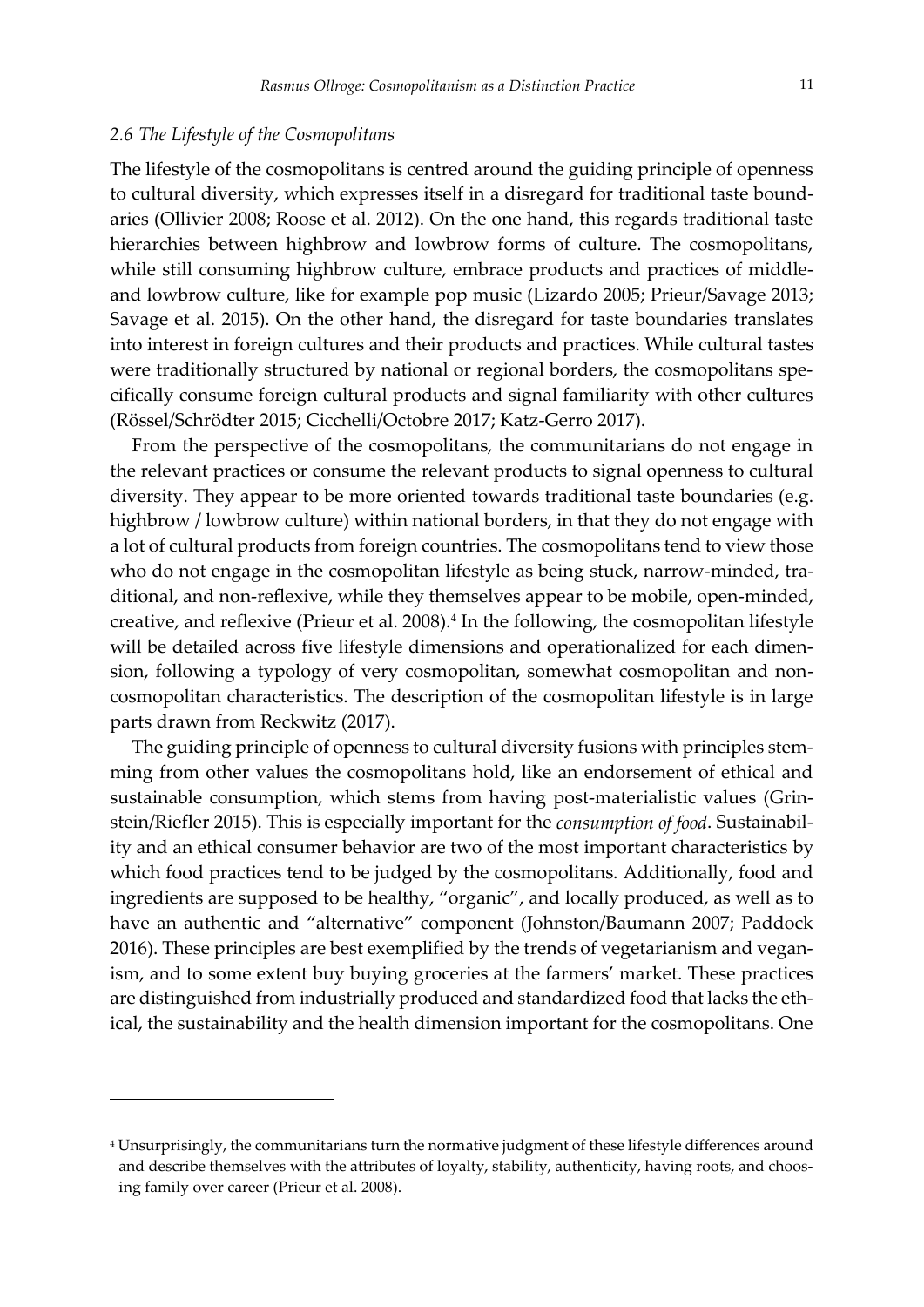example for the rejected food consumption practices is eating fast food (Cappeliez/Johnston 2013).

The *music preferences* of the cosmopolitans are structured by the disregard for traditional classifications of musical genres into distinctions between highbrow and lowbrow art. For them, lowbrow genres like pop music have lost their traditional stigma. Another consumption principle is the abandonment of preferring a single genre with which one has a deep connection in favor of a more reflexive mode of listening to a broad number of genres in which the listener acts like a collector of many different styles of music. Both phenomena have been summarized under the concept of omnivorousness (Peterson 1992, 1997; Peterson/Kern 1996; Warde et al. 2007, 2008; Savage/Gayo 2011; Savage et al. 2015; Wright 2016). However, this form of music consumption is not equal to a tolerance of all genres and styles but comes along with the need to make critical choices, which are often structured by distastes for the preferences of the opposite social group (Bryson 1996; Prieur/Savage 2013; Savage et al. 2015). One of these rejected genres is German folk music, as it can be seen by cosmopolitans as too traditional and too much of an expression of German national culture.

Regarding *sport practices*, the cosmopolitans tend to strive for fitness and health, ideals which have become a form of status symbol for upper-middle classes (Koppetsch 2000; Shilling 2005; Lefévre/Ohl 2012). However, not all sports carry the same appeal, as the cosmopolitans are more interested in individualistic sports compared to team sports. One of the most popular activities are the Asian cultures of movement, like yoga or martial arts. These activities do not only have a fitness aspect to them, but also a historical cultural background as well as a spiritual aspect, which adds further dimensions to the activities (Newcombe 2009). Another set of activities are the individualistic and playful sports of the Californian lifestyle, like surfing, roller skating or skateboarding, with the latter also being an expression of youth culture and urbanity. Lastly, although fitness and athleticism are desirable from the perspective of the cosmopolitans, bodybuilding is usually not practiced by them, as it is, for them, representative of an unaesthetically and overtly masculine body ideal (Wesley 2001; Honer 2011).

The *place of residence* has become an important characteristic of the cosmopolitan lifestyle. Urbanity is the central characteristic, by which the cosmopolitans tend to choose their place of residence (Bornschier et al. 2019; Ford/Jennings 2020). Large cities combine career opportunities and many different possibilities for leisure time activities. More than that, large cities have become an ideal place for realizing the cosmopolitan lifestyle (Florida 2002). Especially living in one of the large metropolitan cities with an increasingly international population and a cosmopolitan atmosphere has become an essential part of the cosmopolitan lifestyle, as this allows for the direct practice of openness towards cultural diversity (Favell 2008). Therefore, "living in a city with the population of over one million people" and "living in one with a population of less than one million people" are the very and the somewhat cosmopolitan characteristics, while living in a small village is the non-cosmopolitan characteristic.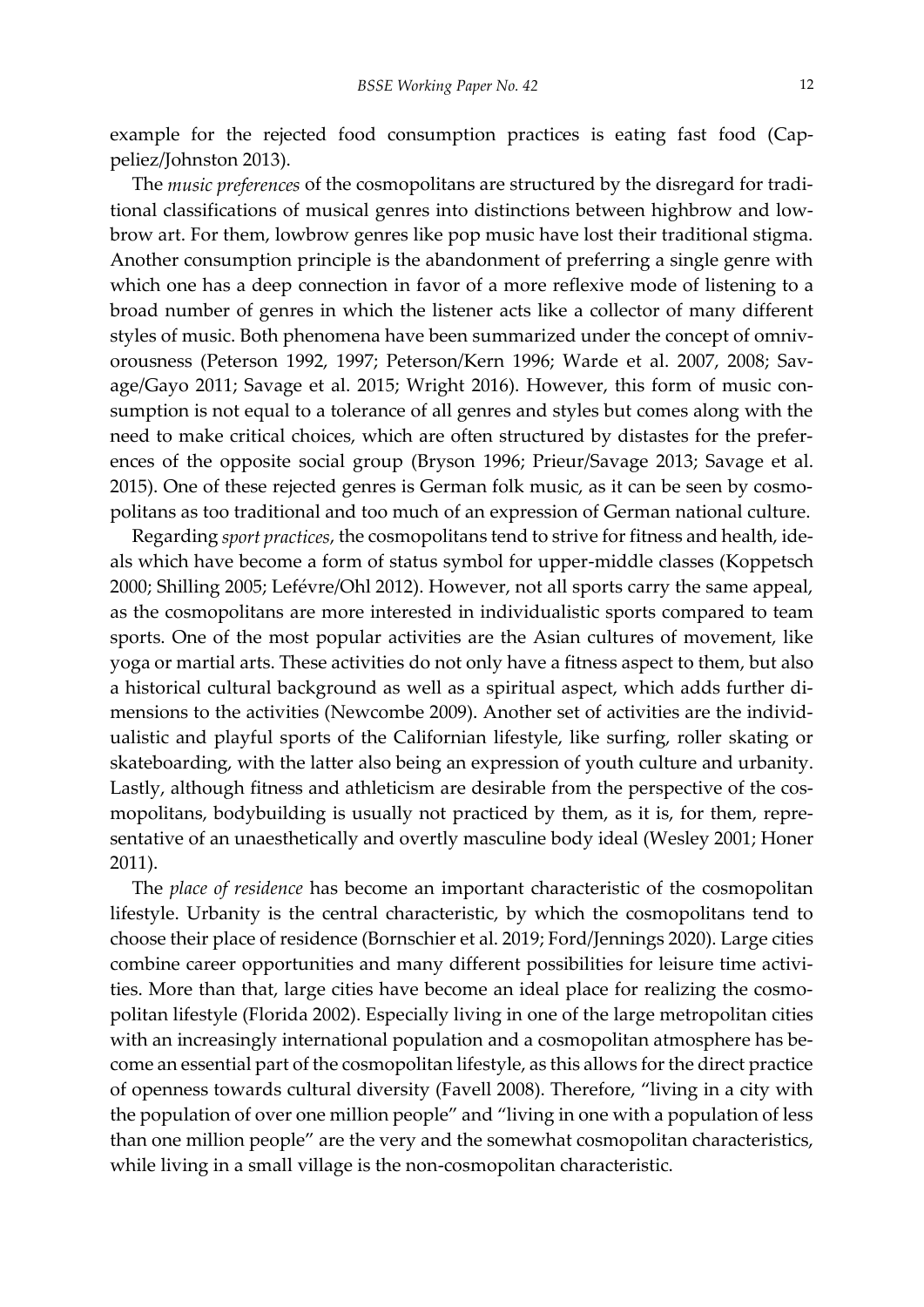*Foreign experiences*, in the form of extended stays in other countries, have become an element of the lifestyle of the cosmopolitans. As members of the academic middle class, staying abroad for longer periods of time can become familiar to them from a very early age, as it tends to be more a part of the child rearing practices of their parents than for children from lower classes. There are often chances for them to go abroad in all their life phases, like for example, for exchange programs during school time, for work and travel, for a semester abroad during university time, or for working abroad for some time (Carlson et al. 2017; Gerhards et al. 2017). While never having lived outside of Germany is not a desirable characteristic for the cosmopolitans, having lived in another European country or even a non-European country are characteristics of the cosmopolitan lifestyle.

Table 1 shows the operationalization of the lifestyle dimensions, which was used in the empirical part of the study.

|                        |                                    | Non-cosmopolitan Somewhat cosmo- Very cosmopolitan<br>politan |                |
|------------------------|------------------------------------|---------------------------------------------------------------|----------------|
| Food consumption       | Fast food                          | Farmers' market                                               | Vegetarianism  |
| Music preferences      | German folk music Electronic music |                                                               | Omnivorousness |
| <b>Sport practices</b> | Bodybuilding                       | Skateboarding                                                 | Yoga           |
| Place of residence     | Small village                      | Duesseldorf                                                   | Cologne        |
| Foreign experience     | None                               | England                                                       | Argentina      |

**Table 1**

# *2.7 Model and Hypotheses*

The analysis was directed at the cosmopolitan pole of the cleavage. On the one hand, this study did not have the necessary resources to cover both sides of the cleavage and the cosmopolitans were easier to sample. On the other hand, as cosmopolitans on average possess more economic, social and cultural capital, they are the more relevant pole of the cleavage from a socio-structural perspective, since being classified by the cosmopolitans as the member of an outgroup can potentially result in limited access to resources and life chances. In line with the literature, the following model was developed to be empirically tested, which is visually represented in graph 1.

(1) The central argument is that lifestyles are interpreted as signals of group membership. Specifically, cosmopolitans socially categorize a person having cosmopolitan lifestyle characteristics as belonging to the same socio-political cleavage group as themselves, while having non-cosmopolitan lifestyle characteristics is interpreted as a signal of belonging to the opposite cleavage group. Although the cleavage groups have a socio-structural foundation, they are first and foremost perceived as political conflict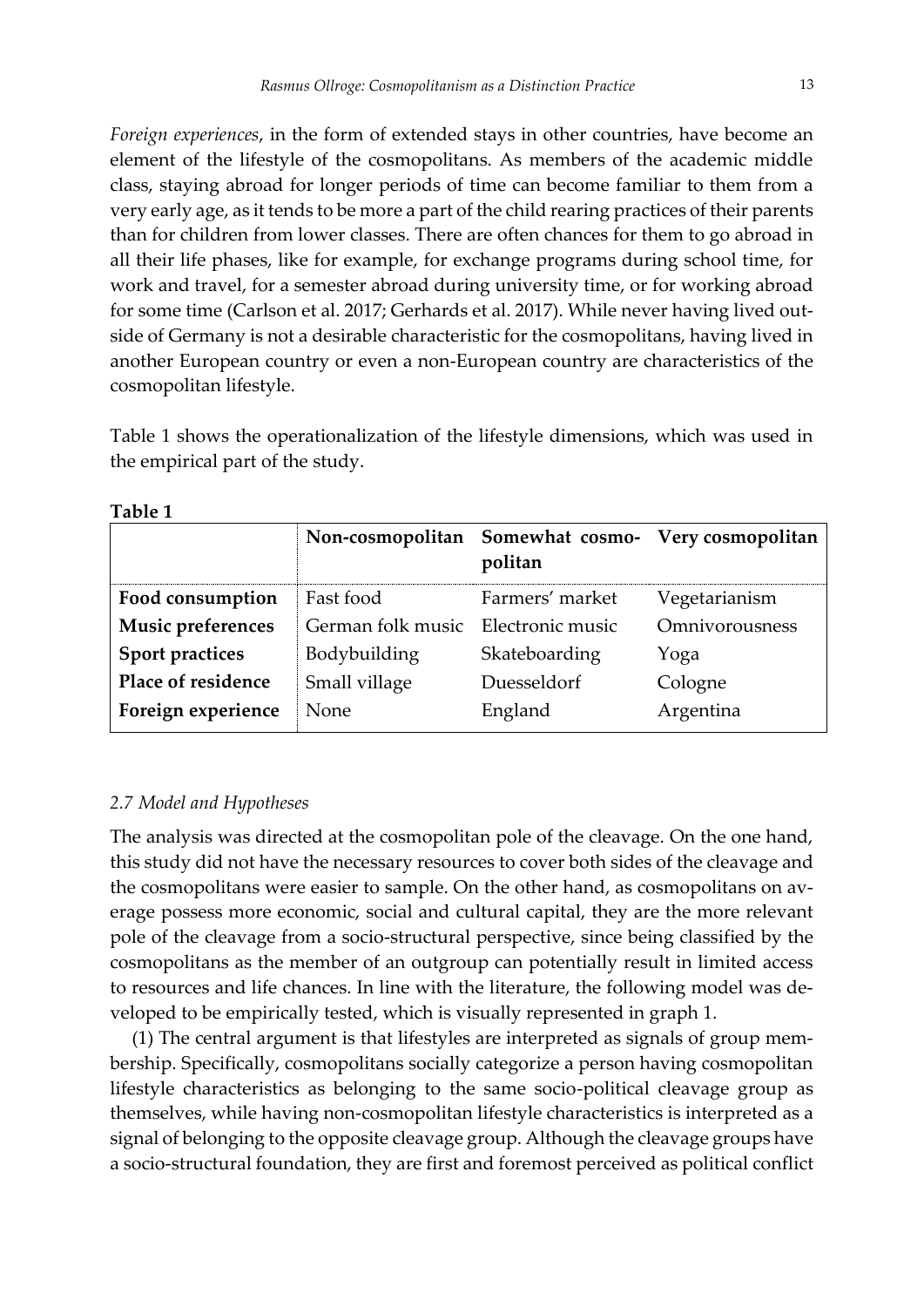groups. Thus, the group memberships are expressed by approval of or by opposition to the two political issues of the conflict, European integration and immigration. *The more cosmopolitan the lifestyle characteristics of a person are, the more likely it is that this person is perceived as being in favor of European integration and open borders* (H1).

(2) Lifestyle signals do not only signal group affiliations, but also structure social interactions. As people rather interact with those who are similar to them and who belong to the same group, the lifestyle characteristics of a person impact on the willingness of others to interact with that person. This is especially true for people within the structure of a cleavage conflict, in which affection for the ingroup and rejection of the outgroup are particularly strong. The more a lifestyle signals the same group affiliation, the more willing a person is to interact with the other one. The opposite holds when the lifestyle signals affiliation with the opposing conflict group. *The more cosmopolitan the lifestyle characteristics of a person are, the more likely it is, that cosmopolitans are willing to interact with that person* (H2).

Both hypotheses are expectations about causal effects. The signalling power of the lifestyle characteristics of a person causes the observers to make specific inferences about the political attitudes and group affiliations of that person, which they would not have made without those characteristics being present. In the same vein, they evaluate their own willingness to interact with this person based on those inferences made from the lifestyle characteristics. The effects of the lifestyle variables on the inferences about the political attitudes and on the willingness to interact are thus the main causal effects of the theoretical model. The following part of the model analyzes the main causal effects in more detail and specifies the causal mechanism at work.

(3) There is a question about how the lifestyle characteristics are interpreted. Specifically, what are the group affiliations the cosmopolitans infer from the lifestyle signals? On the one hand, they might directly infer the political attitudes of the person. On the other hand, as lifestyles are strong signals of class membership, the cosmopolitans could also interpret the lifestyle characteristics as signs of the class position of that person, or, respectively, as signals of their level of education. An analysis of the mediations of the main causal effects allows for the estimation of the relative weights of those two possible group associations.

(3a) The inference about the political attitudes of an encountered person is to some extent mediated by the inferred level of education of that person. In this way, the observer would directly infer the level of education of the person from their lifestyle characteristics, and then, in a second step, infer their political attitudes from the presumed level of education. The cosmopolitans, for example, would encounter a person with non-cosmopolitan lifestyle characteristics, infer from those characteristics that the person has a low level of education, and infer from that level of education that this person has negative attitudes towards immigration and the EU. *The effects of the lifestyle*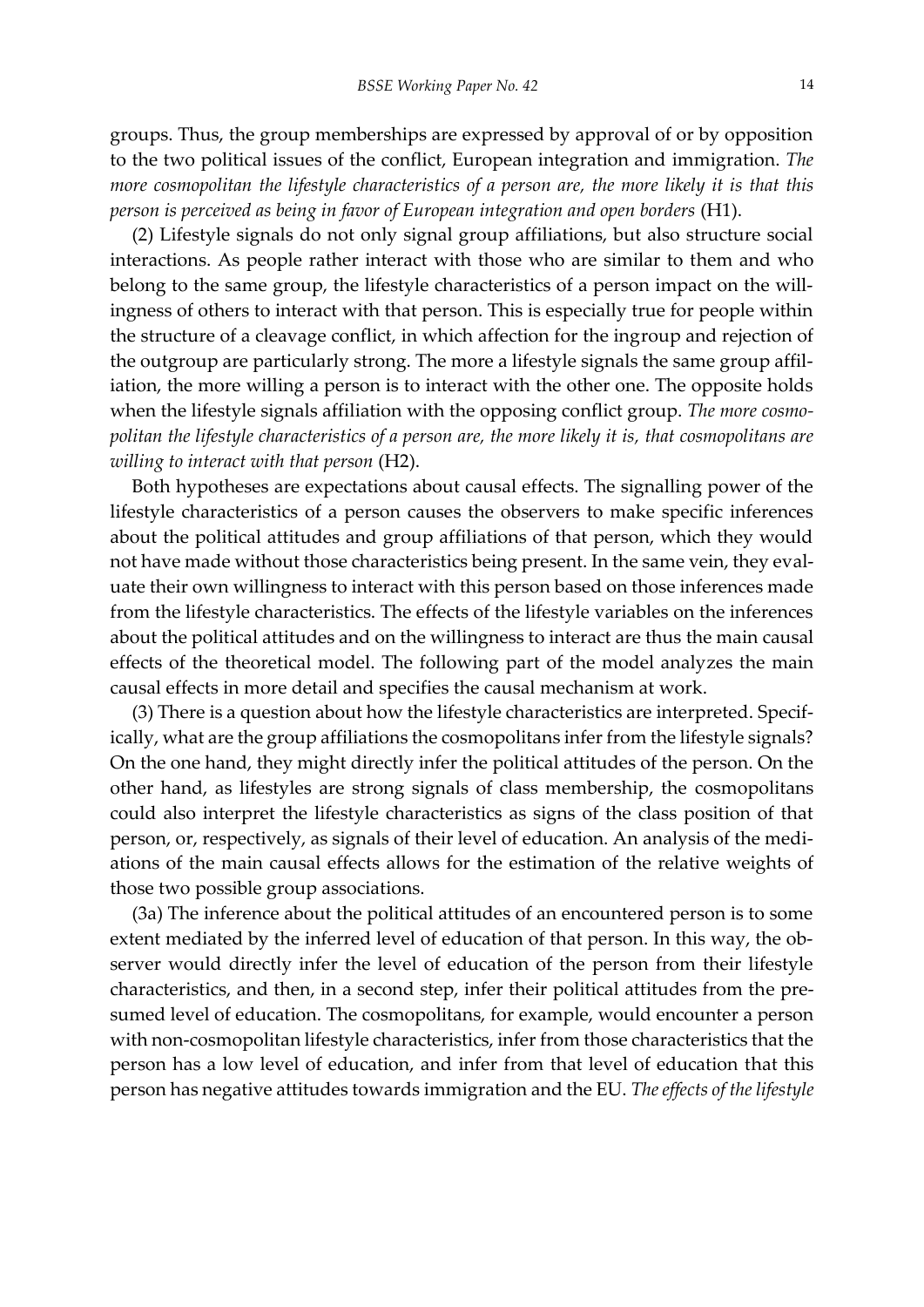*characteristics on the inferred political attitudes are mediated by the inferred level of education*  (H3a).

(3b) The willingness to interact with a person is based on whether one thinks that this person belongs to the same group. The cosmopolitans can make this inference through the perceived level of education of that person or though the perceived political attitudes of that person. *The effect of the lifestyles of a person on the willingness to interact with that person are mediated by both, the inferred level of education and the inferred political attitudes of the person* (H3b).

(3c) The two mediation analyses can also be a way of estimating what is the stronger kind of inference about the group affiliations of a person that the cosmopolitans draw from the persons' lifestyle. In other words, do they take cosmopolitan lifestyle characteristics as a signal of social class affiliation or as a signal of political attitudes? This would allow to make an interpretation about the salience of the cleavage and whether the cosmopolitans see themselves first and foremost as a political group or as a social class. Since the conflict has become more salient in the past decade and since for both, the cleavage groups and the cosmopolitan lifestyle, the social class position, or, respectively, the level of education, is only one of various socio-structural correlates, *the mediation of the lifestyle effects will be larger through the inferred political attitudes than through the inferred level of education* (H3c).



# **Figure 1 – Theoretical Model**

# **3. Data and Methods**

#### *3.1 Data and Sampling*

The research questions and the theoretical model focus on the political signalling effects of cosmopolitan lifestyle characteristics, which lends itself well to the usage of an experimental design where lifestyle characteristics can be administered as treatments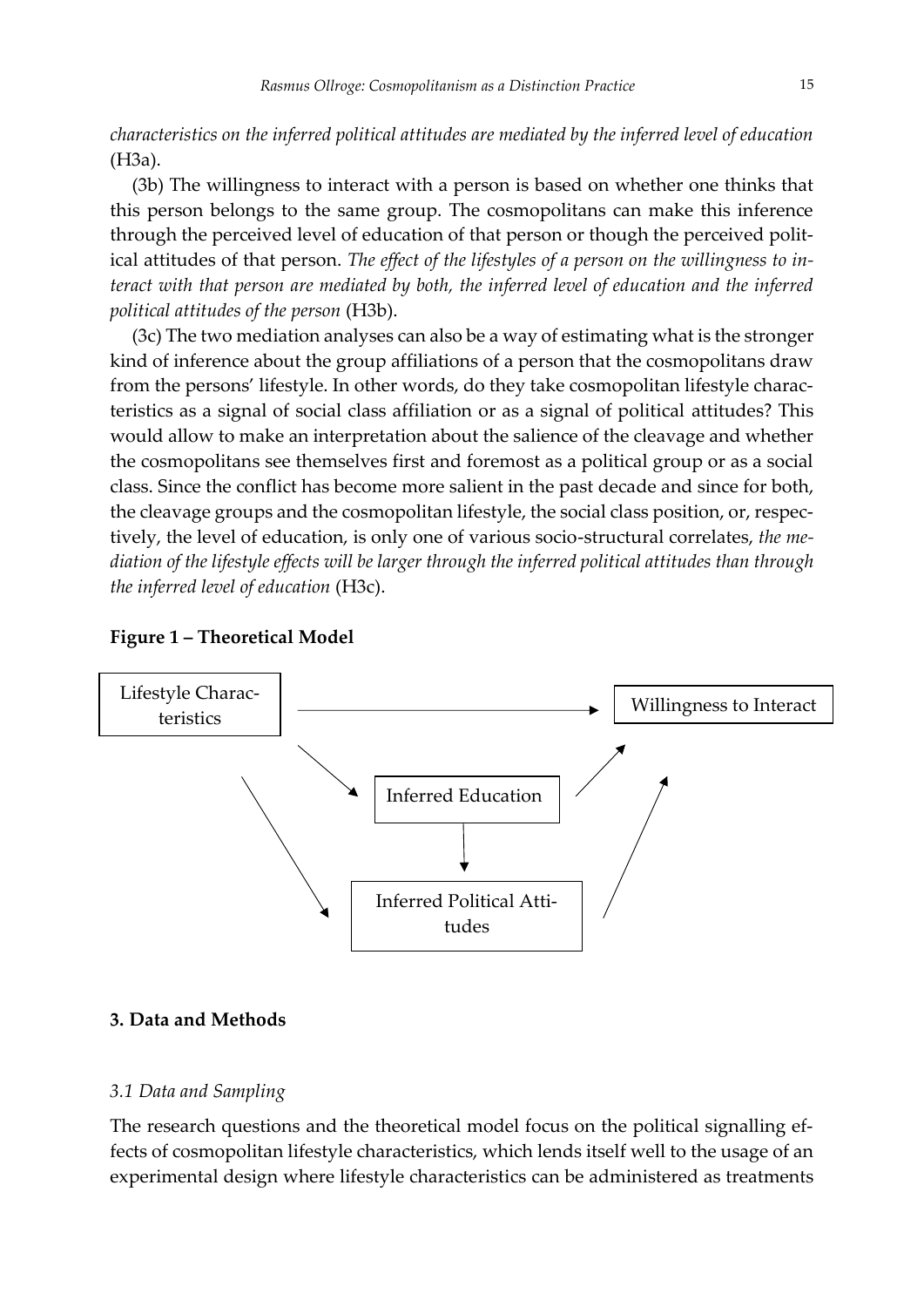and the reaction of the respondents to the treatments can be observed. For this reason, a web survey containing a survey experiment with a factorial design was conducted. Using a web survey allowed the targeting of the cosmopolitan group as a special population using an online distribution of the questionnaire via email. Most importantly, using a digital questionnaire allowed for the random allocations of treatments necessary for the survey experiment (Mutz 2011).

The survey was based on a non-probability sample, which usually has problems of biased results regarding descriptive inference (Mercer et al 2017; Cornesse 2020). However, these potential biases do not necessarily affect causal inference (Kohler 2019; Kohler et al. 2019). If the homogeneity of the treatment effects across the target population can be assumed, meaning that the effects do not differ across subgroups of the target population, causal inference is unbiased for non-probability samples. One case for which it is reasonable to assume effect homogeneity is, if the target population is small and homogenous (Kohler 2019). Another case where homogeneity can be assumed are survey experiments, especially ones with a multidimensional factorial survey design (Auspurg/Hinz 2015). Inferences from survey experiments that are based on non-probability samples have been proven to be relatively similar to inferences, which are based on random probability population samples (Mullinix et al. 2015; Coppock 2019).

A useful approach is to first assume effect homogeneity across the population and later check the assumption by interacting the treatment effects with the characteristics of the respondents, thus comparing the effects across subgroups of the sample (Kohler 2019). In this paper, the target population, the cosmopolitans, is a specific subset of the wider German population and can therefore be regarded as relatively homogenous. A robustness check testing for interactions between the treatment effects and characteristics of the respondents yielded only a small number of substantial and statistically significant interactions. The effects are therefore relatively homogenous across the sample, which leads to the conclusion that the causal effects are not biased and generalizable to the target population.

The research design focused on the analysis of the cosmopolitan pole of the cleavage. The sampling strategy was to sample cosmopolitans as a proxy population, based on four socio-structural characteristics, which are described in the literature as correlates of being a cosmopolitan. These four characteristics are tertiary education, age, urbanity, and being a member of the socio-cultural professional class (Oesch 2008; Oesch/Rennwald 2010).

In order to target this population, university students from certain subjects living in Berlin were sampled as the proxy population. Students living in Berlin fulfil three of the four characteristics, by living in an urban center, usually being between 20 and 30 years old and by having already acquired (master students) or by being on their way to (bachelor students) acquiring a tertiary educational degree. They are, of course, not yet working in a profession and are not part of the socio-cultural professional class. However, by sampling students from programs out of the fields of education, history,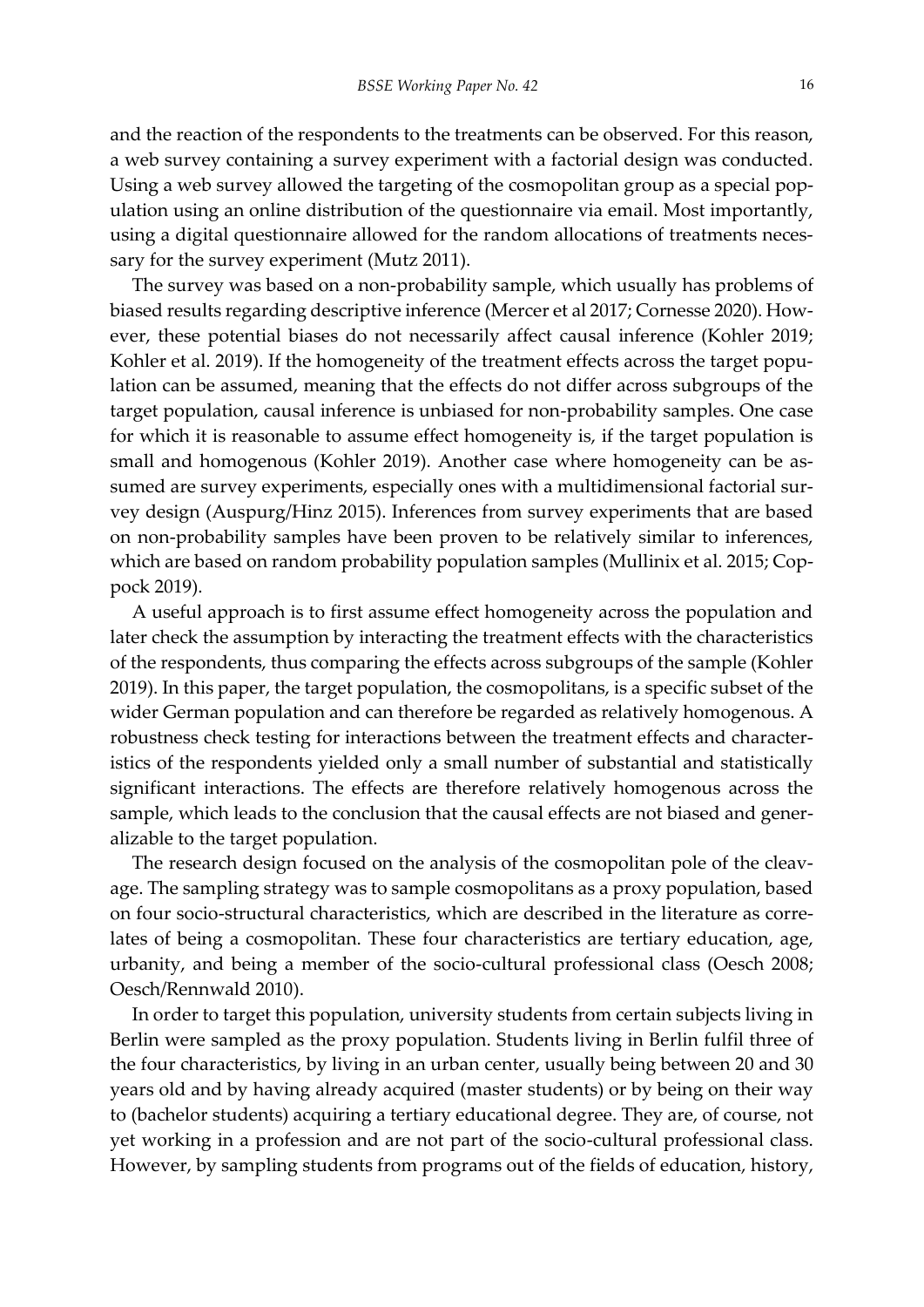art, social, and communication sciences as well as linguistics, psychology, humanities and cultural studies, it is likely that future socio-cultural professionals were targeted. As these fields of study affect the formation of liberal values, students are likely to already hold some of the assumed values of the socio-cultural professional class (Van der Werfhorst/Kraaykamp 2001; Stubager 2008).

In order to recruit students for the sample, officials from relevant study programs from universities in Berlin were contacted and asked to forward the questionnaire to the students of their program.<sup>5</sup> The questionnaire was in German, which added another sampling criterion by restricting the sample to students speaking German, so that international students studying in Berlin, but who do not speak German, were excluded.

Of the 712 people who started the questionnaire, 550 completed it, with most of those who did not complete it dropping out when the survey experiment began. In addition to the survey experiment, the questionnaire included several standard survey items on the lifestyle, the values, and the socio-demographic characteristics of the respondents. In total, the questionnaire consisted of 38 items, which took the respondents an average of eleven minutes to complete. After deleting all respondents who did not fit the sampling criteria, the number of valid cases in the sample amounted to 472.

# *3.2 The Survey Experiment*

The central feature of the questionnaire was a factorial survey experiment (Wallander 2009; Auspurg/Hinz 2015). In contrast to traditional vignette experiments, in a factorial experiment, not only one but many characteristics of the presented hypothetical situation, object or person are varied across the respondents. This enables to identify causal effects of many different treatments in one single experiment. A subset of factorial survey experiments are conjoint experiments, where respondents are presented with a choice between two vignettes (Hainmueller et al. 2014). In the conjoint experiment used in this survey, respondents were presented with the profiles of two persons that were described through five lifestyle variables. Each of the five variables had three levels, one very cosmopolitan characteristic, one somewhat cosmopolitan characteristic and one non-cosmopolitan characteristic (see table 1).

The levels of the lifestyle variables were allocated to the profiles randomly. For each profile, the sequence of the lifestyle variables was the same. In addition to the profiles, the name and age of the persons was presented. All persons were set to be 35 years old. They were given names that signalled both their male gender and their German ethnicity. The six possible names (Christian, Daniel, Stefan, Jan, Martin and Alexander) were taken from the male names most frequently used for newborns in the year 1985, the year of birth for a 35-year old person in 2020.<sup>6</sup> Presenting both, the name and age,

l

<sup>5</sup> The universities were: Freie Universität Berlin, Humboldt-Universität zu Berlin, Technische Universität Berlin, Universität Potsdam, and Universität der Künste Berlin.

<sup>6</sup> https://www.beliebte-vornamen.de/jahrgang/j1985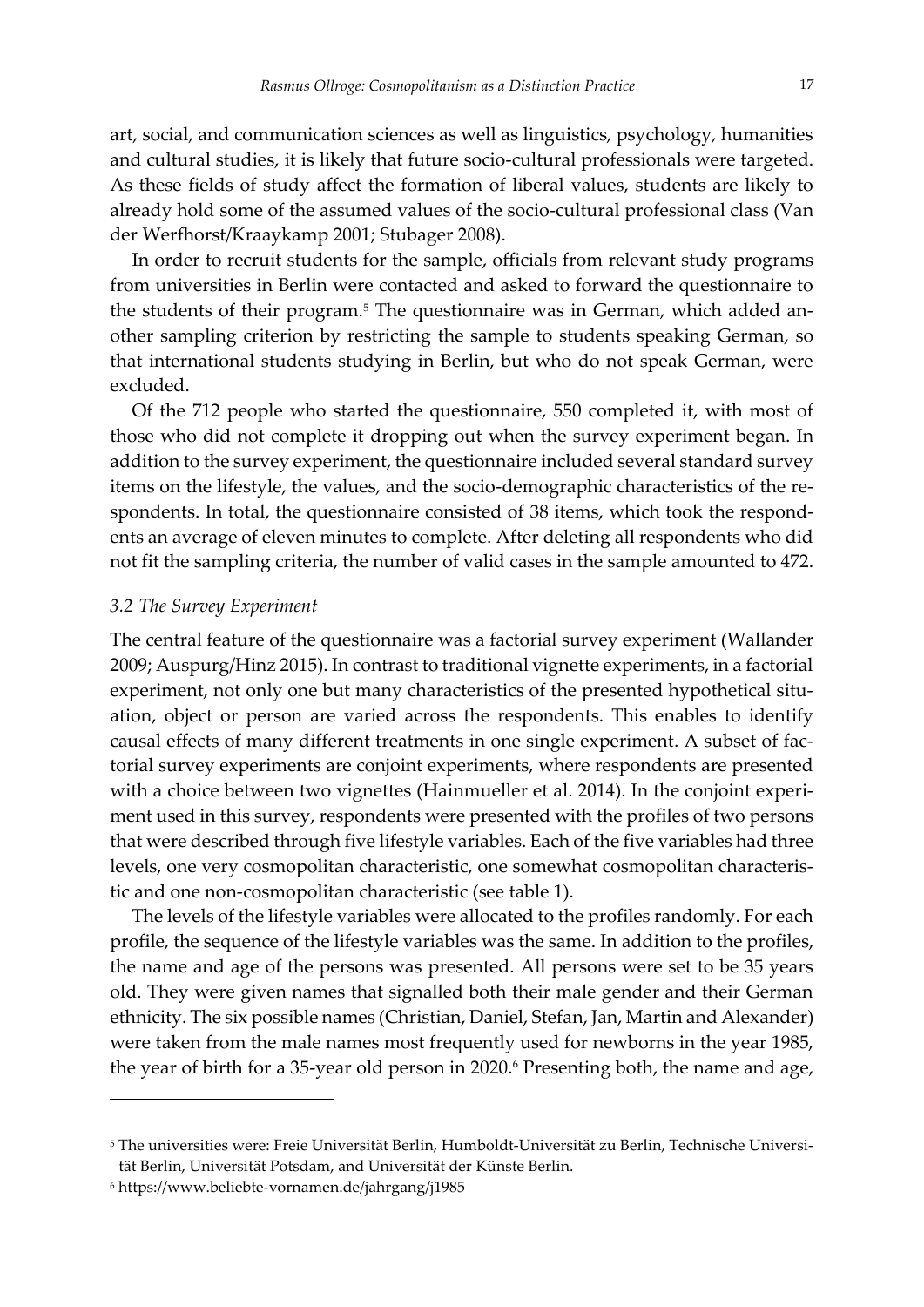automatically controlled the effects of the lifestyle treatments for all inferences made by the respondents regarding the age, gender, and ethnicity of the persons.

The respondents were presented a pair of two persons and then asked three choice questions. Two of these measured the inferred attitudes regarding the political issues of the cleavage. The first was about immigration and asked: "*If you had to take a guess: Which of these two people is more in favor of Germany accepting more refugees in the future?*". The second question was about European integration: "*If you had to take a guess: Which of the two people is more in favor of Germany handing over more competences to the EU in future?*". The third question was about the behavioral consequences of the lifestyle signals and asked: "*Which of these two people would you be more willing to meet in person?*".

Lastly, the respondents were asked to evaluate each profile for itself in terms of the presumed educational background of the presented person. Concerning education, the question was: "*What do you suspect, which educational background does [name] have?*". The categories of the answers were "*lower secondary education*", "*upper secondary education*" and "*tertiary education*". The respondents were presented three of these choice tasks in a row, so that each respondent evaluated six profiles in total.

The conjoint experiment and the unbiased estimation of the causal effects of each level of the lifestyle variables relied on several methodological assumptions (Hainmueller et al. 2014). In general, there were only minor violations of the assumptions. There were almost no within-profile and between-profile interactions of the treatment effects. The same goes for profile-order effects. While there were some carryover effects, which means that the respondents evaluated the same treatment differently in later choice tasks than in earlier ones, there was no easy solution for countering this bias. For example, only including data from the earlier choice tasks would have resulted in a substantial loss of cases, which would have limited the analysis in other ways. In general, as most of the found interactions were small in numbers and as they only in some cases repeated themselves as patterns across the different dependent variables, there are no huge distortions in the estimations of the causal effects.

# *3.3 Operationalization and Analytical Strategy*

Table 2 shows the operationalization of the variables. The explanatory variables (X1 - X5) were the lifestyle variables presented in table 1. The dependent variables (Y1 - Y3) were the three dichotomous choices on the inferred attitudes regarding the transmission of competencies to the European Union and the admission of refugees as well as on the willingness to interact with the person. These variables were dichotomous variables indicating positive inferred attitudes towards refugees and the EU and a willingness to interact. The first mediator (Z1) was the inferred level of education. While the item in the questionnaire had three categories of answers, for the analysis "lower secondary" and "upper secondary education" were combined into one category, thus resulting in a dichotomous variable indicating an inferred tertiary degree. The second mediator (Z2), only used for the dependent variable Y3, the willingness to interact, is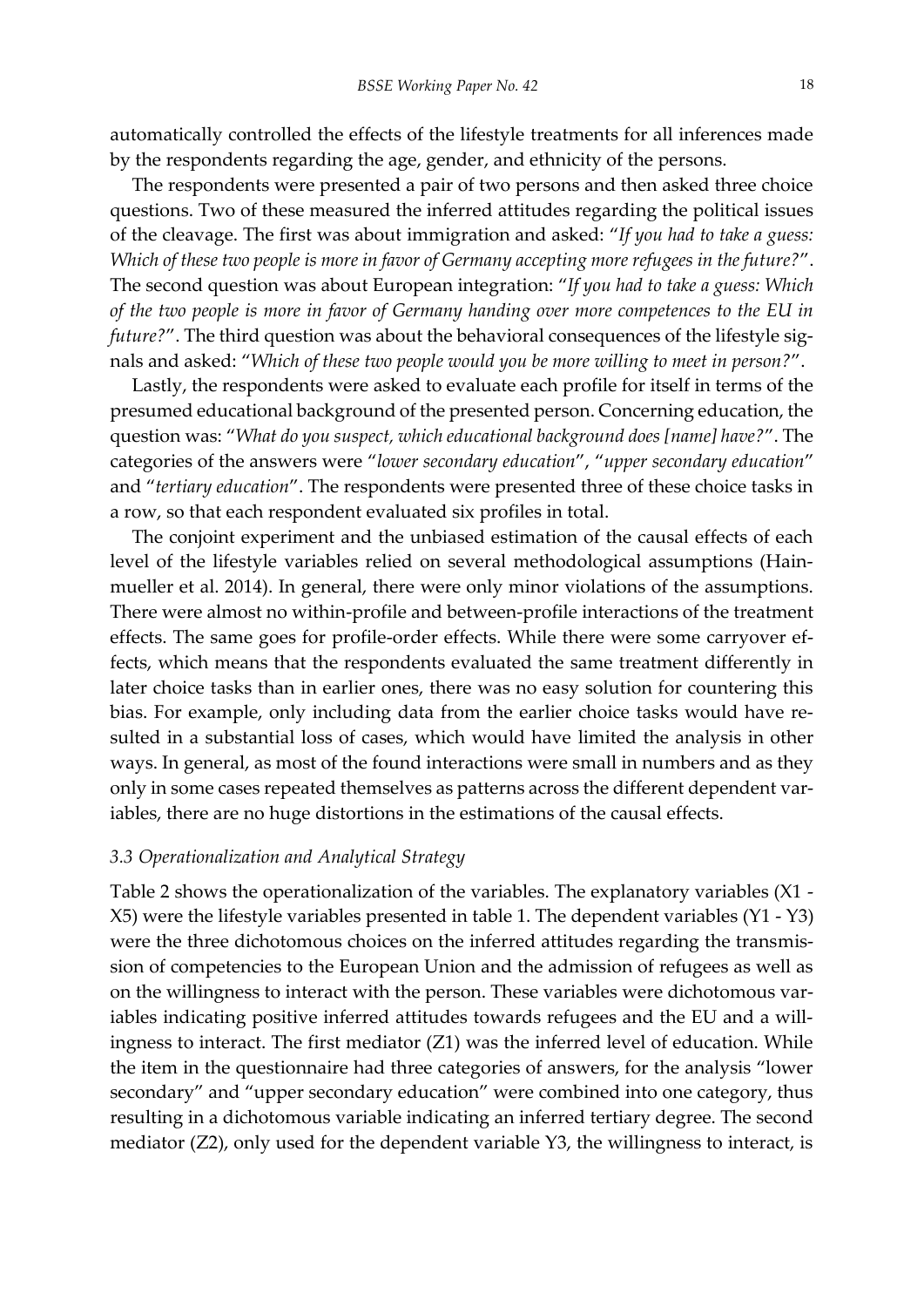the inferred attitude towards the admission of refugees, which previously was the dependent variable Y1.

| Vari-<br>able  | Description                                                         | Operationalization                                                                                     |
|----------------|---------------------------------------------------------------------|--------------------------------------------------------------------------------------------------------|
| Y1             | Inferred attitude towards the admission of<br>refugees              | 0 Against<br>1 In favor                                                                                |
| Y <sub>2</sub> | Inferred attitude towards the transfer of<br>competencies to the EU | 0 Against<br>1 In favor                                                                                |
| Y <sub>3</sub> | Willingness to interact                                             | 0 Against<br>1 In favor                                                                                |
| X1             | Food consumption                                                    | 0 Fast food<br>1 Farmers' market<br>2 Vegetarian                                                       |
| X <sub>2</sub> | Music preference                                                    | 0 German folk music<br>1 Electronic music<br>2 Omnivor (listening to a<br>broad number of genres)      |
| X3             | Sport practice                                                      | 0 Bodybuilding<br>1 Skateboarding<br>2 Yoga                                                            |
| X <sub>4</sub> | Place of residence                                                  | 0 Small Village<br>1 Duesseldorf<br>2 Cologne                                                          |
| X <sub>5</sub> | Foreign experience                                                  | 0 Having never lived outisde<br>of Germany<br>1 Having lived in England<br>2 Having lived in Argentina |
| Z1             | Inferred level of education                                         | 0 Secondary education or<br>lower<br>1 Tertiary education                                              |
| Z2             | Inferred attitude towards the admission of<br>refugees (Y1)         | 0 Against<br>1 In favor                                                                                |

|  | Table 2 Operationalization of the Variables |  |  |
|--|---------------------------------------------|--|--|
|--|---------------------------------------------|--|--|

The conjoint experiment produced a hierarchical data structure with evaluated profiles within respondents. The total number of respondents was 472, each of them evaluated six profiles, resulting in 2832 profiles as the units of the analysis. The causal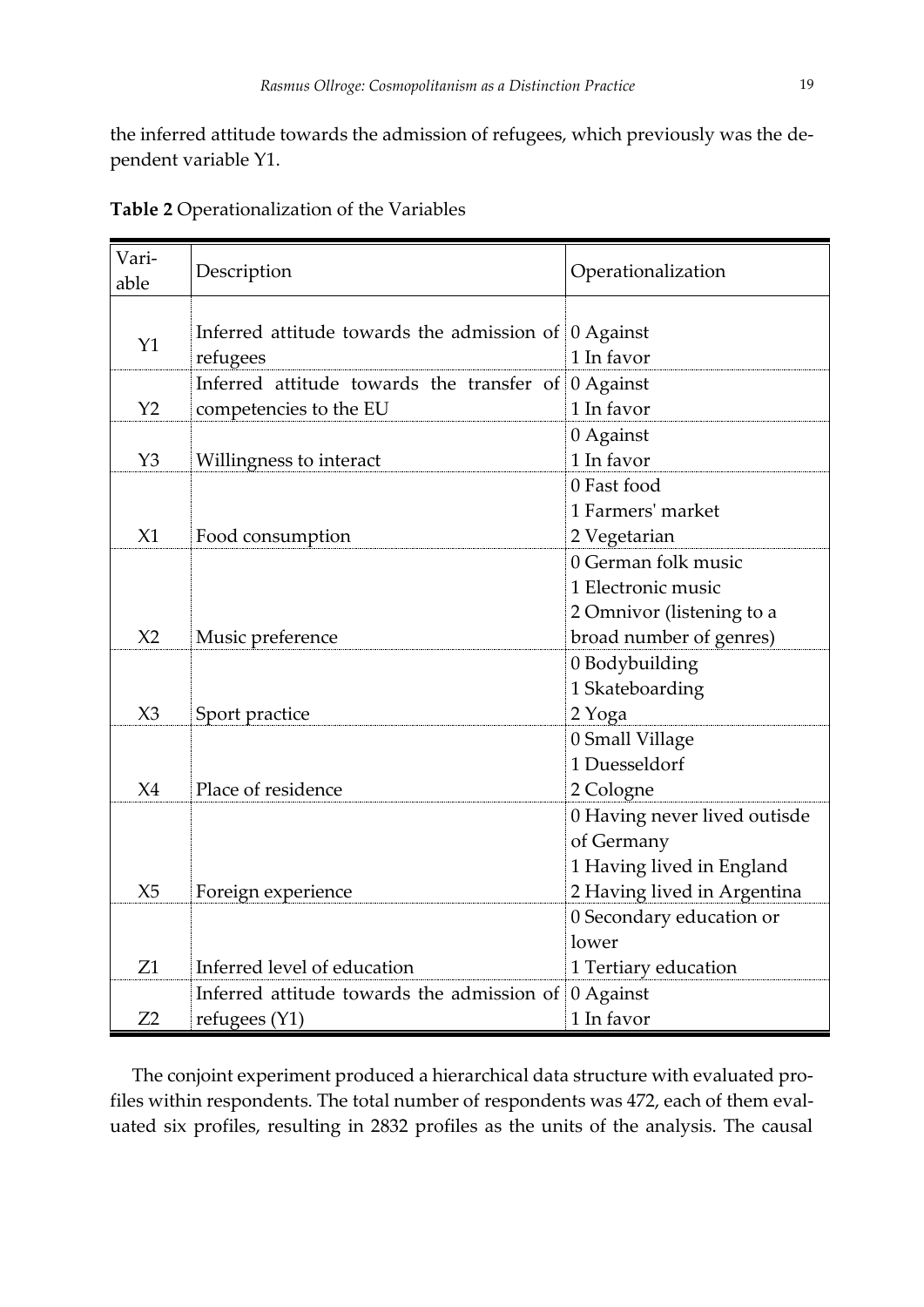effects of the levels of the lifestyle variables was the change in the probability of a profile being chosen in a respective choice task from when that attribute is not present to when the attribute is present in a profile.

The causal effects were estimated using logistic regression analysis with bivariate regressions of the dependent variable(s) on each lifestyle variable. Cluster-robust standard errors were used for all analyses to correct for the correlation of standard errors within respondents. The second part of the analysis was a mediation analysis of the main causal effects that disentangled the total effects into direct effects and indirect effects via the mediators. The KHB method was used to conduct the mediation analysis with logistic regression models (Karlson/Holm 2011; Kohler et al. 2011; Breen et al. 2013).

#### **4. Results**

The results have two parts. The first part analyzed the main causal effects of the lifestyle variables on the three dependent variables, which were the inferred political attitudes of the presented person and the willingness to interact with that person. The second part analyzed mediation processes of the main causal effects through the inferred level of education and through the inferred political attitudes.

# *4.1 The Causal Effects of The Lifestyle Characteristics*

The first hypothesis (H1) expected that the more cosmopolitan a lifestyle characteristic was, the more likely the respondents would infer a cosmopolitan political attitude from that characteristic. The causal effects were estimated with bivariate logistic regression models of the inferred attitude towards the admission of refugees (Y1), and, respectively, of the inferred attitude towards the transfer of competencies to the EU (Y2), on the five lifestyle variables. Figure 2 shows the results from these models in form of the predicted probabilities of a person with that specific lifestyle characteristic being perceived of as being in favor of the admission of refugees, respectively the transfer of competencies to the EU.

In general, the results support the expected relationship, by which more cosmopolitan lifestyle characteristics had a stronger effect on the inferred cosmopolitan political attitude of a person than less cosmopolitan lifestyle characteristics. The following analysis mostly focuses on the effects on the first dependent variable, the admission of refugees, and only talks about the second one, the European Union, when the effects deviate from the first one.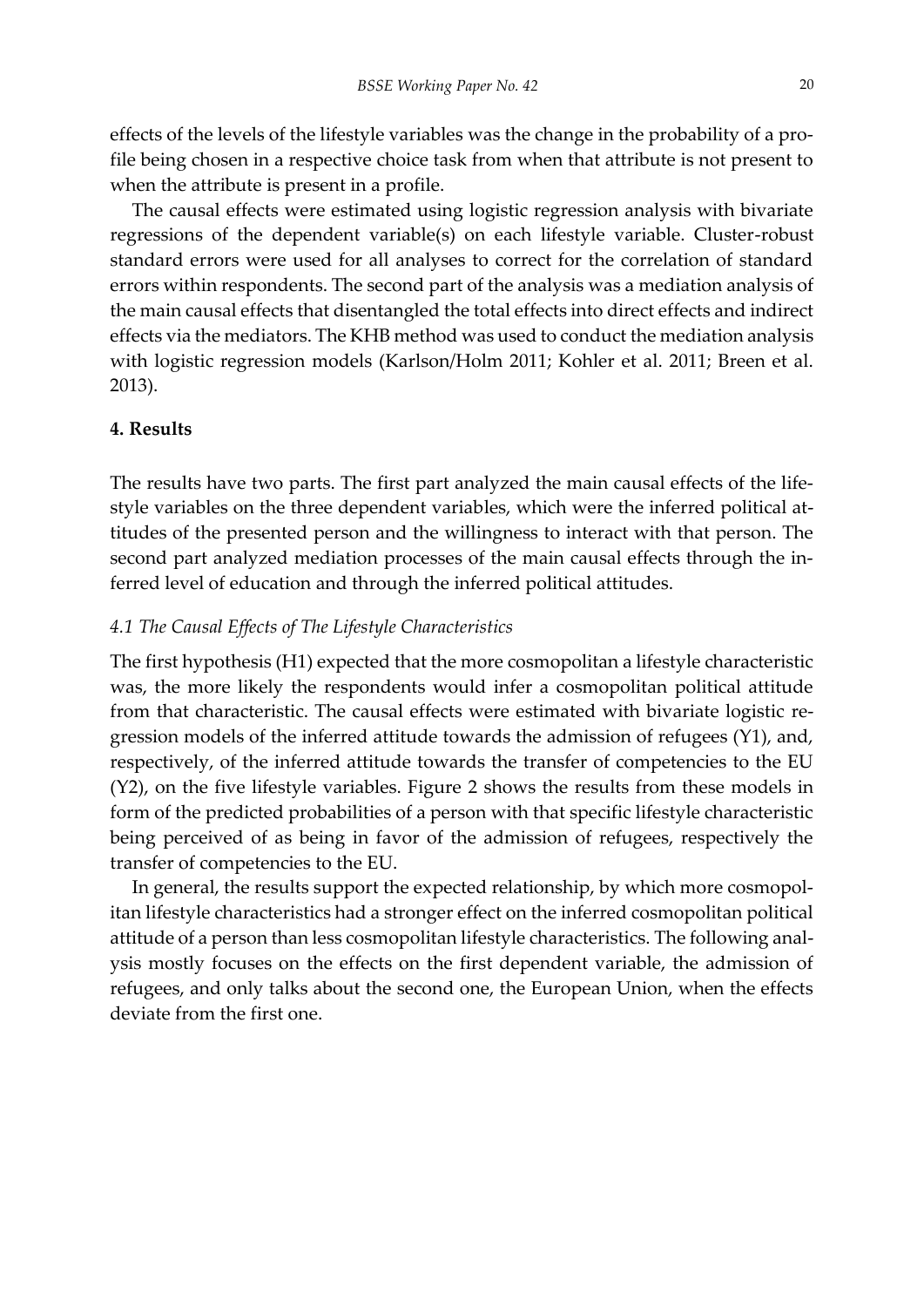

Regarding food consumption, being a vegetarian held a 55% chance of being presumed to be in favor of the admission of refugees. Another way of putting this is that 55% of all the evaluated persons in the questionnaire who were vegetarians were thought to be in favor of the admission of refugees. For people buying groceries at the famers' market, the probability was with 51% smaller than that for vegetarians. The least likely to be presumed of being in favor of the admission of refugees were people regularly eating fast food (.44).

Concerning music preference, there was the first deviation from the established pattern in that the somewhat cosmopolitan (listening to electronic music) and the very cosmopolitan lifestyle characteristic (being omnivorous) had the same effect of both characteristics holding a 55% probability of being perceived of as being in favor of the admission of refugees. The other dependent variable, the inferred attitude towards the EU, however, followed the expected pattern. Listening to traditional German folk music, being the non-cosmopolitan musical characteristic, had the least strong effect of a predicted probability of 34%. Regarding sport practices, doing yoga had the strongest effect (.56), followed by skateboarding (.51) and by bodybuilding (.42).

Regarding the place of residence, living in Cologne (a city with a population of over one million people) held the strongest effect (.56), followed by living in Düsseldorf (a large city with a population of under one million) (.53) and by living in a small village (.42). Lastly, regarding having foreign experiences, a person who has lived for a longer period in Argentina had a predicted probability of 61% of being perceived as being in favor of the admission of refugees. Having lived in England had a less strong probability (.51), followed by having never lived outside of Germany (.38).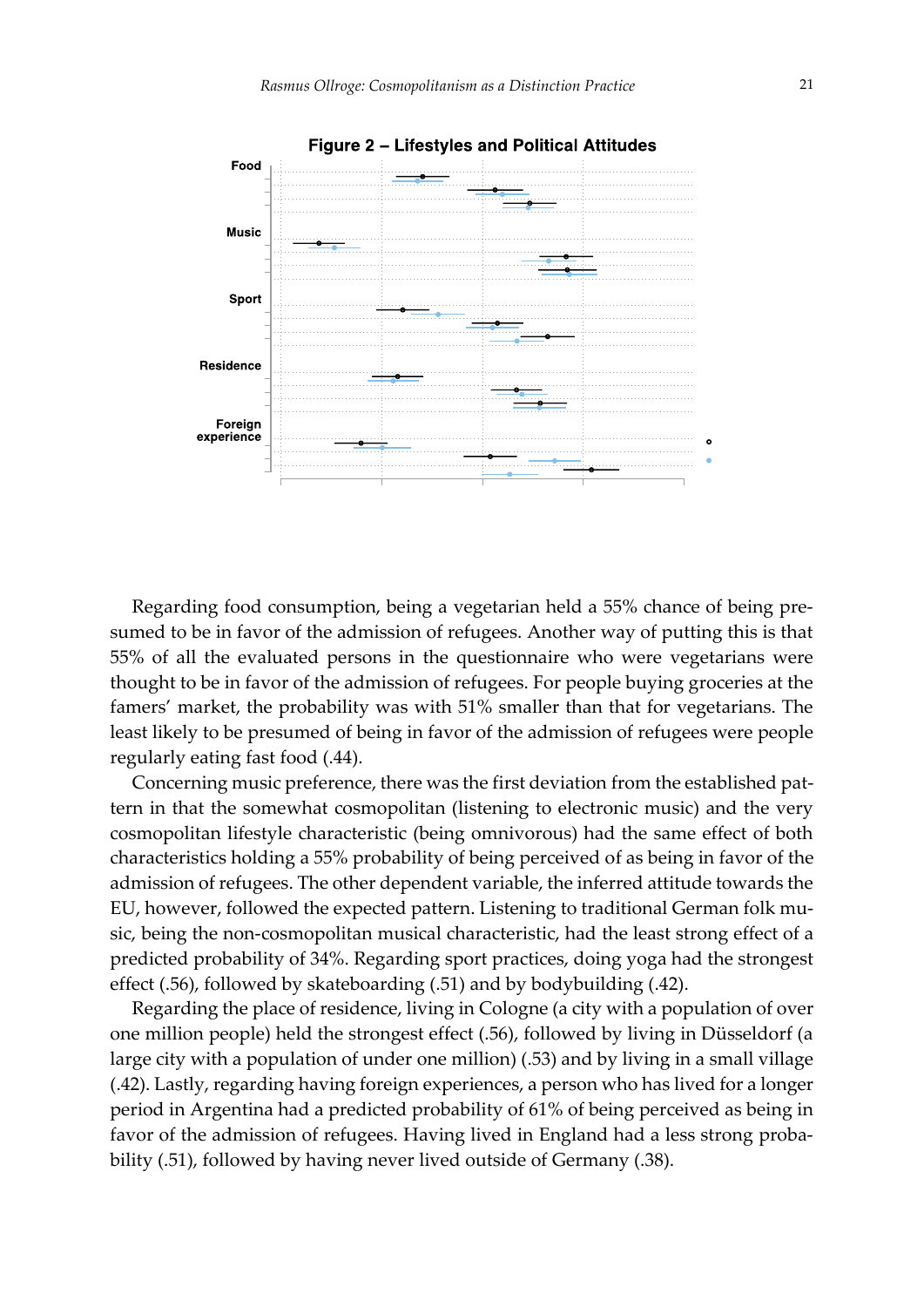Comparing the predicted probabilities across the lifestyle variables, having lived in Argentina was the strongest signal of being in favor of the admission of refugees, while listening to traditional German folk music was the weakest signal. In sum, a person most likely to be perceived as being in favor of the admission of refugees was vegetarian, an omnivore or someone listening to electronic music, practicing yoga, living in Cologne, and someone who has lived in Argentina. The person least likely to be perceived as being in favor of the admission of refugees was someone who ate fast food, listened to German folk music, did bodybuilding, lived in a small village, and has never lived outside of Germany.

For most of the lifestyle characteristics, there was not a huge substantial difference in the effect between the inferred attitude regarding the admission of refugees and regarding the transfer of competencies to the EU. The same pattern of more cosmopolitan lifestyle characteristics having stronger effects could be observed for both dependent variables. The only exception were the effects of the "foreign experience" variable. Here, the effect of the somewhat cosmopolitan characteristic of having lived in England (.57) was stronger than the one of having lived in Argentina (.53). Taken together, these results support hypothesis H1 and showed that the lifestyle of a person had an effect on the inferred political attitudes of this person. For the respondents, the more cosmopolitan the lifestyle of a person was, the more likely they were to infer a positive attitude of that person towards the admission of refugees and towards the transfer of competencies to the EU.

The second hypothesis (H2) expected that the more cosmopolitan a lifestyle characteristic was, the more likely the respondents would be willing to interact with a person having that characteristic. Figure 3 shows a comparison of the bivariate effects of the lifestyle characteristics on the willingness to interact with their effects on the inferred attitudes towards the admission of refugees. Again, the results are presented as predicted probabilities.

The results broadly show the same expected pattern for the dependent variable "willingness to interact" as for the effect on the inferred political attitudes, whereby the more open the lifestyle characteristics of a person were, the more likely respondents were willing to interact with that person. However, there were two exceptions to the pattern. First, regarding the variable "food consumption", there were no substantial differences in the effects between the somewhat cosmopolitan characteristics of buying groceries at the farmers' market (.54) and the very cosmopolitan characteristic of being a vegetarian (.54). Second, regarding sports, the somewhat cosmopolitan characteristic of skateboarding had a stronger effect (.55) than the fully cosmopolitan characteristic of doing yoga (.52).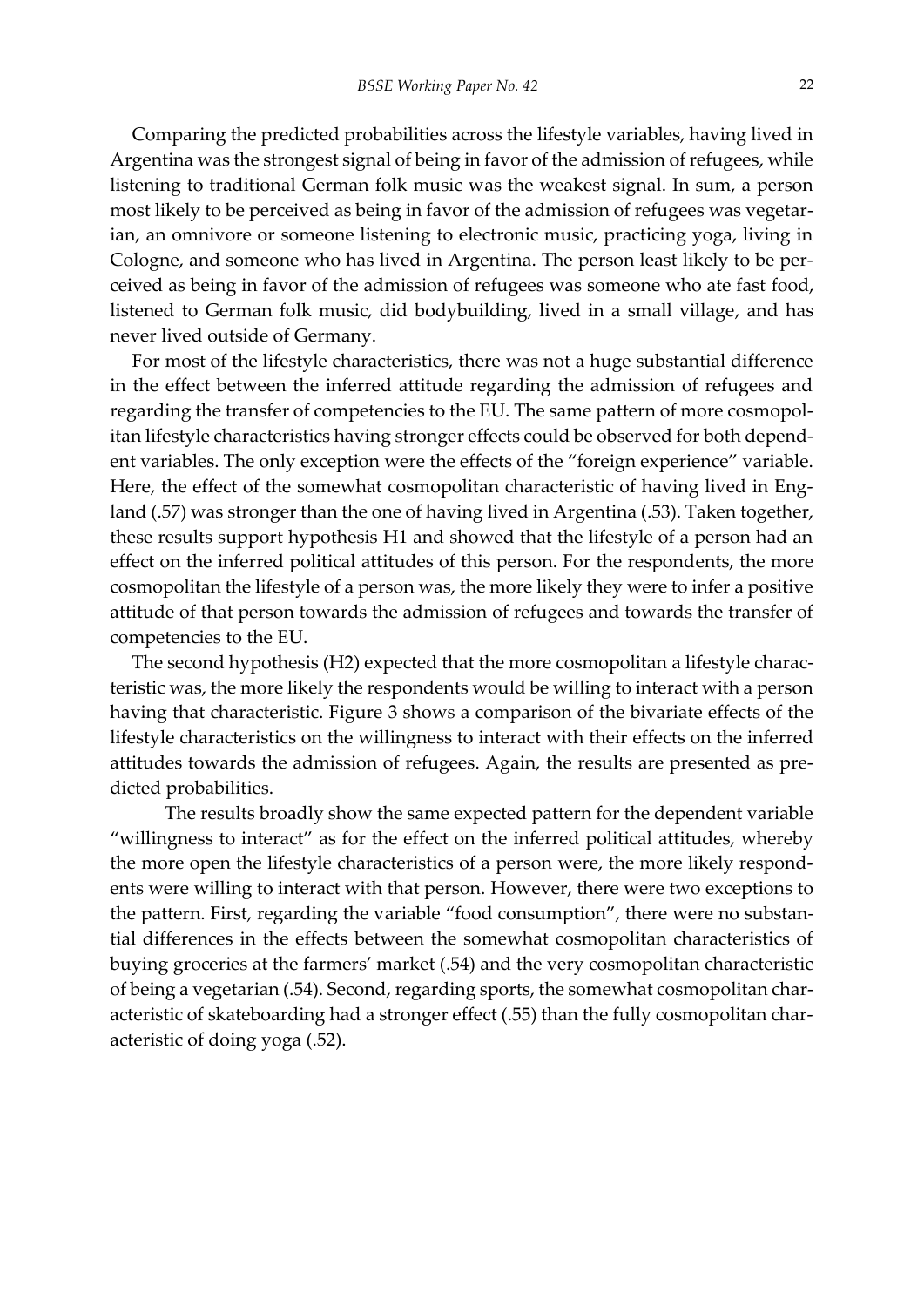

The person the respondents were most likely willing to engage with was a vegetarian, an omnivore, someone who did skateboarding, who lived in Cologne, and has lived in Argentina. The least likely person was someone who ate fast food, listened to traditional German folk music, did bodybuilding, lived in a small village and has never lived outside of Germany. In summary, the results allow for a cautious support of the hypothesis H2.

Comparing the effects between the two dependent variables, the inferred attitude towards the admission of refugees and the willingness to interact, there were some noteworthy differences across the models. Vegetarianism was not an as distinctive food practice regarding the willingness to interact with a person as it was regarding the inferred political attitudes. Buying groceries at the farmer's market had the same effect compared to being a vegetarian. A similar, but even stronger difference could be observed for the variable "sport practice". Yoga, being the stronger signal for the admission of refugees among the categories of the sport variable, was only the second strongest effect regarding the willingness to interact.

However, the change in the effects of the variable "music preference" was in the opposite direction. While listening to electronic music and being an omnivore, both had the same effect on the inferred cosmopolitan political attitudes, being an omnivore had the much stronger effect regarding the willingness to interact. It had, in fact, the strongest effect of all lifestyle characteristics. The range of coefficients of the categories of the variable "place of residence" was much smaller for the interaction model compared to the political attitudes model. Lastly, Argentina was a less strong signal for the willingness to interact than for the inferred cosmopolitan political attitude. These differences in the effects across the two dependent variables are discussed in chapter five.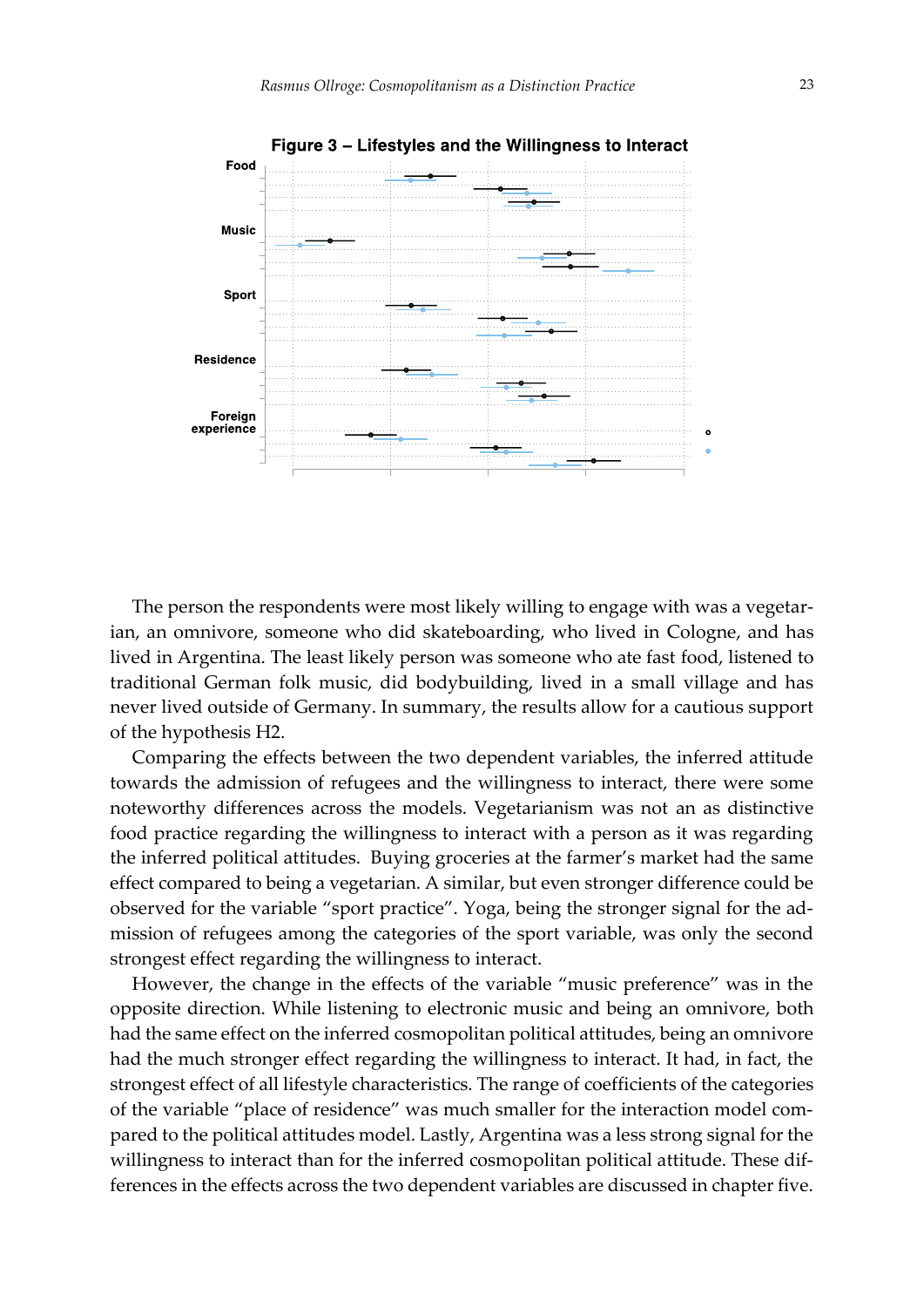#### *4.2 Mediation Processes*

The hypothesis H3a expected that the main effects of the lifestyle variables on the inferred political attitudes were mediated by the inferred level of education. In the analysis, the total causal effects of the lifestyle variables were disentangled into the direct effects of the lifestyle variables and the indirect effects via the inferred level of education. Table 3 shows the results from various logistic regression models. The effects were estimated using the KHB method and are presented as average marginal effects.

The first column (total effects) shows the effects of bivariate logistic regressions of the dependent variable on the five lifestyle variables. The second column (direct effect) shows the effects of the lifestyle variables from a model controlling for the mediator "inferred level of education" (Z1). The third column (indirect effect) shows the difference in the effects between the total and the direct effect. The fourth column (confounding percentage) is the ratio of the indirect effect to the total effect. In other words, this is the amount of the total causal effect of the lifestyle variable that is mediated (confounded) through the inferred level of education.

Regarding the variable "food consumption", persons who were vegetarians had a .09 percent higher chance of being thought to be in favor of the admission of refugees than persons who ate fast food. After controlling for the inferred level of education, this effect was reduced to .06. The indirect effect of the inferred level of education was thus .02, which is equal to 26% of the total effect. For all lifestyle variables, there was a substantial indirect effect of the inferred attitude regarding the admission of refugees through the inferred level of education. The results thus confirm hypothesis H3a that the effects of the lifestyle variables were mediated by the inferred level of education.

There was a lot of variation across the lifestyle variables in the amount that the total effect was confounded by the inferred level of education. The strongest confounding effect existed for the categories of the variable "food consumption", with 42% of the total effect being mediated through the inferred level of education for the characteristic "buying groceries at the farmers' market", and 26% for the characteristic "vegetarianism". The least strong confounding effects existed for the variable "music preference", with only 8% of the total effect of the characteristic "listening to electronic music", and 9% of the total effect of the characteristic "being an omnivore" being mediated.

The results were only discussed regarding the dependent variable "inferred attitude towards the admission of refugees" (Y1). In general, the results for the dependent variable "inferred attitude towards the transfer of competencies to the EU" (Y2) were similar to those regarding Y1. While there were some differences in the size of the mediation for some of the variables, the variable "food consumption" was, again, the variable with the largest mediation, and the variable "music preference" was the one with the smallest mediation.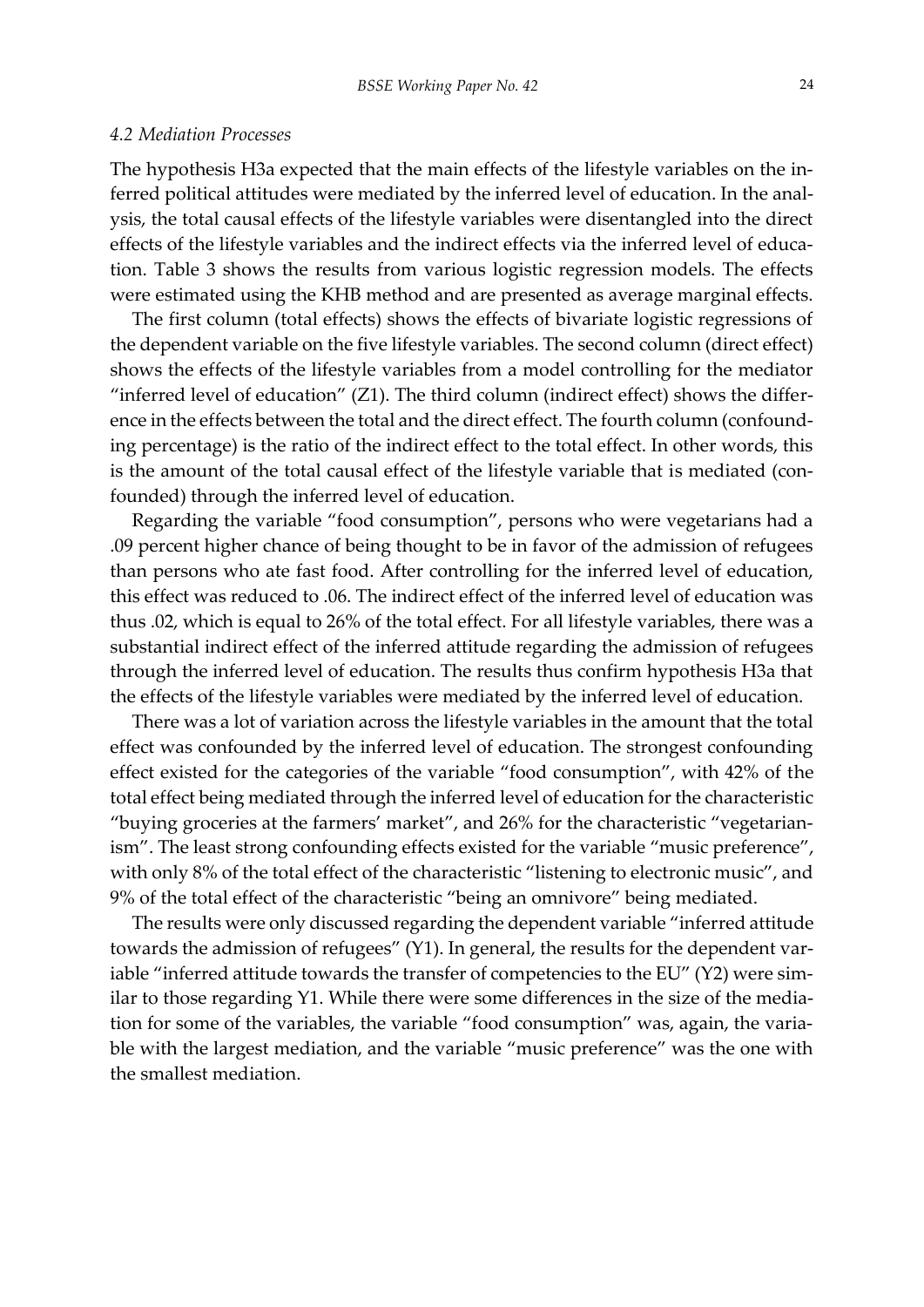**Table 3** shows results from separate logistic regression models of the inferred attitude towards the admission of refugees (Y1) on the lifestyle variables (X1 – X5). For each lifestyle variable, using the KHB method, the coefficients from an uncontrolled model (total effect) and one controlling for the inferred level of education (Z1) (direct effect) are compared. The difference between both is presented in terms of the indirect effect and the confounding percentage. The strengths of the effects are expressed as average marginal effects. Robust standard errors are in parentheses.

|                    |                          | Total effect    | Direct effect      | Indirect effect | Confounding<br>pct. z1 |
|--------------------|--------------------------|-----------------|--------------------|-----------------|------------------------|
|                    |                          | AME             | AME                | AME             |                        |
| Food consumption   | (Ref: Fast food)         |                 |                    |                 |                        |
|                    | Farmers' market          | $0.06**$ (0.03) | (0.03)<br>0.04     | 0.03            | 42.33                  |
|                    | Vegetarianism            | $0.09***(0.03)$ | $0.06**$<br>(0.03) | 0.02            | 25.80                  |
| Music preference   | (Ref: German folk music) |                 |                    |                 |                        |
|                    | Electronic music         | $0.25***(0.02)$ | $0.23***(0.02)$    | 0.02            | 7.76                   |
|                    | Omnivorousness           | $0.23***(0.02)$ | $0.21***(0.03)$    | 0.02            | 9.47                   |
| Sport practice     | (Ref: Bodybuilding)      |                 |                    |                 |                        |
|                    | Skateboard               | $0.09***(0.02)$ | $0.08***(0.02)$    | 0.01            | 9.55                   |
|                    | Yoga                     | $0.15***(0.03)$ | $0.13***(0.03)$    | 0.03            | 16.58                  |
| Place of residence | (Ref: Village)           |                 |                    |                 |                        |
|                    | Duesseldorf              | $0.13***(0.02)$ | $0.11***(0.02)$    | 0.02            | 16.24                  |
|                    | Cologne                  | $0.15***(0.02)$ | $0.13***(0.02)$    | 0.02            | 12.16                  |
| Foreign experience | (Ref: None)              |                 |                    |                 |                        |
|                    | England                  | $0.11***(0.03)$ | $0.09***(0.03)$    | 0.03            | 22.77                  |
|                    | Argentina                | $0.21***(0.03)$ | $0.19***(0.03)$    | 0.02            | 8.34                   |

Significance: \*\*\*p<0.01; \*\*p<0.05; \*p<0.1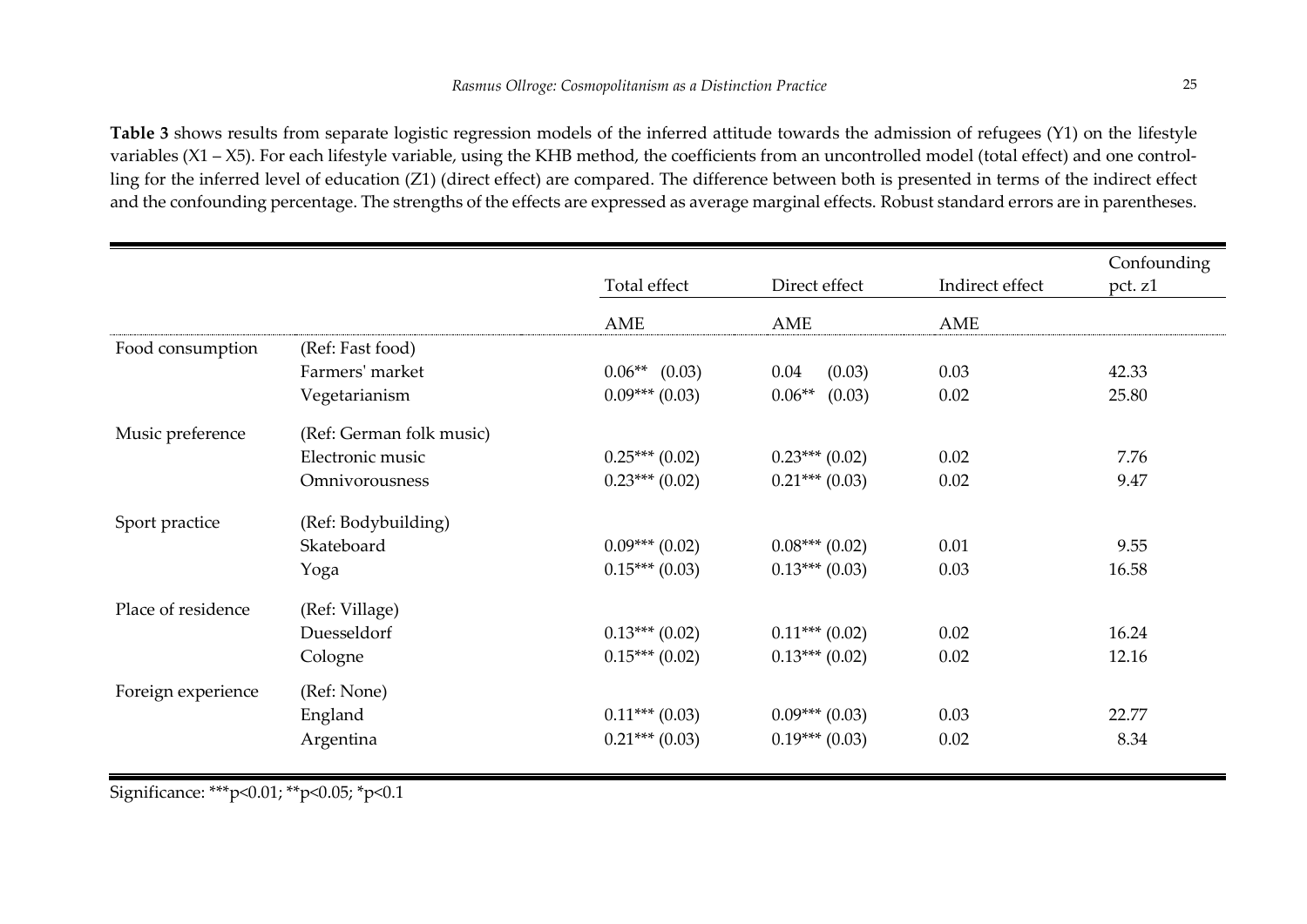The hypothesis H3b expected that the effects of the lifestyle variables on the willingness to interact were mediated by both, the inferred level of education (Z1) and the inferred political attitudes, for which the inferred attitude towards the admission of refugees was used (Z2). The total causal effects of the lifestyle variables were disentangled into a direct effect and an indirect effect of the two mediators. Table 4 shows the results from logistic regression models, which is similar to table 3. Column one shows, again, the total causal effects of the lifestyle variables from the bivariate models. Column two shows the direct effects after including both mediators, the inferred level of education and the inferred attitude towards refugees, into the models. Column three shows the indirect effect of both mediators combined. Column four shows the confounding percentage for both mediators combined, while columns five and six, respectively, show the individual confounding percentage of each mediator.

Regarding the variable "food consumption", persons, who were vegetarian, had a .09 percent greater chance of other people being willing to interact with them, compared to persons who ate fast food. After controlling for the two mediators, this effect decreased to .04. Thus, the indirect effect of both mediators combined was .05, which amounts to 51% of the total effect. 13% of the total effect was confounded by mediator Z1, the inferred level of education, and 38% was confounded by mediator Z2, the inferred attitude towards the admission of refugees. The effects of all lifestyle variables were mediated by both mediators, the inferred level of education and the inferred political attitude regarding refugees. The results thus confirm the hypothesis H3b.

As with the previously analyzed mediation process, there was a considerable range in the size of the mediation effects for both mediators across the lifestyle variables. Via the inferred level of education, the largest mediations were with the lifestyle characteristics "doing yoga" and "having lived in England", with 23% and 22% of the total causal effects of both characteristics being confounded. As with the previously analyzed mediation of the effects on the inferred attitude towards refugees, the smallest mediation effects could be found for the categories of the variable "music consumption". Regarding the indirect effect of the inferred attitude towards refugees, the largest mediation was with the characteristic of doing yoga, with 93% of the total causal effect being confounded. The smallest mediation effect was for the characteristic buying groceries at the farmers' market, with 28% of the total effect confounded.<sup>7</sup>

l

<sup>7</sup> The size of the confounding percentage of Z2 for some of the effects, as well as the size of the total confounding percentage, which was over 100% for some of the effects, could suggest some collinearity between the mediators and the dependent variable.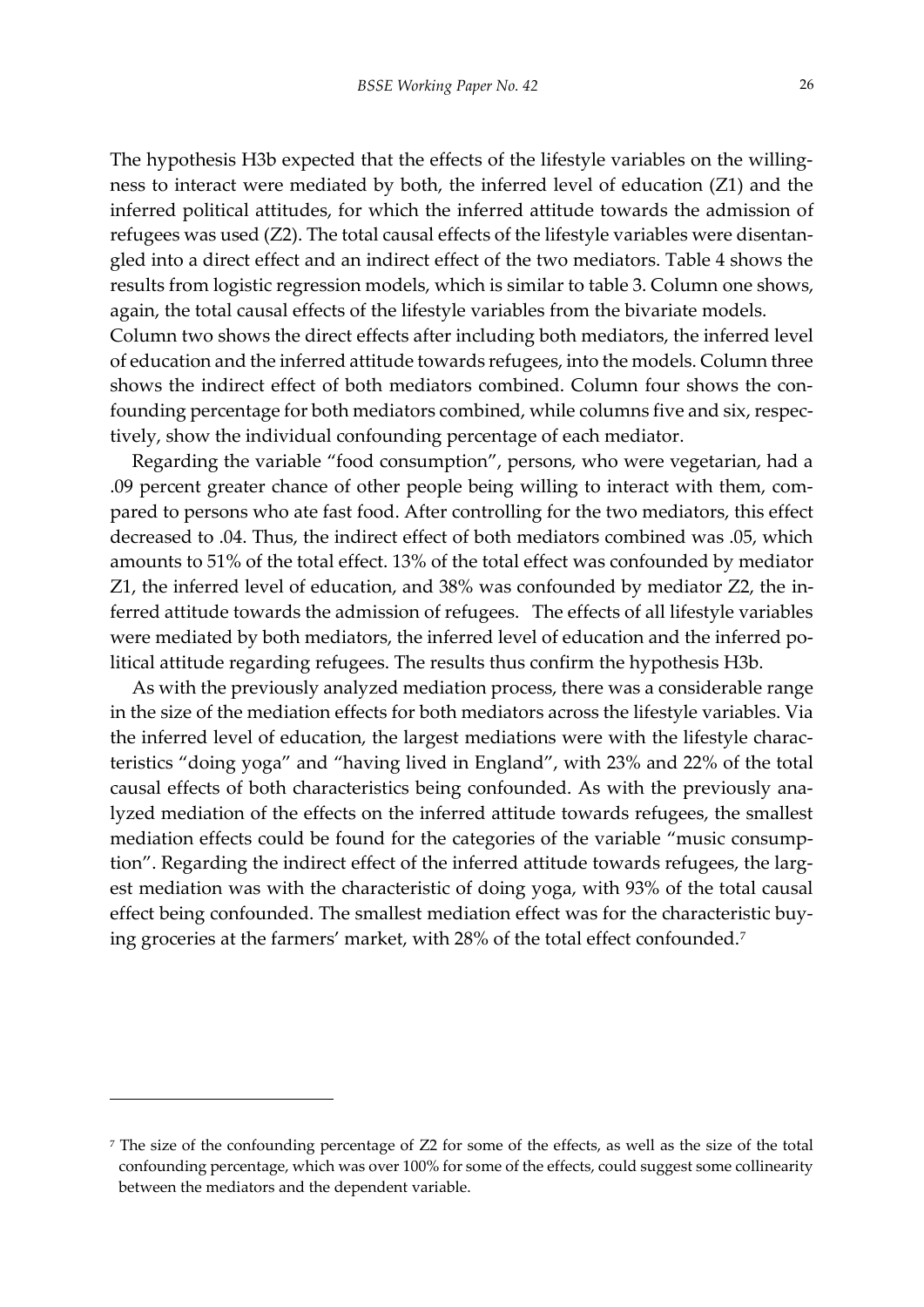**Table 4** shows the results of separate logistic regression models of the willingness to interact (Y3) on the lifestyle variables (X1 - X5). For each lifestyle variable, using the KHB method, the coefficients from an uncontrolled model (total effect) and one model controlling for the inferred level of education (Z1) and the inferred attitude towards the admission of refugees (Z2) (direct effect) are compared. The difference between both models is presented as the indirect effects and the total confounding percentage. The latter is disentangled into the confounding percentage of each mediator. The strengths of the effects are expressed as average marginal effects. Robust standard errors are in parentheses.

|                    |                          |                  |                    |                        | Total Con-    | Confounding | Confounding |
|--------------------|--------------------------|------------------|--------------------|------------------------|---------------|-------------|-------------|
|                    |                          | Total effect     | Direct effect      | <b>Indirect Effect</b> | founding pct. | pct. z1     | pct. z2     |
|                    |                          | AME              | AME                | AME                    |               |             |             |
| Food consumption   | (Ref: Fast food)         |                  |                    |                        |               |             |             |
|                    | Farmers' market          | $0.10***(0.02)$  | $0.06***(0.02)$    | 0.04                   | 42.09         | 13.92       | 28.16       |
|                    | Vegetarianism            | $0.09***(0.02)$  | $0.04**$<br>(0.02) | 0.05                   | 50.89         | 12.49       | 38.41       |
| Music preference   | (Ref: german folk music) |                  |                    |                        |               |             |             |
|                    | Electronic music         | $0.23***(0.02)$  | $0.12***(0.02)$    | 0.11                   | 48.43         | 4.33        | 44.10       |
|                    | Omnivorousness           | $0.30***(0.02)$  | $0.20***(0.02)$    | 0.10                   | 34.79         | 3.70        | 31.09       |
| Sport practice     | (Ref: Bodybuilding)      |                  |                    |                        |               |             |             |
|                    | Skateboard               | $0.09***(0.02)$  | 0.05<br>(0.02)     | 0.04                   | 48.21         | 5.63        | 42.58       |
|                    | Yoga                     | $0.07***$ (0.02) | $-0.01$<br>(0.02)  | 0.08                   | 115.60        | 22.83       | 92.77       |
| Place of residence | (Ref: Village)           |                  |                    |                        |               |             |             |
|                    | Duesseldorf              | $0.06***(0.02)$  | 0.00<br>(0.02)     | 0.07                   | 103.74        | 19.34       | 84.39       |
|                    | Cologne                  | $0.10***(0.02)$  | 0.03<br>(0.02)     | 0.07                   | 72.30         | 10.45       | 61.85       |
| Foreign experience | (Ref: none)              |                  |                    |                        |               |             |             |
|                    | England                  | $0.07***(0.02)$  | (0.02)<br>0.01     | 0.06                   | 88.09         | 21.59       | 66.49       |
|                    | Argentina                | $0.11***(0.02)$  | 0.01<br>(0.02)     | 0.10                   | 88.07         | 9.26        | 78.81       |

Significance: \*\*\*p<0.01; \*\*p<0.05; \*p<0.1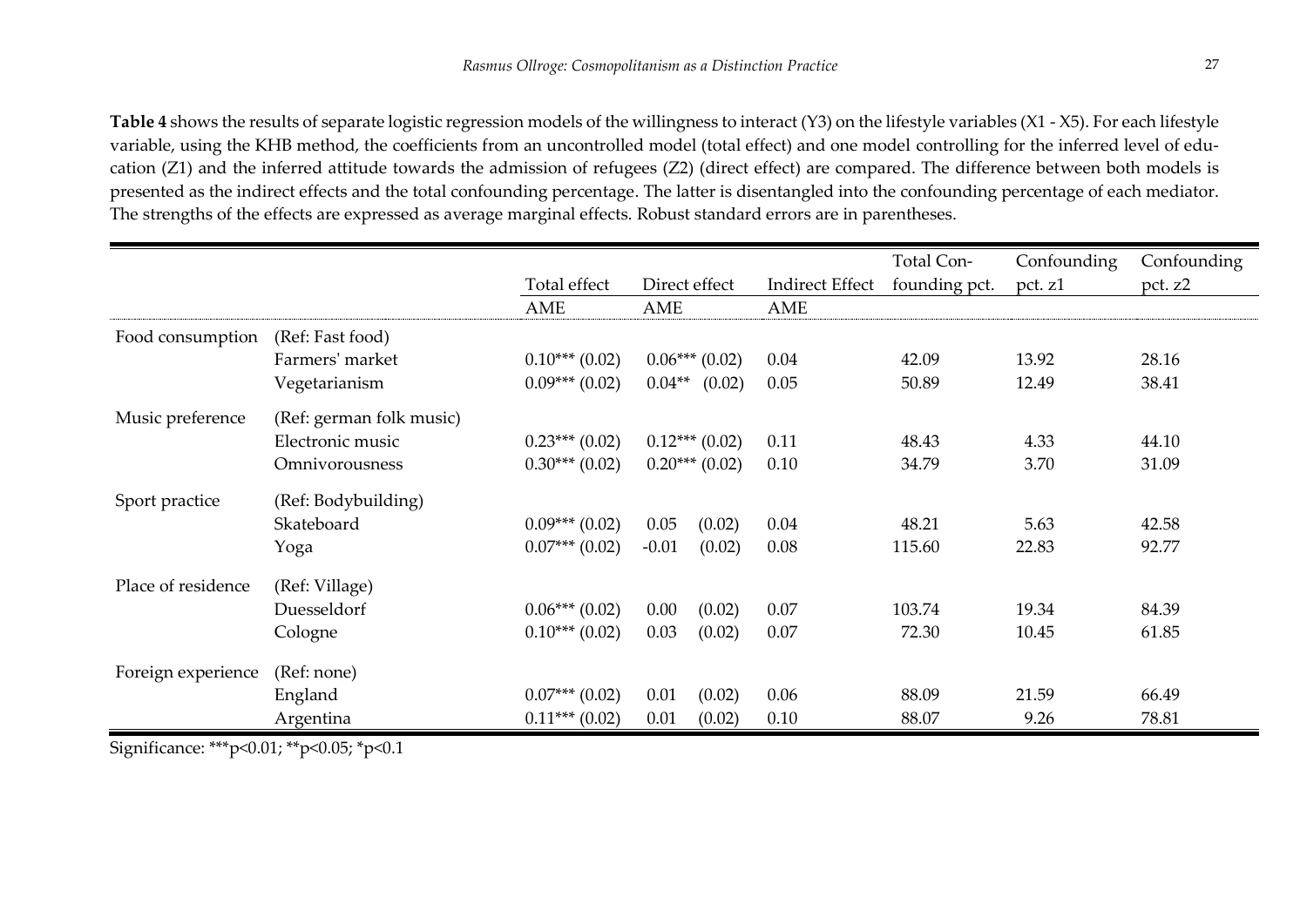Hypothesis H3c expects, that the mediation through the inferred level of education is smaller than the mediation through the inferred attitude towards refugees. Comparing the size of the confounding percentage by the mediators across all lifestyle characteristics shows that the confounding percentage is larger for the mediator Z2, the inferred attitude on refugees, than for the mediator Z1, the inferred level of education. These results thus support hypothesis H3c.

# **5. Discussion**

#### *5.1 Interpretation of the Results*

The main results of this study are that the cosmopolitans interpret the lifestyle characteristics of other people as signals of political attitudes. They use these signals to categorize others socially as cosmopolitans or communitarians. The more cosmopolitan the lifestyle characteristics of a person are, the more likely cosmopolitans are to see this person as a part of their own group. Especially music preferences, in the form of listening to electronic music or listening to a broad number of genres, seem to be strong signals of cosmopolitan political attitudes.

The results also showed that lifestyles structure social interactions. Cosmopolitans rather interact with people, who have cosmopolitan lifestyle characteristics than with people, who do not. This is, presumably, because the cosmopolitans categorize others based on their lifestyle characteristics as either cosmopolitans or communitarians. The tendency to rather interact with people with the right lifestyle characteristics is how lifestyles reaffirm the cleavage structure and the division between the two cleavage groups.

As for the differences for some of the lifestyle characteristics between their signalling effect on the inferred political attitudes and the effect on the willingness to interact with them, it seems that, regarding the willingness to interact, those lifestyle characteristics are important that truly signal openness. Doing yoga and being a vegetarian are both strong signals of cosmopolitan political attitudes but they are less distinctive signals that lead to people being willing to interact with a person. Being an omnivore, on the other hand, is an even more important characteristic for the willingness to interact with a person, than for the inferred cosmopolitan political attitude. While the characteristic "omnivorousness" is a direct signal of openness, the characteristics "doing yoga" and "vegetarianism" might have some potential connotations of closedness or ideological dogmatism. Thus, for the prospect of interacting with another person, the cosmopolitans are looking more for signs of openness than for anything else in the lifestyle characteristics of the other person.

The mediation analysis showed that the lifestyle characteristics were interpreted as both signals of social class and of political attitudes but that the latter one was generally the stronger signal. There are many different potential reasons for this. On the one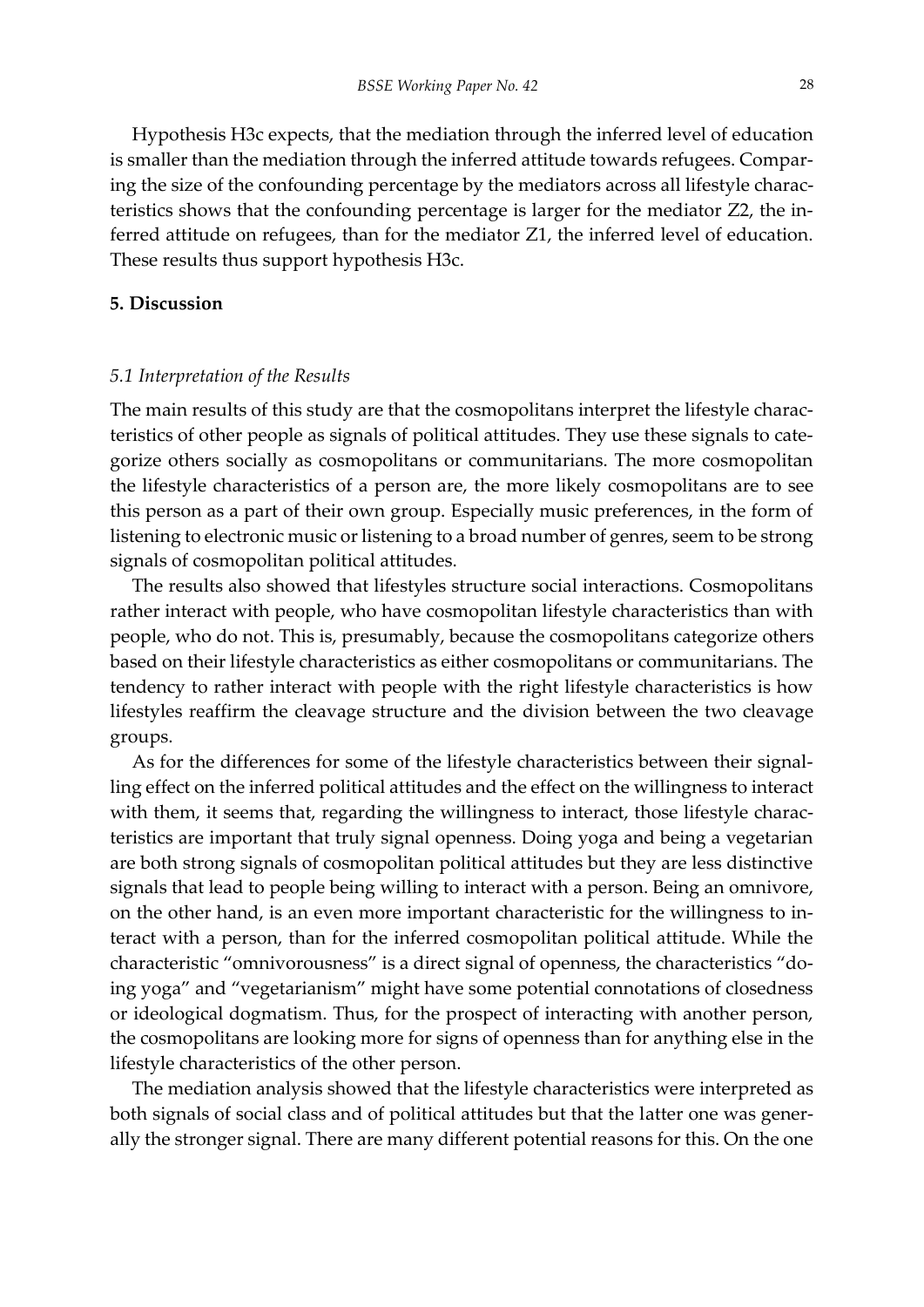hand, this could be due to the fact that the cosmopolitan lifestyle characteristics themselves do not have such a strong social class connotation, as, for example, the traditional highbrow or lowbrow characteristics do. Since engaging in the cosmopolitan lifestyle is not only correlated with social class but also strongly correlated with other characteristics, such as age, the association between social class and the cosmopolitan lifestyle might not be that salient for people.

On the other hand, the fact that the lifestyles are stronger signals of political attitudes than of social class positions might be caused by the cosmopolitans being a group of members from the new academic middle class. People from privileged social positions, who do not lack basic material resources, are not as conscious of their own social class position as people from lower classes are. Thus, they might not see the cosmopolitan lifestyle characteristics, which they share, as signals of social class positions. It might be the case that communitarians, who often are from lower classes, see the cosmopolitan lifestyle much more as a signal of social class than the cosmopolitans do.

Lastly, the strength of the political signal over the social class signal of the lifestyles speaks to the salience of the cleavage. The fact from the earlier results, that the cosmopolitans recognized the cosmopolitan lifestyle characteristics as a signal of affiliation with their group, is already evidence for the salience of the cleavage. It means that the cosmopolitans recognized the cosmopolitan lifestyle as their own, which, in turn, is evidence for the existence of a collective group identity and a consciousness about their own position. The strength of the political signal over the class signal shows that the cleavage is recognized for what it is: A conflict that has a social class component to it, but which issues of contestation are cultural and political in nature. The cleavage is not independent of but distinct from the traditional class conflict.

The salience of the conflict as a political one might also be caused by the fact that the cosmopolitans became conscious of the cleavage and became politicized by a number of distinctly political events, like for example the electoral success of the populist right. Thus, they might see the cleavage much more in terms of a political fight against the populist right than as an antagonism between two social groups, that has a social class component to it.

As for the generalization of results, the relative homogeneity of the causal effects across the sample leads to the conclusion that the results can be generalized from the sample to the target population. However, whether the target population of students living in Berlin as a proxy group of likely cosmopolitans is representative of the whole cosmopolitan cleavage group, is another question. As the students are quite young and not part of the workforce yet, to name just two aspects, they probably differ from other cosmopolitans and should be regarded as a subgroup. The effects are, thus, not necessarily generalizable to all cosmopolitans. The students are, nevertheless, an interesting group in themselves, as well as an important subgroup of the cosmopolitans.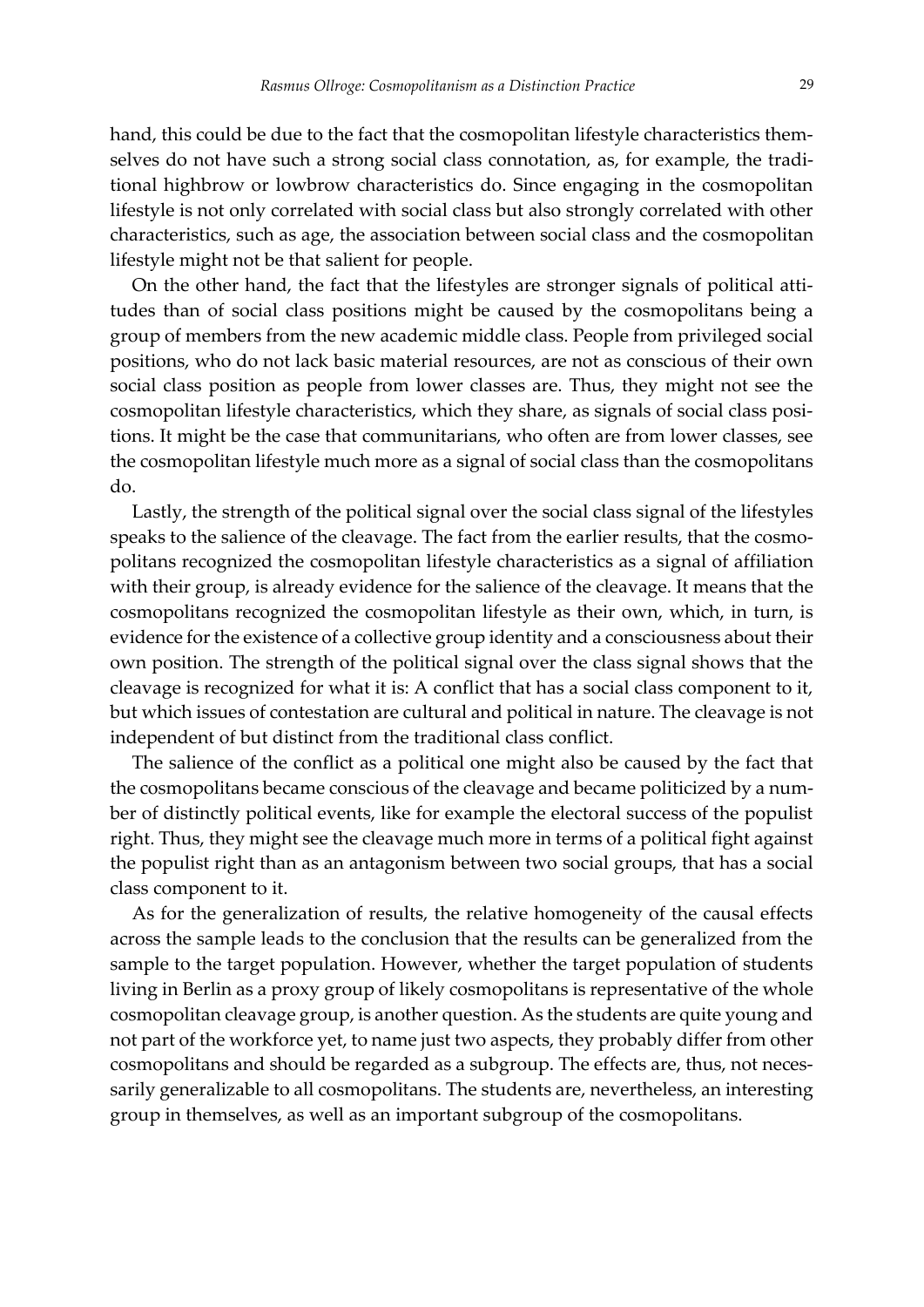#### *5.2 Limitations, Future Research and a Reflection on the Used Terminology*

The study has the following limitations. Along with the use of the conjoint survey experiment come some methodological limitations that are about the external validity of the findings. First, although multidimensional vignettes are more realistic compared to unidimensional survey items, inferences from hypothetical situations always have to be questioned about capturing real world behavior. Second, respondents have been shown to be more empathetic towards individuals than towards collectives in vignettes and other survey items, which would cast doubt on inferences made about real world behavior between social groups that was attained from evaluations of individual profiles (Mutz 2011). Third, as the equal distribution of lifestyle traits across all profiles in the experiment deviates from the actual distribution of profiles in the real world, the estimates from the sample might be biased (Cuesta et al. 2019). Fourth, as not all assumptions necessary for the estimation of the causal effects from the conjoined experiment were met, the results, again, might contain some biases.

As for broader limitations, while the study aimed at analyzing the cultural dimension of the cleavage between cosmopolitans and communitarians, the study only focused on the cosmopolitan pole of the cleavage. While it did highlight how the cosmopolitans use their lifestyle to distinguish themselves from the communitarians, this covers only half of the phenomenon. Future research should focus on the communitarians, as well as on people, who are in between the two cleavage poles to contrast their distinction practices with those of the cosmopolitans. In addition to using survey experiments, drawing even more on concepts from social psychology, as well as using qualitative methods might both be fruitful approaches for future research, especially for focusing on the reactions the lifestyles elicit, on the perceptions of the groups of themselves and of each other, as well as on their distinction practices.

Reflecting on the usage of terms in this study, calling the new cleavage "cosmopolitanism" vs. "communitarianism" is not ignorant of the fact that both cleavage groups also hold values beyond cosmopolitanism and communitarianism and that the cleavage is labelled differently in some parts of the literature. The terms were used because they are one of the central terms existing in the literature and because they reflect the second and more recent societal transformation that led to the emergence of the cleavage. They also come with the advantage of connecting the values of the cleavage groups to distinct political-philosophical traditions, which emphasize the ideologies and the normative claims that lie behind the concrete political attitudes of the groups (Zürn/DeWilde 2016; Koopmans/Zürn 2019).

However, the use of these labels and their philosophical connotations is not supposed to give normative legitimacy to any of the claims, attitudes or distinction practices of the groups. It is especially not aimed at glossing over some of the more troublesome aspects of the value sets, attitudes, and behaviors of the groups. While cosmopolitanism, in theory, adheres to universalistic principles, it can be adopted as a self-serving ideology that brings social status to the adopter and that, if enacted as social policy, will further enhance the life chances of the winners of globalization.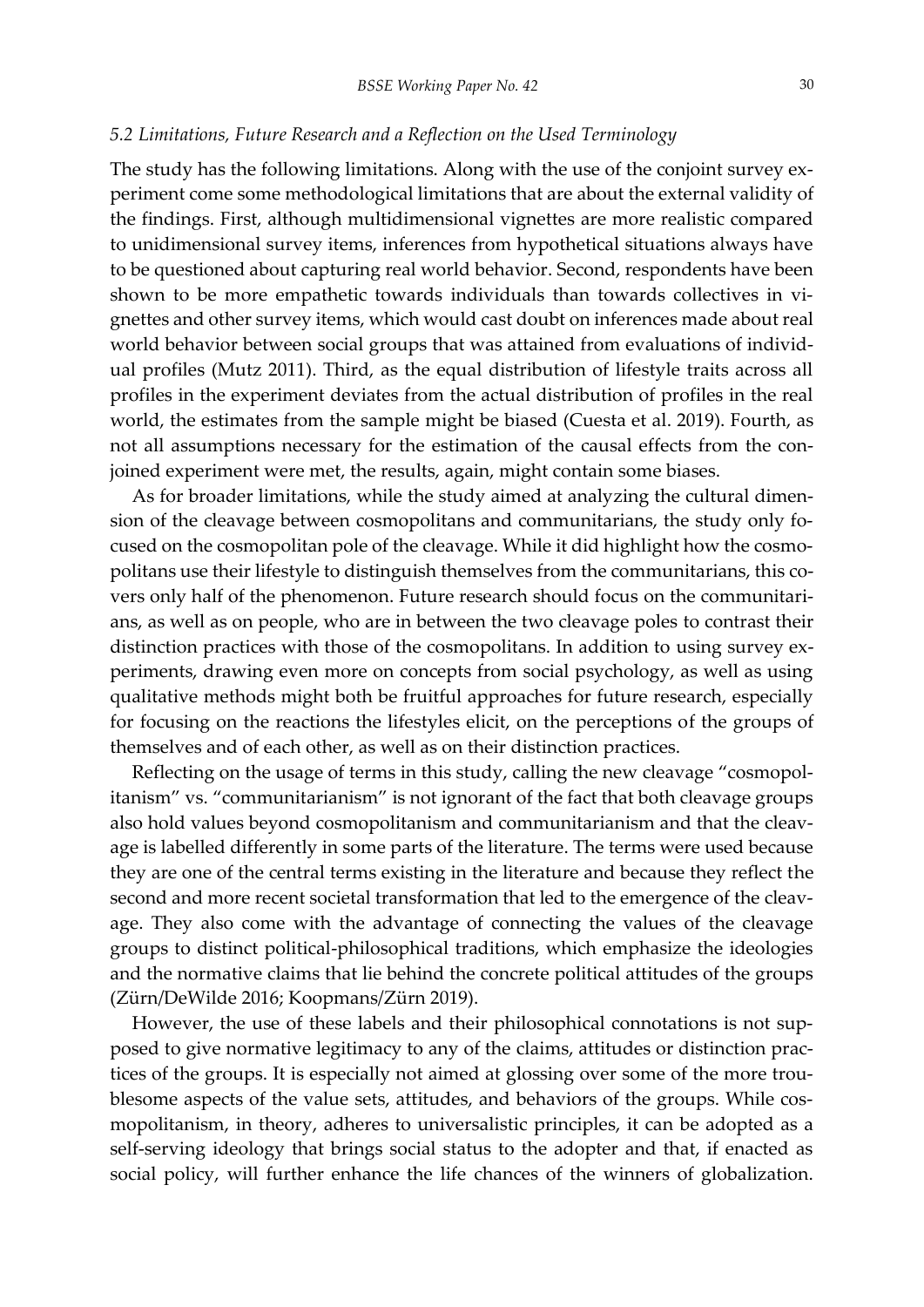While communitarianism, on the other hand, is legitimately concerned with the limits of social communities, in which justice and morality is feasible, it can be adopted as a form of whitewashing of nativist and xenophobic attitudes (Koopmans/Zürn 2019).

The same holds for the depiction of the lifestyle of the cosmopolitans as being an expression of openness. While it is the case that the cosmopolitans consume a broader and more diverse range of cultural products, a scientific description of this is no normative judgment in favor of cultural openness over cultural closedness, or about the groups practicing one or the other. It also needs to be reiterated that openness does not equal tolerance. Cultural consumption habits around openness, like for example, omnivorousness, do nevertheless exclude certain kinds of products or genres. The excluded ones are typically those favored by opposing groups. Cultural openness is thus nothing more than another form of distinction practice that does not have any more claim to legitimacy or moral superiority than any other distinction practise does.

#### *5.3 Conclusion*

The contribution of this study is threefold. First, it contributes to the research on the cleavage between cosmopolitans and communitarians by analyzing the cultural dimension of the cleavage. It showed that the cosmopolitans use their lifestyle to distinguish themselves from the communitarians by using lifestyle characteristics as markers to identify the group belongings of other people and for evaluating with whom to interact. Distinction practices based on lifestyles thus play an important role in the conflict between cosmopolitans and communitarians. As another result, the study showed how the cosmopolitans interpret their lifestyle more as a signal of political attitudes than of a social class position. On the one hand, this can be a sign that the cosmopolitans in general do not like to think of themselves as a social class. On the other hand, this is a sign that the cleavage is salient as a distinct political conflict.

Second, the study made an attempt at integrating two previously unconnected theories from different fields of sociology: lifestyle research based on Bourdieus theory of cultural distinction from cultural sociology and cleavage theory from political sociology. It showed that analyzing lifestyle differences between cleavage groups and their distinction practices can contribute to understanding the parts and dynamics of cleavages that lie outside of the strictly political antagonisms. While this study made use of lifestyle research as a tool for studying cleavages, one can also imagine the integration of both theories going in the other direction. In this way, insights from cleavage theory would be utilized to research lifestyles, for example by highlighting the inherent potential for political conflict that lies in lifestyle differences between groups, milieus or classes, especially if there are asymmetries in the legitimacy of the lifestyles.

Lastly, the study broadly showed how political debates over issues such as European Integration and immigration are tied to the social and cultural divisions that underpin them. In the same manner, the rising political polarization in Western European societies can only be understood in relationship to the cultural conflicts that mirror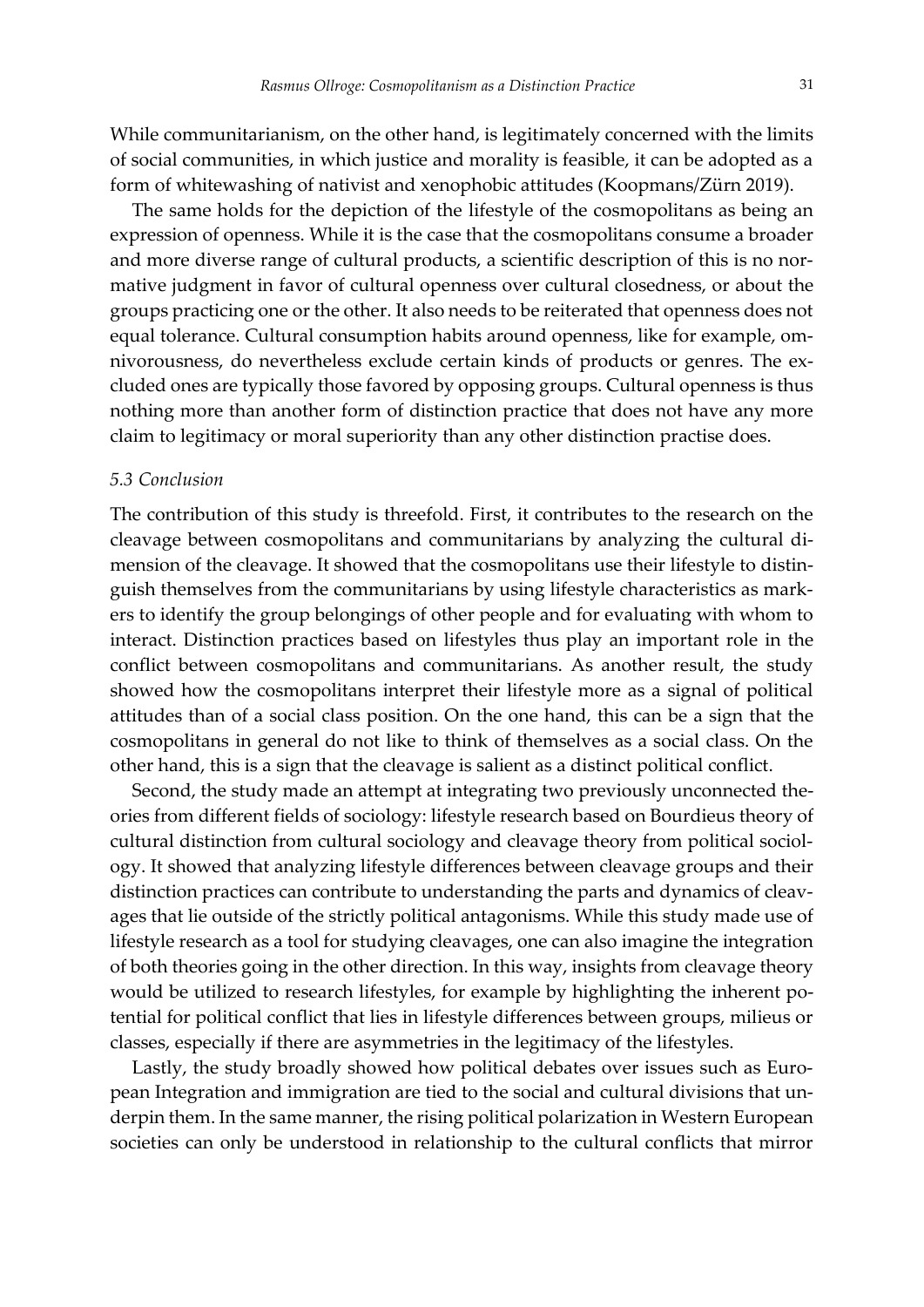and amplify it. Seemingly arbitrary and innocuous practices such as listening to a specific kind of music, travelling to certain countries or eating a special kind of food can have an impact on socio-political conflicts. As for the cleavage between cosmopolitans and communitarians, it will probably increase in relevance and become the most important conflict in Western societies. The issues of European integration and immigration will not lose its relevance any time soon, and neither will the structural antagonism between the conflict groups.

#### **Literature**

- Auspurg, Katrin / Kinz, Thomas (2015): *Factorial Survey Experiments*. Thousand Oaks: Sage Publications.
- Azmanova, Albena (2011): After the Left-Right (Dis)continuum: Globalization and the Remaking of Europe's Ideological Geography. *International Political Sociology*, 5, 384- 407.
- Bartolini, Stefano / Mair, Peter (1990): *Identity, Competition and Electoral Availability: The Stabilization of European Electorates 1885-1985*, Cambridge: Cambridge University Press.
- Bell, Daniel (1973): *The Coming of Post-Industrial Society. A Venture in Social Forecasting*. New York: Basic Books.
- Bornschier, Simon (2010a): The New Cultural Divide and the Two-Dimensional Political Space in Western Europe. *West European Politics*, 33(3), 419-444.
- Bornschier, Simon (2010b): *Cleavage Politics and the Populist Right. The New Cultural Conflict in Western Europe*. Philadelphia: Temple University Press.
- Bornschier, Simon / Colombo, Céline / Häusermann, Silja / Zollinger, Delia (2019): How 'Us' and 'Them' Relates to Voting Behavior – Social Structure and Social Identities in Swiss Electoral Politics. Prepared for the presentation at the Colloquium of the Zentrum für Zivilgesellschaftsforschung. Wissenschaftszentrum Berlin für Sozialforschung (WZB), 08.05.2019.
- Bourdieu, Pierre (1984): *Distinction: A Social Critique of the Judgement of Taste*. Cambridge, Mass.: Harvard University Press.
- Bourdieu, Pierre (1986): The forms of capital. In: Richardson (Ed.): *Handbook of Theory and Research in the Cociology of Education*. Westport, CT: Greenwood Press, 241-258.
- Breen, Richard / Karlson, Kristian Bernt / Holm, Anders (2013): Total, Direct, and Indirect Effects in Logit and Probit Models. *Sociological Methods & Research*, 42(2), 164-191.
- Bryson, Bethany (1996): Anything but Heavy Metal. Symbolic Exclusion and Musical Dislikes. *American Sociological Review*, 61(5), 884-899.
- Cappeliez, Sarah / Johnston Josée (2013): From Meat and Potatoes to "Real-deal" Rotis: Exploring Everyday Culinary Cosmopolitanism. *Poetics*, 41, 433-455.
- Carlson, Sören / Gerhards, Jürgen / Hans, Silke (2017): Educating Children in Times of Globalization: Class-specific Child-rearing Practices and the Acquisition of Transnational Cultural Capital. *Sociology*, 51(4), 749-765.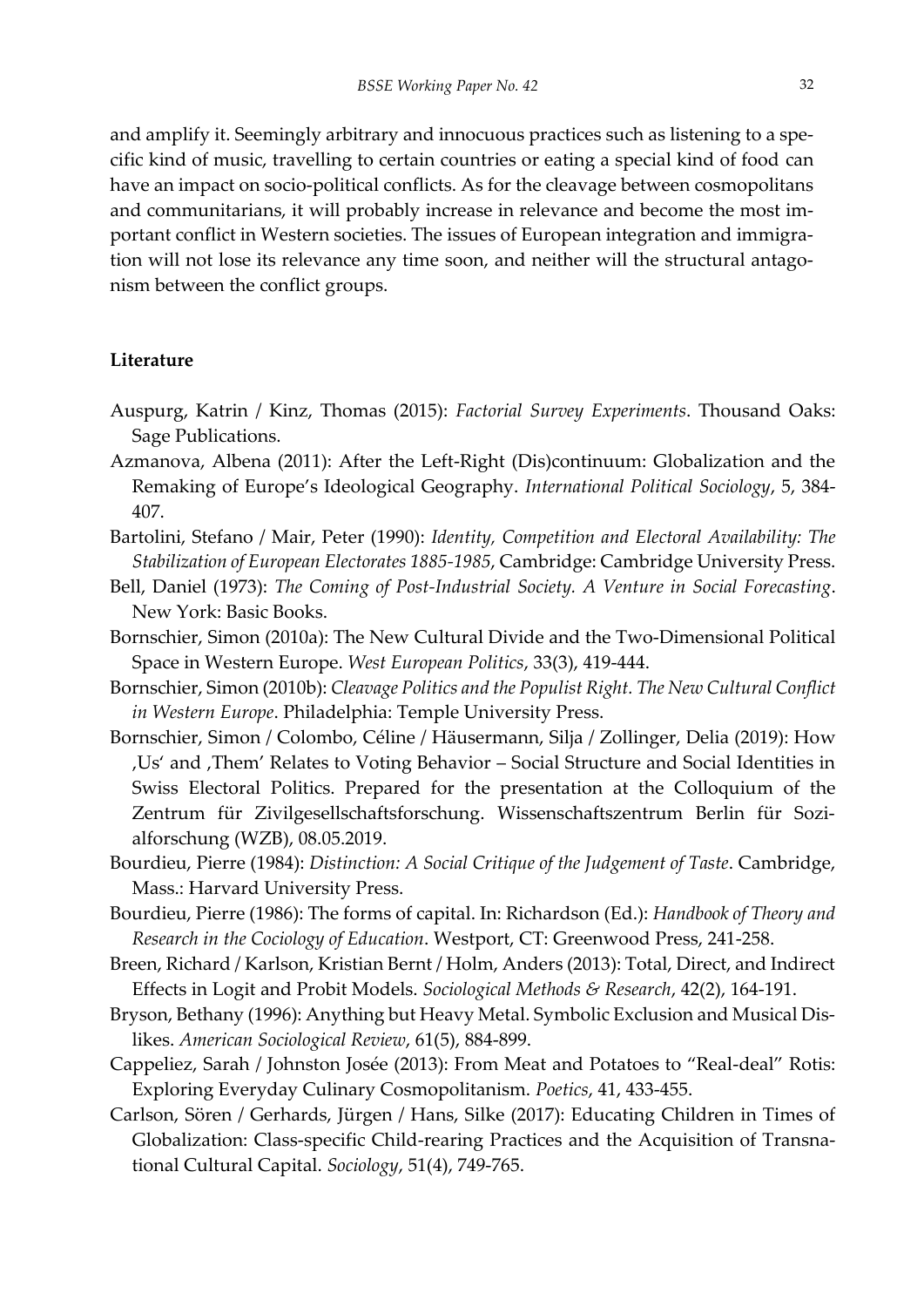- Cicchelli, Vincenzo / Octobre, Sylvie (2017): Aesthetico-Cultural Cosmopolitanism Among French Young People: Beyond Social Stratification, The Role of Aspirations and Competencies. *Cultural Sociology*, 11(4), 416-437.
- Coppock, A. (2019): Generalizing from Survey Experiments Conducted on Mechanical Turk: A Replication Approach. *Political Science Research Methods,* 7, 613-628.
- Cornesse, Carina / Blom, Annelies G. / Dutwin, David / Krosnick, Jon A. / De Leeuw, Edith D. / Legleye, Stéphane / Pasek, Josh / Pennay, Darren / Phillips, Benjamin / Sakshaug, Joseph W. / Struminskaya, Bella / Wenz, Alexander (2020): A Review of Conceptual Approaches and empirical Evidence on Probability and Nonprobability Sample Survey Research. *Journal of Survey Statistics and Methodology*, 8, 4-36.
- Deichert, Maggie (2019): Partisan Cultural stereotypes: The Effect of Everyday Partisan Associations on Social Life in the United States. Retrieved from: https://etd.library.vanderbilt.edu/available/etd-04022019-102543/unrestricted/Deichert\_Dissertation.pdf
- De Wilde, Pieter / Koopmans, Ruud / Merkel, Wolfgang / Strijbis, Oliver / Zürn, Michael (eds.) (2019): *The Struggle Over Borders: Cosmopolitanism and Communitarianism*. Cambridge: Cambridge University Press.
- Dreher, Axel (2006): Does Globalization Affect Growth? Evidence from a new Index of Globalization. *Applied Economics*, 38(10), 1091-1110.
- Enyedi, Zsolt (2008): The Social and Attitudinal Basics of Political Parties. Cleavage Politics Revisited. *European Review*, 16(3), 287-304.
- Favell, Adrian (2008): *Eurostars and Eurocities: Free Movement and Mobility in an Integrating Europe*. John Wiley & Sons.
- Florida, Richards (2002): *The Rise of the Creative Class*. New York.
- Ford, Robert / Jennings, Will (2020): The Changing Cleavage Politics of Western Europe. *Annual Review of Political Science*, 23, 17.1-17.20.
- Gerhards, Jürgen / Hans, Silke / Carlson, Sören (2017): *Social Class and Transnational Human Capital: How Middle and Upper Class Parents Prepare Their Children for Globalization*. Taylor & Francis.
- Gosling, Samuel D. / Ko, Sei Jin / Mannarelli, Thomas / Morris, Magaret E. (2002): A Room With a Cue: Personality Judgments Based on Offices and Bedrooms. *Journal of Personality and Social Psychology*, 82(3), 379-398.
- Grinstein, Amir / Riefler, Petra (2015): Citizens of the (Green) World? Cosmopolitan Orientation and Sustainability. *Journal of International Business Studies*, 46, 694-714.
- Gygli, Savina / Haelg, Florian / Potrafke, Niklas / Sturm, Jan-Egbert (2019): The KOF Globalization Index – Revisited. *Review of International Organization*, 14(3), 543-574.
- Hadjar, Andreas / Becker, Rolf (eds.) (2006): *Die Bildungsexpansion. Erwartete und unerwartete Folgen*. Wiesbaden: VS Verlag für Sozialwissenschaften.
- Hainmueller, Jens / Hopkins, Daniel J. / Yamamoto, Teppei (2014): Causal Inference in Conjoint Analysis: Understanding Multidimensional Choices via Stated Preference Experiments. *Political Analysis*, 22(1), 1-30.
- Honer, Anne (2011): Bodybuilding als Sinnsystem. In: *Kleine Leiblichkeiten*. Wiesbaden: VS Verlag für Sozialwissenschaften.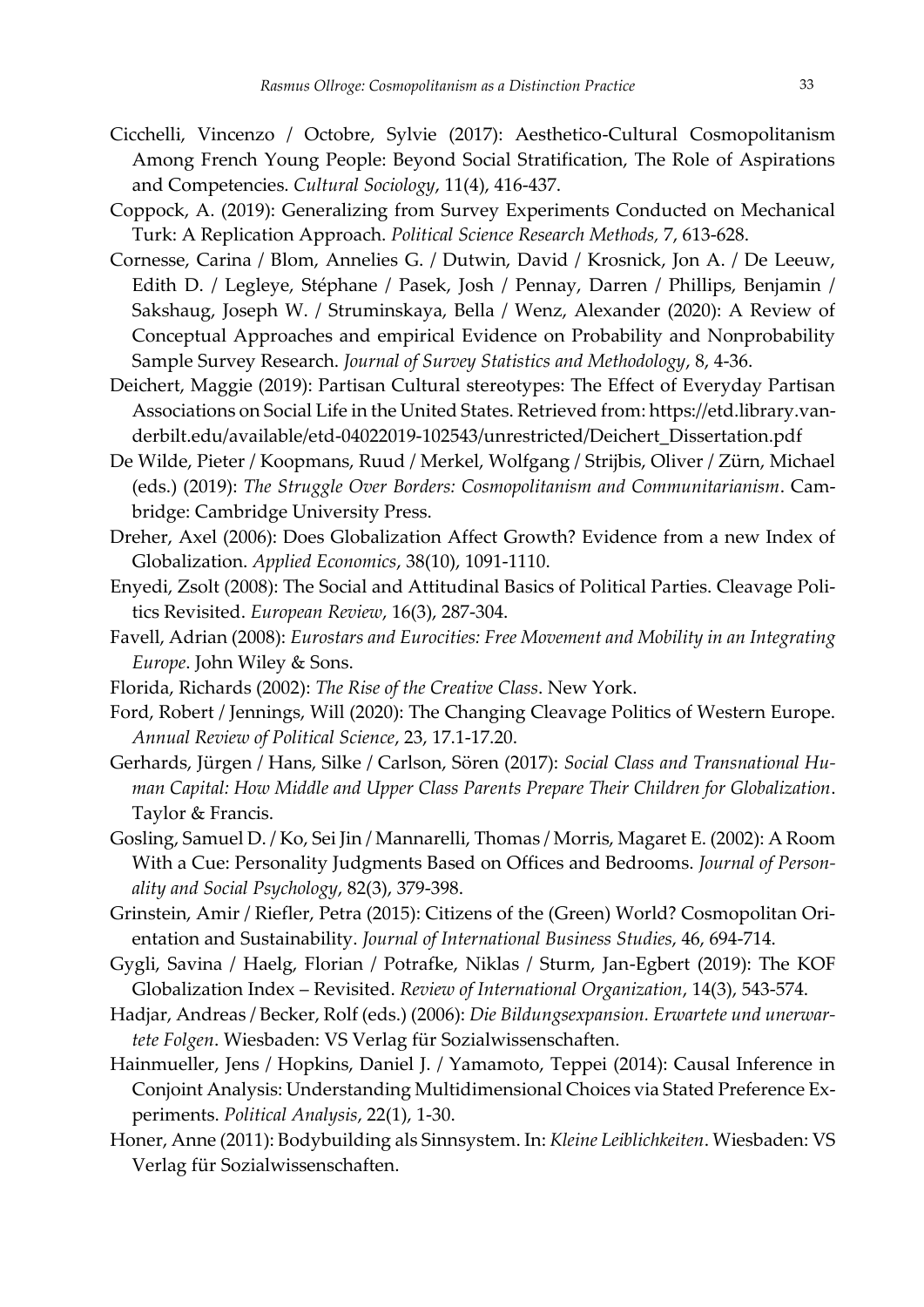- Hooghe, Liesbeth / Marks, Gary / Wilson, Carole J. (2002): Does Left/Right Structure Party Positions on European Integration. *Comparative Political Studies*, 35(8), 965-989.
- Hooghe, Liesbeth / Marks, Gary (2018): Cleavage Theory Meets Europe's Crisis: Lipset, Rokkan, and the Transnational Cleavage. *Journal of European Public Policy*, 25(1), 109- 135.
- Hutter, Swen (2019): Integration versus Abgrenzung: Die Schweizerische Volkspartei und die Politisierung der Einwanderungs- und Europapolitik. In: Brinkmann/Panreck (eds.): *Rechtspopulismus in Einwanderungsgesellschaften*. Wiesbaden: VS Verlag für Sozialwissenschaften, 159-186.
- Inglehart, Ronald F. (1977): *The Silent Revolution: Changing Values and Political Styles among Western Publics*. Princeton, NJ: Princeton University Press.
- Inglehart, Ronald F. (1990): *Culture Shift in Advanced Industrial Society*. Princeton, NJ: Princeton University Press.
- Inglehart, Ronald F. (1997): *Modernization and Postmodernization: Cultural, Economic and Political Change in 43 Societies*. Princeton, NJ: Princeton University Press.
- Inglehart, Ronald F. (2008): Changing Values among Western Publics from 1970 to 2006. *West European Politics*, 31(1-2), 130-146.
- Jaeger, Mads Meier / Breen, Richard (2016): A Dynamic Model of Cultural Reproduction. *American Journal of Sociology*, 121(4), 1079-1115.
- Johnston, Josée / Baumann, Shyon (2007): Democracy versus Distinction: A Study of Omnivorousness in Gourmet Food Writing. *American Journal of Sociology*, 113(1), 165-204.
- Jungbauer-Gans, Monika / Berge, Roger / Kriwy, Peter (2005): Machen Kleider Leute? Ergebnisse eines Feldexperiments zum Verkäuferverhalten. *Zeitschrift für Soziologie*, 34(4), 311-322.
- Karlson, Kristian Bernt / Holm, Anders (2011): Decomposing Primary and Secondary Effects: A new Composition Method. *Research in Social Stratification and Mobility*, 29(2), 221-237.
- Katz-Gerro, Tally (2017): Cross-National Differences in the Consumption of Non-National Culture in Europe. *Cultural Sociology*, 11(4), 438-467.
- Kitschelt, Herbert (1994): *The Transformation of European Social Democracy.* Cambridge: Cambridge University Press.
- Klauer, Karl Christoph (2008): Soziale Kategorisierung und Stereotypisierung. In Petersen/Six (eds.): *Stereotype, Vorurteile und soziale Diskriminierung. Theorien, Befunde und Interventionen*. Weinheim, Basel: Beltz, 23-32.
- Kohler, Ulrich (2019): Possible uses of Nonprobability Sampling for the Social Sciences. *Survey Methods: Insights from the Field*. Retrieved from https://surveyinsights.org/?p=10981.
- Kohler, Ulrich / Karlson, Kristian Bernt / Holm, Anders (2011): Comparing Coefficients of Nested Nonlinear Probability Models. *The Stata Journal*, 11(3), 420-438.
- Kohler, Ulrich / Kreuter, Frauke / Stuart, Elizabeth A. (2019): Nonprobability Sampling and Causal Analysis. *Annual Review of Statistics and Its Application*, 6, 149-172.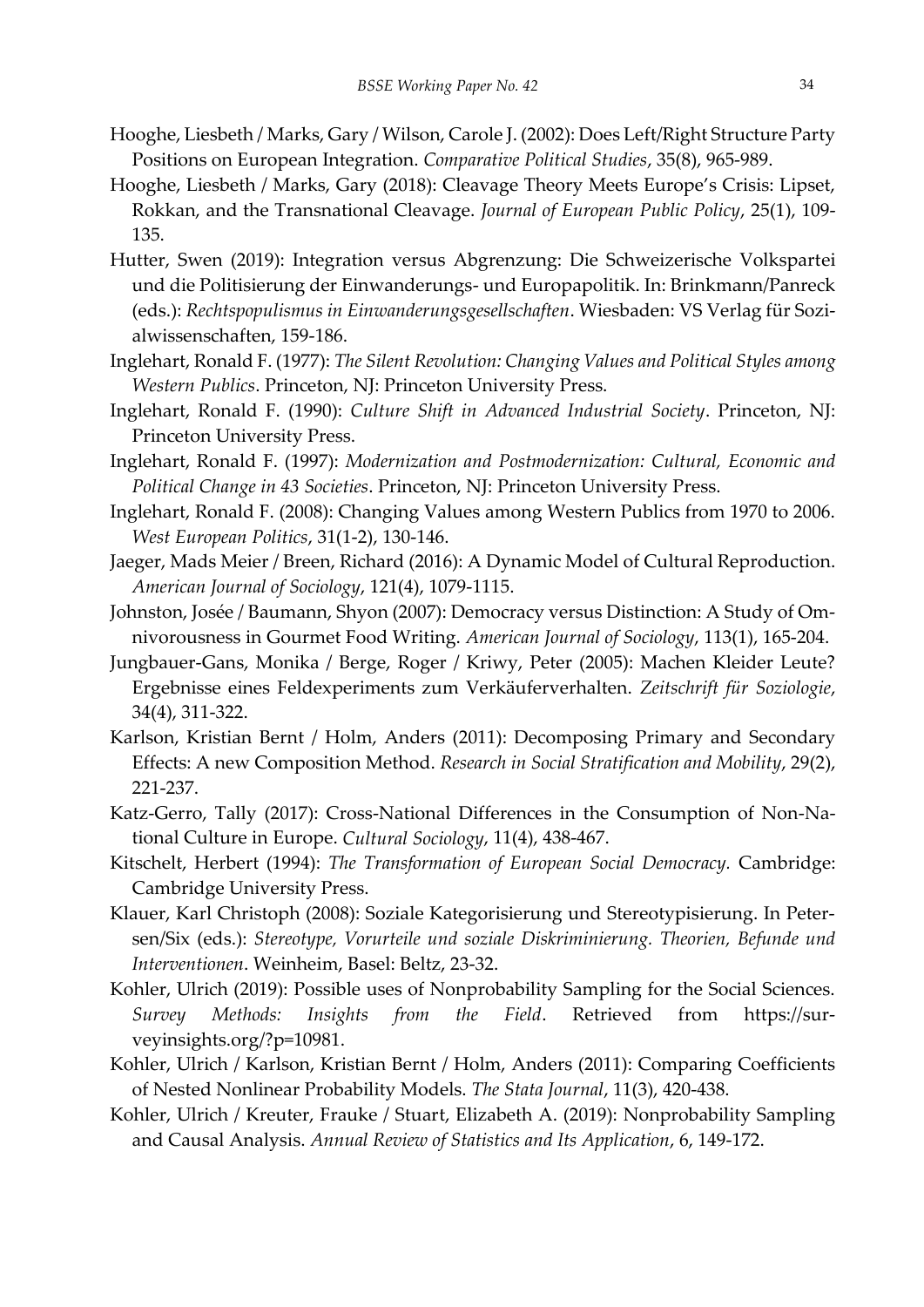- Koopmans, Ruud / Zürn, Michael (2019): Cosmopolitanism and Communitarianism How Globalization is Reshaping Politics in the Twenty-first Century. In: De Wilde et al. (eds.): *The Struggle Over Borders*. Cambridge: Cambridge University Press, 1-34.
- Koppetsch, Cornelia (2000): *Körper und Status*. Zur Soziologie der Attraktivität. Konstanz: UVK.
- Koppetsch, Cornelia (2019): *Die Gesellschaft des Zorns*. Bielefeld: transcript.
- Kriesi, Hanspeter / Grande, Edgar / Lachat, Romain / Dolezal, Martin / Bornschier, Simon / Frey, Timotheos (2006): Globalization and the Transformation of the National Political Space: Six EuropeanCountries Compared. *European Journal of Political Research*, 45(6), 921-956.
- Kriesi, Hanspeter / Grande, Edgar / Lachat, Romain / Dolezal, Martin / Bornschier, Simon / Frey, Timotheos (2008): *West European Politics in the Age of Globalization*. Cambridge: Cambridge University Press.
- Lamont, Michèle / Lareau, Annette (1988): Cultural Capital: Allusions, Gaps and Glissandos in Recent Theoretical Developments. *Sociological Theory*, 6(2), 153-168.
- Lamont, Michèle / Molnár, Virág (2002): The Study of Boundaries in the Social Sciences. *Annual Review of Sociology*, 28, 167-195.
- Lareau, Annette / Weininger, Elliot B. (2003): Cultural capital in Educational Research: A Critical Assessment. *Theory and Society*, 32, 567-606.
- Lefèvre, Brice / Ohl, Fabien (2012): Consuming sports: Distinction, Univorism and Omnivorism. *Sport in Society*, 15(1), 44-63.
- Lizardo, Omar (2005): Can Cultural Capital Theory be Reconsidered in the Light of World Polity Institutionalism? Evidence form Spain. *Poetics*, 33(2), 81-110.
- Lizardo, Omar (2006): How Cultural Tastes Shape Personal Networks. *American Sociological Review*, 71(5), 778-807.
- Macrae, Neil C. / Bodenhausen, Galen V. (2000): Social Cognition: Thinking Categorically about Others. *Annual Review of Psychology*, 51, 93-120.
- Mair, Peter (2006): Cleavages. In: Katz/Crotty (eds.): *Handbook of Party Politics*. London: Sage, 371-375.
- Mau, Steffen / Mewes, Jan / Zimmermann, Ann (2008): Cosmopolitan Attitudes Through Transnational Social Practices. *Global Networks,* 8(1), 1–24.
- Mazur, Allan (1993): Signs of Status in Bridal Portraits. *Sociological Forum*, 8(2), 273-283.
- McPherson, Miller / Smith-Lovin, Lynn / Cook, James M. (2001): Birds of a Feather: Homophily in Social Networks. *Annual Review of Sociology*, 27, 415-444.
- Mercer, Andrew W. / Kreuter, Frauke / Ketter, Scott / Stuart, Elizabeth A. (2017): Theory and Practice in Nonprobability Surveys: Parallels between Causal Inference and Survey Inference. *Public Opinion Quarterly*, 81(S1), 250-271.
- Merkel, Wolfgang (2017): Kosmopolitismus versus Kommunitarismus: Ein neuer Konflikt in der Demokratie. In: Harfst/Kubbe/Poguntke (eds.): *Parties, Governments and Elites. The Comparative Study of Democracy*. Wiesbaden: Springer VS, 9-24.
- Meuleman, Roza / Savage, Mike (2013): A Field Analysis of Comopolitan Taste: Lessons from the Netherlands. *Cultural Sociology*, 7(2), 230-256.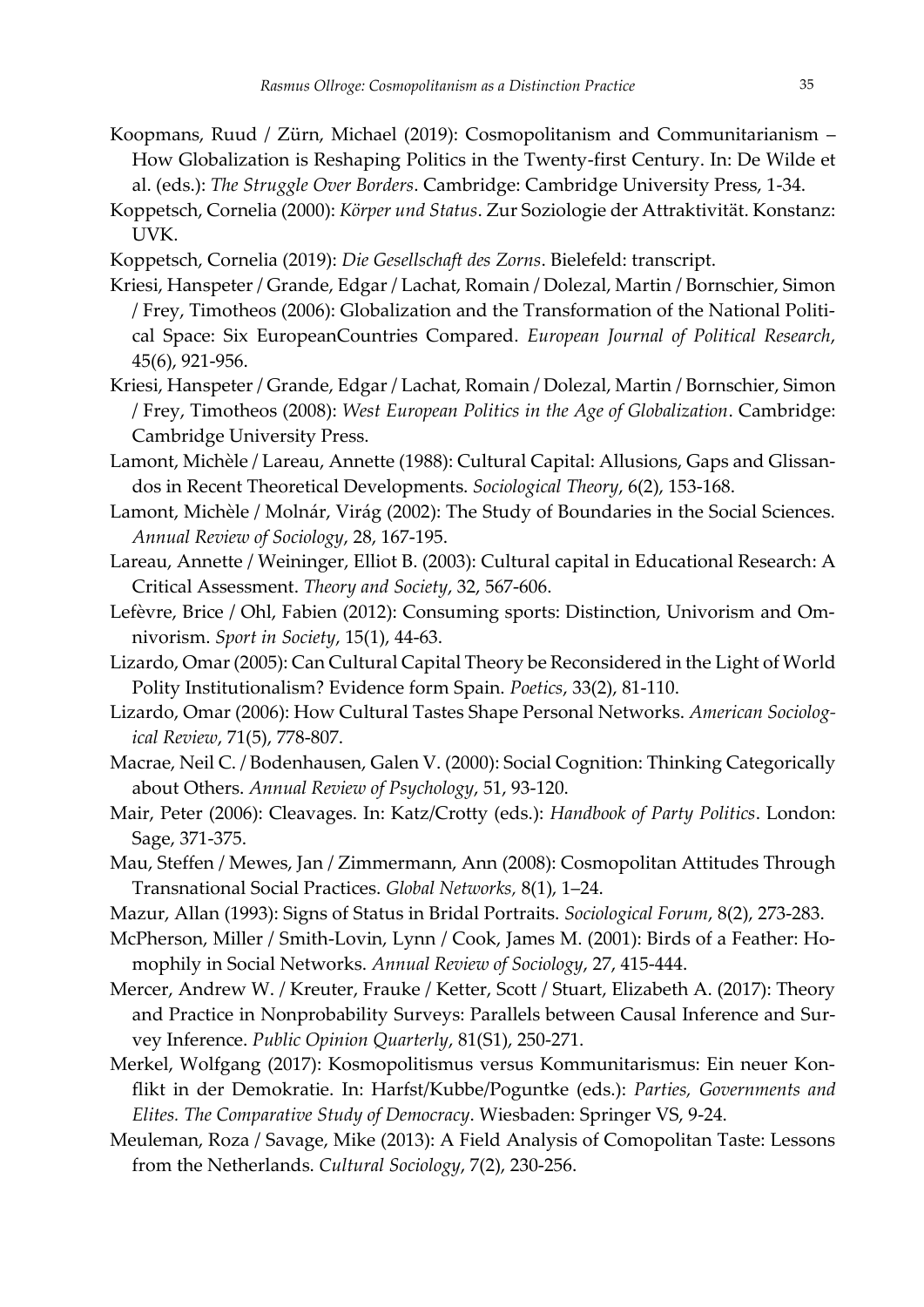- Michailow, Matthias (1994): Lebensstil und soziale Klassifizierung. Zur Operationsweise einer Praxis sozialer Unterscheidung. In: Dangschat/Blasius (eds.): *Lebensstile in den Städten. Konzepte und Methoden*. Wiesbaden: Springer Verlag für Sozialwissenschaften, 27-46.
- Müller, Walter (1998): Erwartete und unerwartete Folgen der Bildungsexpansion*. Kölner Zeitschrift für Soziologie und Sozialpsychologie/Sonderhefte*, 38, 81-112.
- Mullinix, Kevin J. / Leeper, Thomas J. / Druckman, James N. / Freese, Jeremy (2015): The Generalizability of Survey Experiments. *Journal of Experimental Political Science*, 2, 109- 138.
- Mutz, Diana C. (2011): *Population-based Survey Experiments*. Princeton University Press.
- Newcombe, Suzanne (2009): The Development of Modern Yoga: A Survey of the Field. *Religion Compass*, 3(6), 986-1002.
- Norris, Pippa / Inglehart, Ronald (2019): *Cultural Backlash: Trump, Brexit, and Authoritarian Populism*. Cambridge: Cambridge University Press.
- Oesch, Daniel (2008): Explaining Workers' Support for Right-Wing Populist Parties in Western Europe: Evidence from Austria, Belgium, France, Norway, and Switzerland. *International Political Science Review*, 29(3), 349-373.
- Oesch, Daniel / Rennwald, Line (2010): The Class Basis of Switzerland's Cleavage between the New Left and the Populist Right. *Swiss Political Science Review*, 16(3), 343- 371.
- Ollivier, Michèle (2008): Modes of Openness to Cultural Diversity: Humanist, Populist, Practical, and Indifferent. *Poetics*, 36, 120-147.
- Olofsson, Anna / Öhman, Susanna O. (2007): Cosmopolitans and Locals: An Empirical Investigation of Transnationalism. *Current Sociology* 55(6), 877–895.
- Otte, Gunnar / Rössel, Jörg (2011): Lebensstile in der Soziologie. In: Rössel/Otte (eds.): *Lebensstilforschung*. Wiesbaden: Springer Verlag für Sozialwissenschaften, 7-34.
- Paddock, Jessica (2016): Positioning Food Cultures: 'Alternative' Food as Distinctive Consumer Practice. *Sociology*, 50(6), 1039-1055.
- Pape, Simone / Rössel, Jörg (2008): Die visuelle Wahrnehmbarkeit sozialer Ungleichheit. Eine alternative Methode zur Untersuchung der Entkopplungsthese. *Zeitschrift für Soziologie*, 37(1), 25-41.
- Pape, Simone / Rössel, Jörg / Solga, Heike (2012): Do We See Class Membership and How? *Poetics*, 40, 317-336.
- Pendry, Louise. (2007). Soziale Kognition. In Jonas/Stroebe/Hewstone (eds.): *Sozialpsychologie. Eine Einführung*. Heidelberg: Springer, 111-145.
- Peterson, Richard A. (1992): Understanding Audience Segmentation: From Elite and mass to Omnivore and Univore. *Poetics,* 21(4), 243-258.
- Peterson, Richard A. (1997): The Rise and Fall of Highbrow Snobbery as a Status marker. *Poetics,* 25(2-3), 75-92.
- Peterson, Richard A. / Kern, Roger M. (1996): Changing Highbrow Taste: From Snob to Omnivore. *American Sociological Review*, 61(5), 900-907.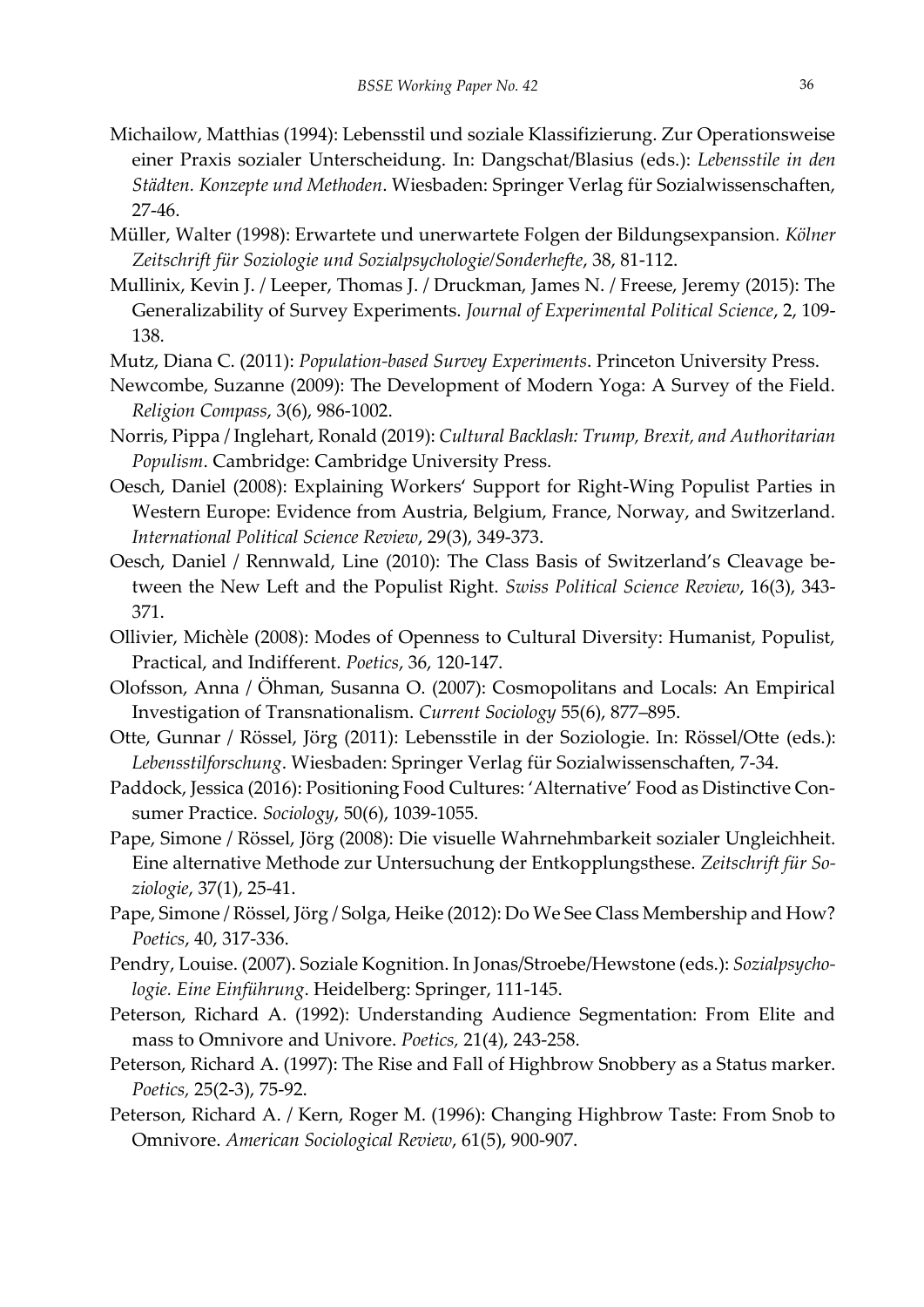- Powell, Walter W. / Snellman, Kaisa (2004): The Knowledge Economy. *Annual Review of Sociology*, 30, 199-220.
- Prieur, Annnick / Roselund, Lennart / Skjott-Larsen, Jakob (2008): Cultural Capital Today. A Case Study from Denmark. *Poetics*, 36, 45-71.
- Prieur, Annick / Savage, Mike (2013): Emerging Forms of Cultural Capital. *European Societies*, 15(2), 246-267.
- Reckwitz, Andreas (2017): *Die Gesellschaft der Singularitäten. Zum Strukturwandel der Moderne*. Berlin: Suhrkamp.
- Reckwitz, Andreas (2019): *Das Ende der Illusionen. Politik, Ökonomie und Kultur in der Spätmoderne*. Berlin: Suhrkamp.
- Rentfrow, Peter J. / Gosling, Samuel D. (2006): Message in a Ballad. The role of Music Preferences in Interpersonal Perception. *Psychological Science*, 17(3), 236-242.
- Rivera, Lauren A. (2012): Hiring as Cultural Matching: The Case of Elite Professional Service Firms. *American Sociological Review*, 77(6), 999-1022.
- Roose, Henk / van Eijck, Koen / Lievens, John (2012): Culture of Distinction or Culture of Openness? Using a Social Space Approach to Analyze the Social Structuring of Lifestyles. *Poetics*, 40, 491-513.
- Rössel, Jörg / Otte, Gunnar (2011): *Lebensstilforschung*. Wiesbaden: Springer Verlag für Sozialwissenschaften.
- Rössel, Jörg / Pape, Simone (2010): Was ist ein typischer Arbeiter? Stereotype über soziale Schichten. *Gruppendynamik und Organisationsberatung*, 41, 57-71.
- Rössel, Jörg / Schroedter, Julia H. (2015): Cosmopolitan Cultural Consumption: Preferences and Practices in a Heterogenous, Urban Population in Switzerland. *Poetics*, 50, 80-95.
- Saito, Hiro (2011): An Actor-Network Theory of Cosmopolitanism. *Sociological Theory*, 29(2), 124-149.
- Savage, Mike / Gayo, Modesto (2011): Unravelling the Omnivore: A Field Analysis of Contemporary Musical Taste in the United Kingdom. *Poetics*, 39, 337-357.
- Savage, Mike / Cunningham, Niall / Devine, Fiona / Friedman, Sam / Laurison, Daniel / McKenzie, Lisa / Miles, Andrew / Snee, Helene / Wakeling, Paul (2015): *Social Class in the 21st Century*. UK: Penguin.
- Shilling, Chris (2005): *The Body in Technology, Culture, and Society*. London.
- Stubager, Rune (2008): Education Effects on Authoritarian-Libertarian Values: A Question of Socialization. *The British Journal of Sociology*, 59(2), 327-350.
- Stubager, Rune (2009): Education-Based Group Identity and Consciousness in the Authoritarian-Libertarian Value Conflict. *European Journal of Political Research*, 48(2), 204- 233.
- Tarrant, Mark / North, Adrian C. / Hargreaves, David J. (2001): Social Categorization, Self-Esteem, and the Estimated Musical Preferences of Male Adolescents. *The Journal of Social Psychology*, 141(5), 565-581.